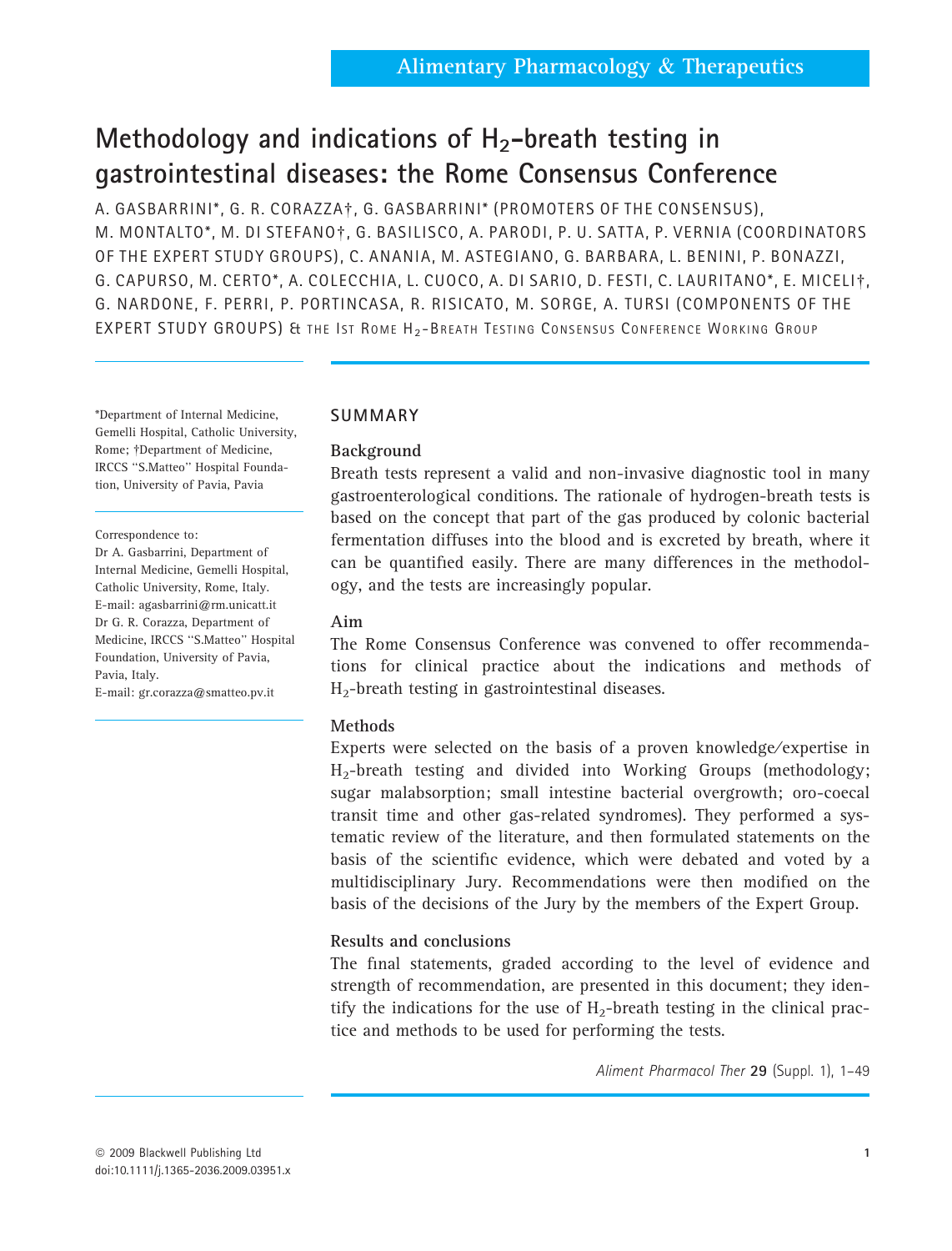#### INTRODUCTION

Breath tests represent a valid and non-invasive diagnostic tool in many gastroenterological conditions. In particular, the rationale of hydrogen-breath tests is based on the concept that part of the gas produced by colonic bacteria fermentation diffuse into the blood and is rapidly excreted by breath, where it can be easily quantified. Nevertheless, as no sufficient and univocally scientific data are still available, there are many differences in methodology among the various centres. However, in the mean time, this diagnostic instrument is experiencing a rapid widespread diffusion, maybe sometimes improper regarding, above all, the indications and methodology. This Consensus Conference was convened to offer recommendations for clinical practice about indications and methods of  $H_2$ -breath testing in gastrointestinal diseases.

### METHODOLOGY

To implement this Consensus Conference, held on 10 and 11 December 2007 in Rome, Italy, guidelines derived from Methodological Manual – National Program for Guidelines of Italian Superior Institute of Health, published in 2002 and updated in 2004, were adopted  $[http://www.pnlg.it].<sup>1</sup>$ 

#### Conference structure

The main steps in the implementation process were the following:

The promoters of the Consensus (A. Gasbarrini, G.R. Corazza, G. Gasbarrini) selected a panel of experts in the breath test field who, in a preliminary period of about 1 year, performed a systematic review of the literature, then formulated statements on the basis of scientific evidences;

Debate and vote of the preliminary phase statements by a multidisciplinary Jury, during a plenary session lasting 2 days with definitive drafting of written recommendations;

Revision of the recommendations, modified on the basis of Jury indications and final approval by the members of the Expert Group. The promoters of the Consensus did not interfere with the decisions of the Experts.

A more detailed description of each of these steps is reported in this document.

#### Selection of consensus groups

Members of the Expert Group were selected on the basis of a proven knowledge/expertise in  $H_2$ -breath testing by means of publication/research in this field.

The Expert Group was composed of 25 members, divided into five Working Groups, as follows:

(i) Methodology of  $H_2$ -breath testing:

- (ii) Sugar malabsorption;
- (iii) Small intestine bacterial overgrowth;
- (iv) Oro-coecal transit time;
- (v) Other gas-related syndromes.

(Experts: Caterina Anania, Marco Astegiano, Giovanni Barbara, Guido Basilisco, Luigi Benini, Patrizia Bonazzi, Gabriele Capurso, Maria Certo, Antonio Colecchia, Lucio Cuoco, Antonio Di Sario, Michele Di Stefano, Davide Festi, Cristiano Lauritano, Emanuela Miceli, Massimo Montalto, Gerardo Nardone, Andrea Parodi, Francesco Perri, Piero Portincasa, Roberto Risicato, Margherita Sorge, Antonio Tursi, Paolo Usai Satta, Piero Vernia).

Jury Members belonging to different fields of medical science linked with the Consensus topic. In particular, the Jury was composed of 26 members from the following areas: Gastroenterology, Internal Medicine, Nutrition, Pediatry, Allergology, Pharmacology, Microbiology and General Medicine. The group was coordinated by a President (G. Budillon), purposely not an expert of the subject, and who did not take part in the literature revision. During the 'Plenary Session', Jury Members listened to the Experts' reports about the controversial aspects of the topic under discussion, compared evidence derived from a critical revision of the literature with the Experts' opinions and expressed his judgment on the proposed statements by vote.

(Jury: Maria Teresa Bardella, Osvaldo Borrelli, Patrizia Brigidi, Gabriele Budillon (President), Giovanni Cammarota, Tino Casetti, Mario Cottone, Diego Currò, Antonino De Lorenzo, Camillo Del Vecchio Blanco, Renata D'Incà, Giuseppe Fedeli, Antonio Francavilla, Giovanni Gasbarrini, Maria Gabriella Gentile, Antonio Grieco, Alfredo Guarino, Paola Mastrantonio, Geltrude Mingrone, Sergio Morini, Gianna Moscato, Gian Ludovico Rapaccini, Vincenzo Savarino, Domenico Schiavino, Vincenzo Stanghellini, Enzo Ubaldi).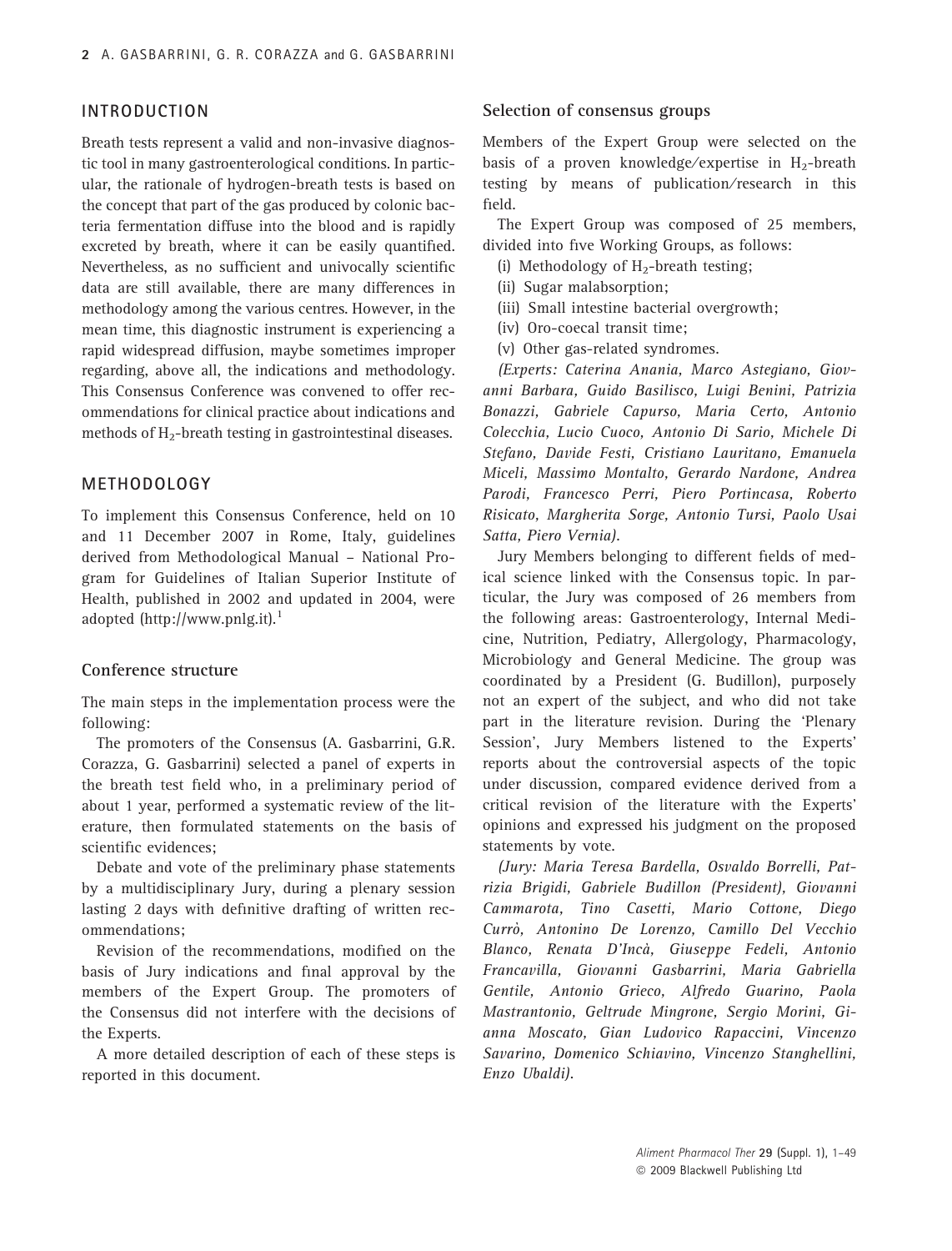#### Systematic search

Systematic literature reviews, with defined inclusion and exclusion criteria, were conducted to identify and grade available evidence in support of each statement. Literature reviews were conducted of English language publications retrieved on MEDLINE, concerning human subjects. The search of review articles, and monographs was limited to the preceding 5 years. A number of search strings were used that are too numerous to be listed in this article. A complete list of the search strings can be obtained by communicating with the lead author of this article.

The literature review was qualitative and a score was assigned as previously described; only works with a  $\geq$ 3 score were considered.<sup>2</sup> Quantitative meta-analyses were not performed. References cited in this article are a fraction of the articles reviewed in each area and were selected to stress the statements and the discussion in the Working Group.

#### Grades of evidence

Assignment of the grade of evidence for each statement employed the American Hearth Association (AHA) system which takes into account the level of evidence and the strength of recommendation.<sup>3</sup>

In particular, evidence was graded as indicated:

- Class I Conditions with evidence or general accord that a particular procedure or treatment is useful or effective
- Class II Conditions with conflicting evidence or discordant opinions that a particular procedure or treatment is useful or effective
	- IIa The weight of evidence ⁄ opinion is in favour of utility ⁄ efficacy
- IIb Utility ⁄ efficacy is less well defined by evidence ⁄ opinions
- Class III Conditions with evidence or general accord that a particular procedure or treatment is not useful or effective while sometimes it can be dangerous

The strength of recommendations was graded as indicated:

- A Data derived from multiple large and intermediate size RCT B Data derived from a few, small-size RCT, from a careful analysis of nonrandomized studied or observational registers
- C Recommendations based on Experts' consensus

#### Voting

The entire process lasted 18 months and the Consensus Jury voted on two iterations of the statements. Between two votes, statements were revised by the Expert Group based on feedback from the Consensus Jury and additional literature reviews.

The first vote of the statements was performed during the plenary session after the debate following each Expert's report. On the basis of changes suggested during the plenary session discussion and after the first vote, the Experts drew a second version of the statements. Subsequently, a second vote was made by e-mail.

For the two votes, a simple two-point scale (agree/disagree) was used to rapidly identify areas where consensus⁄ lack of consensus existed. Consensus was considered to have been reached if 90% or more of the Jury members supported the recommendations.

#### REFERENCES

1 Programma nazionale per le linee guida. Manuale metodologico. Istituto Superiore di Sanità. Maggio 2002. Available at: http://www.pnlg.it

2 Rao SS, Ozturk R, Laine L. Clinical utility of diagnostic tests for constipation in adults: a systematic review. Am J Gastroenterol 2005; 100: 1605–15.

3 Gibbons RJ, Chatterjee K, Daley J, et al. ACC/AHA/ACP-ASIM guidelines for the

management of patients with chronic stable angina. J Am Coll Cardiol 1999; 33: 2092–197.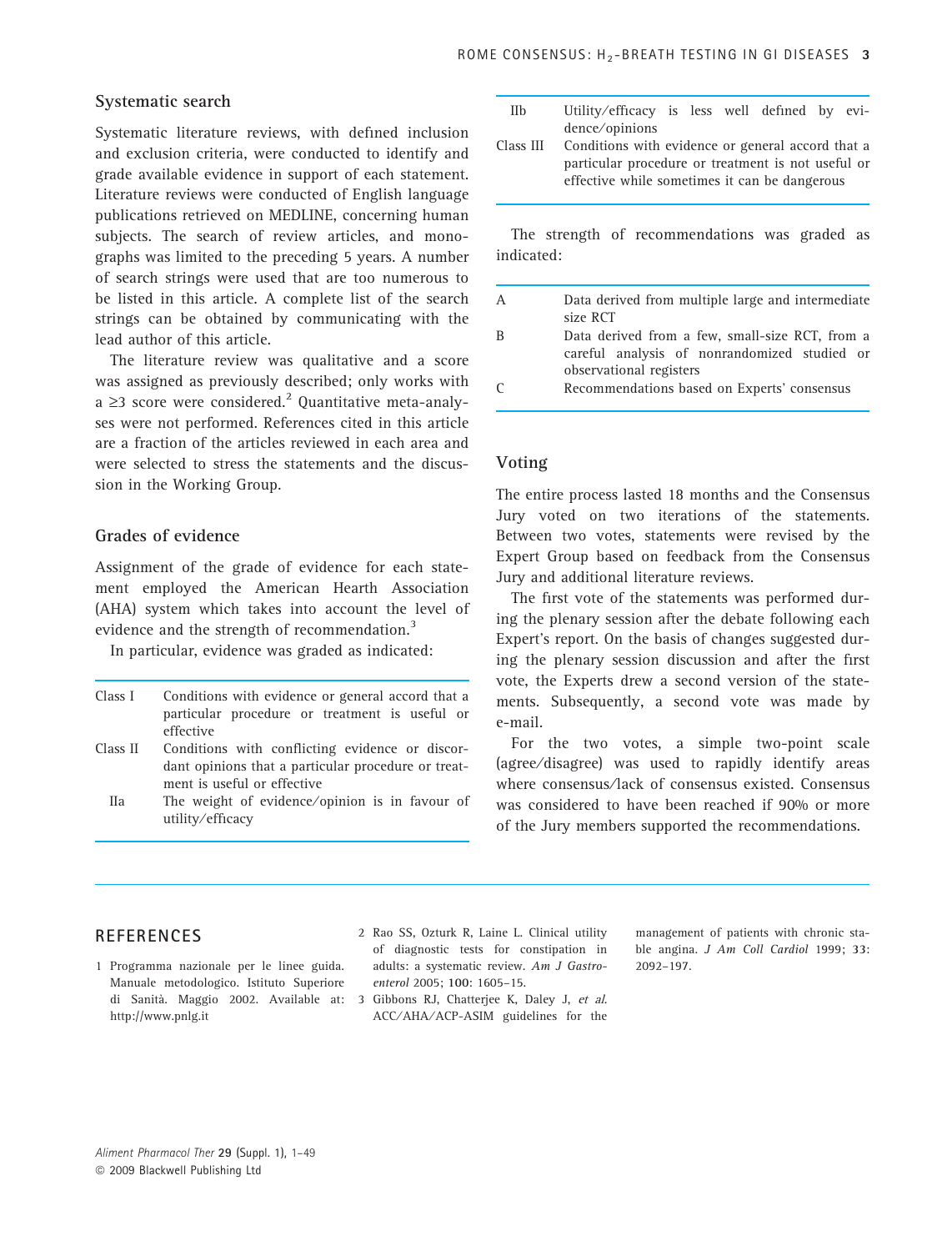## Introductory remarks to intestinal gas metabolism

M. MONTALTO\*, M. DI STEFANO†, A. GASBARRINI\* & G. R. CORAZZA†

\*Department of Internal Medicine, Gemelli Hospital, Catholic University, Rome; -Department of Medicine, University of Pavia, IRCCS ''S.Matteo'' Hospital Foundation, Italy

Correspondence to:

Dr M. Montalto, Department of Internal Medicine, Gemelli Hospital, Catholic University, Rome, Italy. E-mail: mmontalto@rm.unicatt.it

#### SUMMARY

Different complex and strictly regulated processes are involved in intestinal gas metabolism, and, still now, a full understanding of these mechanisms is lacking.

Different techniques have shown that the volume of human intestinal gas is less than 200 mL. The composition of intraluminal gas varies along the entire gastrointestinal tract. More than 99% of the gas is composed of five non-odorous gases  $(N_2, O_2, CO_2, H_2)$ and  $CH<sub>4</sub>$ ). Various other odoriferous gases are present in trace quantities and account for  $\langle 1\%$  of flatus. Intestinal gas derives from three sources: swallowed air, intraluminal production (chemical reactions and bacterial metabolism, the latter characterized by both gas production and consumption) and diffusion of gas into the lumen from bloodstream. Stimulating and inhibitory reflexes strictly control gas transit. Gas removal from the intestinal tract occurs by eructation, absorption, bacterial consumption and anal evacuation.

A more complete understanding of these physiological mechanisms is required, mainly in order to fully grasp the pathological gas-related conditions.

#### INTRODUCTION

Intestinal gas metabolism involves a series of physiological processes, concerning gas production, consumption, excretion and disposal in different gut compartments.

This report intends to summarize the actual knowledge about intestinal gas physiology, from details on volume and composition to a description of mechanisms involved in its homeostasis.

The volume of human intestinal gas has been measured by different techniques. $1-3$  By using a modification of the body pletismograph technique used to determine lung volume, in 1956, Bedell et  $al<sup>1</sup>$  found a mean of 115 mL of gastrointestinal gas in normal subjects. Greenwald et  $al$ <sup>2</sup> measured the increase in abdominal volume after exposure to hypobaric pressures, reporting that normal subjects contain about 111 mL of intestinal gas at atmospheric pressure. Later, Levitt<sup>3</sup> confirmed these results by measuring the volume of endogenous intraluminal gas by an 'intestinal washout technique', based on the infusion of argon into the upper jejunum of healthy subjects, and by measuring the amounts of different gases washed out at the rectal level. They found that the mean volume of intestinal gas was about 100 mL, but single patient's values ranged from 31 to 200 mL. Therefore, even in healthy subjects, a wide variability was evident.

The composition of intraluminal gas varies along the entire gastrointestinal tract: $4$  stomach gas has a composition quite similar to that of atmospheric  $air<sub>3</sub>$ <sup>3</sup> while flatus composition shows an enormous interindividual variability, representing the net result of different metabolic processes occurring within the gastrointestinal tract. $4$  More than 99% of intestinal gas is composed of five non-odorous gases  $(N_2, 0_2, C_2)$ ,  $H_2$  and CH<sub>4</sub>) and, in particular, N<sub>2</sub> ranges from 11% to 92%; O<sub>2</sub>, 0% to 11%; CO<sub>2</sub>, 3% to 54%; H<sub>2</sub>, 0 to >86%; and  $CH_4$  0% to 56%.<sup>3</sup> Various other odoriferous gases, such as NH<sub>3</sub>, hydrogen sulphide, indole, skatole, volatile amines and short-chain fatty acids (SCFA), are present in trace quantities and account for less than 1% of flatus. $3, 4$ 

For many years, aromatic breakdown products of amino acids such as indole and skatole were believed to be the primary malodorous compounds in flatus. On the contrary, more recent studies have shown that sulphur-containing compounds, like hydrogen sulphide, dimethyl sulphide and methanethiol, are mainly responsible for the unpleasant smell of human faeces.<sup>5, 6</sup> In particular, hydrogen sulphide was the predominant sulphur gas in 78% of samples and the concentration of this gas has the strongest correlation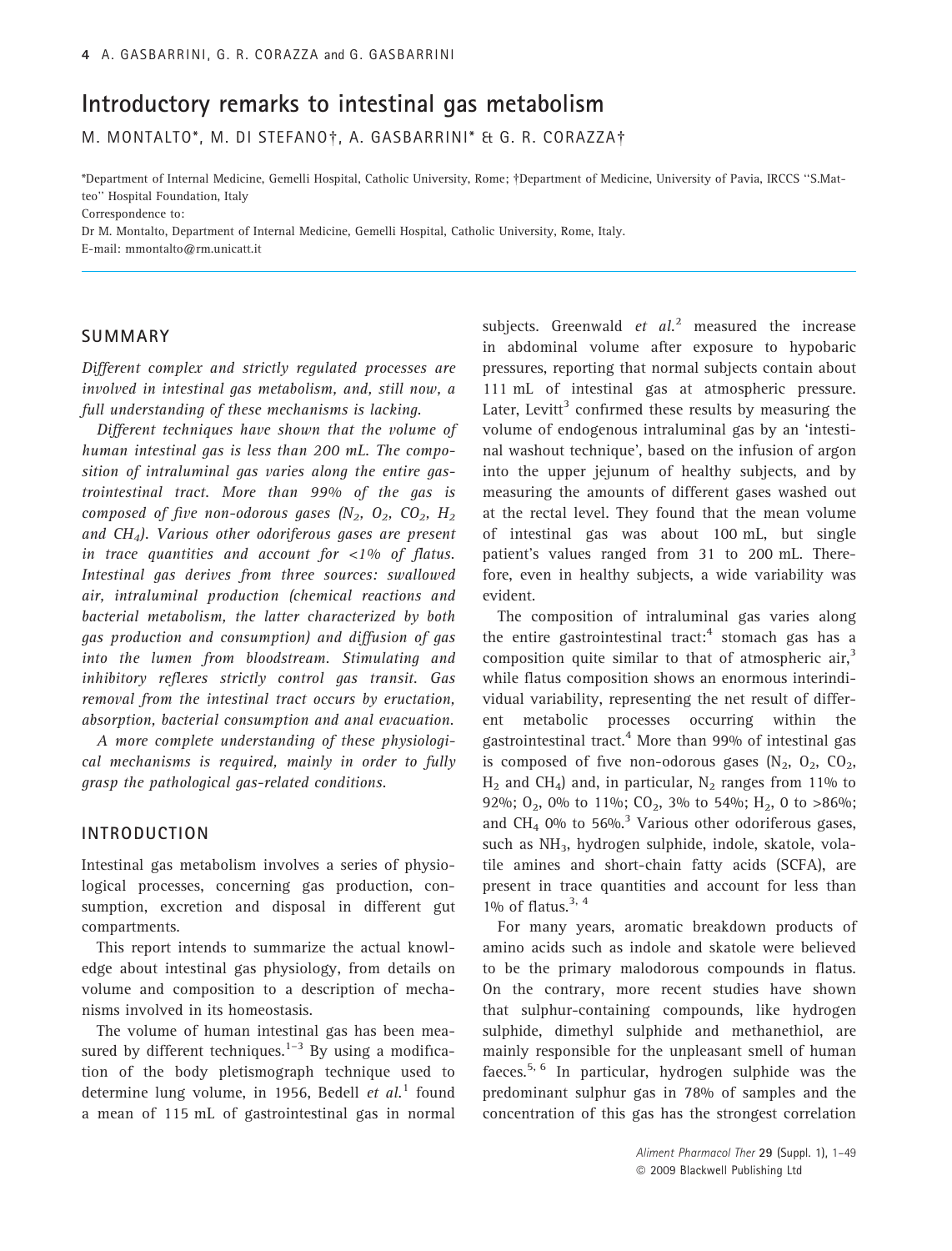with odour.<sup>6</sup> Sulphur-containing compounds were not detected in breath samples. Hence, we have no information on the putative role of these compounds in the pathophysiology of abdominal symptoms.

Intestinal gas derives from three sources: swallowed air, intraluminal production (chemical reactions and bacterial metabolism) and diffusion of the gases into the lumen from the bloodstream.<sup>7</sup>

Small amounts of air reach the stomach by swallowing, both in combination with foods and separately; a sizable fraction is eliminated by belching, or may be propelled into the small intestine, in particular in supine position, when eructation is more difficult.<sup>7</sup>

Regarding the intraluminal production, it has been reported that  $CO<sub>2</sub>$ , H<sub>2</sub> and CH<sub>4</sub> represent the predominant gases generated in the entire gastrointestinal tract. In the small bowel, enormous quantities of carbon dioxide  $(CO_2)$  are produced by the interaction of hydrogen ion and bicarbonate, in the presence of carbonic anhydrase.  $CO<sub>2</sub>$  is rapidly absorbed in the upper gut, thus it seems to contribute minimally to total flatus volume.<sup>7</sup> However, higher concentration of  $CO<sub>2</sub>$ passing per rectum can be found, usually when  $H_2$ concentration in flatus is also high due to bacterial fermentation reactions.<sup>8</sup> It is possible that, like  $H_2$  and  $CH<sub>4</sub>$ , part of flatus  $CO<sub>2</sub>$  can also derive from fermentation reactions.<sup>7, 8</sup> Unlike  $CO<sub>2</sub>$ , bacterial metabolic processes represent the only source of  $H_2$  and CH<sub>4</sub> in the bowel, as neither germ-free rats nor newborn infants during the first 12 h of life<sup>3, 9</sup> can produce  $H_2$  and CH<sub>4</sub>. In fasting subjects,  $H_2$  production is normally low, but, after ingestion of fermentable and undigested substrates, primarily carbohydrates, intraluminal bacteria release appreciable amounts of  $H_2$ . In healthy subjects some fruits and vegetables (particularly legumes and beans), or flour made from wheat, oats, potatoes and corn can contain oligosaccharides, which escape digestion by upper gastrointestinal tract enzymes, thus becoming available in the large intestine as substrates for bacterial fermentation.<sup>10</sup> However, when small bowel diseases occur and carbohydrate absorption is impaired, high amounts of substrate reach the colon and become available for bacterial fermentation, an anaerobic process producing gas  $(CO_2, H_2, CH_4)$  and organic acids, as lactic acid and SCFA. If gases are not utilized by bacteria, they are absorbed and then excreted in breath, or stools. In particular,  $H_2$  can be rapidly absorbed into the blood and excreted by the lungs, the rationale behind H<sub>2</sub>-breath test, widely used to detect carbohydrate malabsorption.<sup>11</sup> Absorbed H<sub>2</sub> is almost completely cleared from blood in a single passage through the lungs, thus the rate of  $H_2$ -breath excretion should equal that of its absorption into the bowel. $9$  About 14– 20% of  $H_2$  released in the colon is excreted by the lungs:<sup>12</sup> accordingly, the measurement of  $H_2$ -breath concentration may be considered an expression of intestinal  $H_2$  production.<sup>11</sup> Also poorly absorbed proteins can represent substrates for bacterial fermentation, although amino acids generate far less gas release than carbohydrates.<sup>13</sup> It has been reported that, in healthy subjects, high-caloric duodenal lipid loads and amino acids produce bowel gas retention. On the contrary, glucose does not cause gas retention and marked hyperglicaemia may accelerate postprandial gas clearance. Moreover, Harder et al. found that a low-caloric meal caused neither gas retention nor girth changes. In contrast, the high-caloric meal led to significant gas retention, while the lack of changes in abdominal and rectal perception led to suppose that, in normal conditions, intestinal mechanisms prevent relevant gastrointestinal symptoms, even under local stimuli, as trapped intestinal gas. $14, 15$ 

Different factors may influence the amount of gas released in the bowel. Faecal pH influences  $H_2$  production: gas production progressively declines as colonic pH is lowered.<sup>16</sup> It has been shown that acidification of stool pH by ingestion of a nondigestible sugar, such as lactulose, decreases  $H_2$  production, this condition being overcome by  $MgSO<sub>4</sub>$  pre-treatment and consequent increase in colonic  $pH<sup>17</sup>$  Within the colon, the two main alternative pathways for  $H_2$  disposal are methane production by methanogenic bacteria and hydrogen sulphide production from reduction of sulphate to sulphide by sulphate-reducing bacteria. Other mechanisms, such as acetic acid production through carbon dioxide reduction by acetogenic bacteria are thought to be less relevant.<sup>18</sup> About 30% of adult population (the so-called 'CH<sub>4</sub> producers') harbour high concentrations of methanogenic flora, normally present in the left colon, able to consume large quantities of hydrogen to produce methane.<sup>4, 19–21</sup> In particular, methanogenesis consumes 4 moles of  $H_2$  to reduce 1 mole of  $CO<sub>2</sub>$  to CH<sub>4</sub>. In the nineties Strocchi *et al.*<sup>22</sup> found that in human faeces, methane-producing bacteria outcompete other  $H_2$ -consuming bacteria for common  $H_2$  substrate; moreover, in CH<sub>4</sub> producers sulphate-reducing bacteria, normally present throughout the colon, seem to be limited to the right  $\text{colon}^4$  In the same years, Christl *et al.* showed that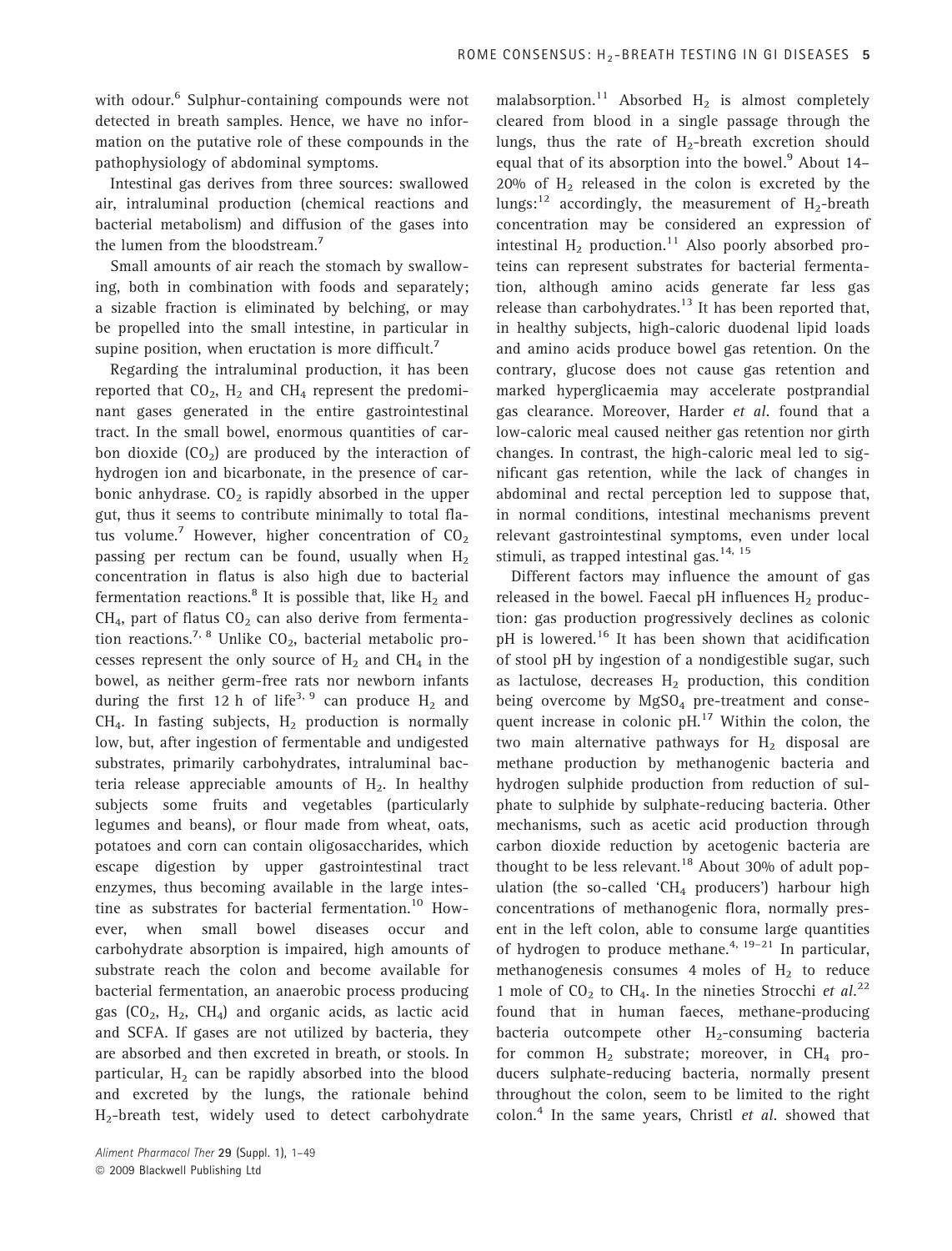methanogenesis is regulated by dietary sulphate when sulphate-reducing bacteria are present in the colon. In fact, dietary sulphate intake may allow the growth of sulphate-reducing bacteria, inhibiting the growth of methanogens. When both types of bacteria are present in the large intestine, hydrogen metabolism may be regulated by the availability of sulphate in the colon. Some dietary components such as bread, food preserved with sulphur dioxide and alcoholic beverages such as beer, wine and cider are particularly rich in sulphate. $23$ 

However, the relative efficacy of each hydrogen consuming process may vary, $18$  for example, in case of reduction of intraluminal substrates, such as mucine, cystine, or in case of modification of local conditions, in particular pH: it is well known that the optimum pH for sulphate-reducing bacteria is 7.5, while it is 7.0 for methanogens, and 6.5 for acetogens.

Some individuals, the so-called 'low  $H_2$  excretors',<sup>24</sup> fail to elevate their breath  $H_2$  excretion following ingestion of non-absorbable sugars. Several authors suggested that it derives mainly from enhanced  $H_2$ consumption, rather than from reduced absolute  $H_2$ production.<sup>22, 24-26</sup> In particular, Strocchi et al.,<sup>21</sup> demonstrated that both increase in number or activity of methane-producing bacteria, and high faecal  $H_2$ tension can be responsible for the rise in  $H_2$  consumption. The composition of the colonic microflora can be determined by early environmental factors.<sup>7</sup> However, adaptive phenomena to alimentary habits occurring later in life may also influence colonic flora composition.<sup>24, 25</sup> Gibson *et al.* found that the addition of oligofructose and inuline, two indigestible carbohydrates, results in Bifidobacteria becoming the predominant bacterial species in faeces. Their ingestion also increased breath  $H_2$ , faecal wet, nitrogen, energy excretion.<sup>26</sup>

The rate of  $H_2$  consumption also depends on  $H_2$  tension in faeces, being more rapid at high  $H_2$  faecal tension and negligible at low  $H_2$  tension.<sup>20</sup> Moreover, because faecal mixing allows  $H_2$  movement from faeces to the surrounding gas space with consequent reduction of  $H_2$  faecal tension, in case of impaired colonic motility with consequent poor luminal stirring,  $H_2$  faecal tension is higher and  $H_2$  consumption increases.<sup>20</sup> However, antibiotics which may profoundly modify colonic flora, or laxatives which reduce fermentation or acidification time of colonic pH, may be responsible for low  $H_2$  excretion.<sup>27, 28</sup> In normal conditions,  $H_2$  production occurs in the colon by resident microflora, but in patients with predisposing conditions leading to small bowel bacterial overgrowth,  $H_2$  production may also occur in other gut segments. $^{12}$ 

As far as diffusion mechanisms are concerned, it is known that intraluminal gases passively diffuse into the blood, depending upon gas partial pressure gradient between lumen and blood, gas diffusibility and time of exposure to the gut–blood barrier.<sup>29</sup> H<sub>2</sub> and  $CH<sub>4</sub>$  always diffuse from lumen to blood, as their partial pressure is greater in the gut lumen.<sup>7</sup> Therefore, total  $H_2$  volume in the intestinal lumen results from balanced absolute  $H_2$  production,  $H_2$  consumption and H2 diffusion from lumen to blood.

Direction of movement of  $CO<sub>2</sub>$ , N<sub>2</sub> and O<sub>2</sub> is quite variable. In particular, oxygen, from swallowed air, is absorbed from the stomach into the blood, atmospheric  $pO<sub>2</sub>$  being greater than blood  $pO<sub>2</sub>$ , while luminal colonic  $pO_2$  falls below that of venous blood, leading to  $O_2$ diffusion from blood into the colonic lumen.  $pCO<sub>2</sub>$  is very low in the swallowed air but it markedly rises in duodenum, because of neutralization reactions of acid by bicarbonate, and  $CO<sub>2</sub>$ , a highly diffusible gas, rapidly passes from bowel lumen to blood stream. Finally,  $N_2$ , a far less diffusible gas, is slowly absorbed into the stomach, as blood  $pN_2$  is lower than  $pN_2$  in swallowed air. On the contrary,  $N_2$  usually diffuses from blood to bowel lumen down a partial pressure gradient created by  $CO_2$  duodenal production, and by  $CO_2$ , H<sub>2</sub> and CH<sub>4</sub> release by colonic bacteria.<sup>7</sup>

Gas transit down the gastrointestinal tract does not seem to represent a passive process, it is rather thought that gut actively propels gas in a caudal direction. Stimulating and inhibitory reflexes stricly control gas transit; $30$  for example supine position or the presence of intraluminal nutrients (particularly lipids) can delay it, while mechanical stimulations, in both the stomach and the bowel (for example focal gut distension), induce a prokinetic effect. $31$ 

Eructation, absorption, bacterial consumption and anal evacuation are responsible for gas removal from the intestinal tract. In a study by Tomlin et al., total volume of gas expelled ranged from 476 to 1491 mL/24 h in 10 healthy volunteers on normal diet, with large interindividual variability. A major contribution to total daily flatus volume, on a normal diet, was made by fermentation gases, mainly hydrogen and carbon dioxide. Interestingly, ingestion of a 'fibre-free diet', not containing complex polysaccharides, thus depriving bacteria of exogenous substrates, markedly reduced the release of fermentation gases in flatus.<sup>32</sup>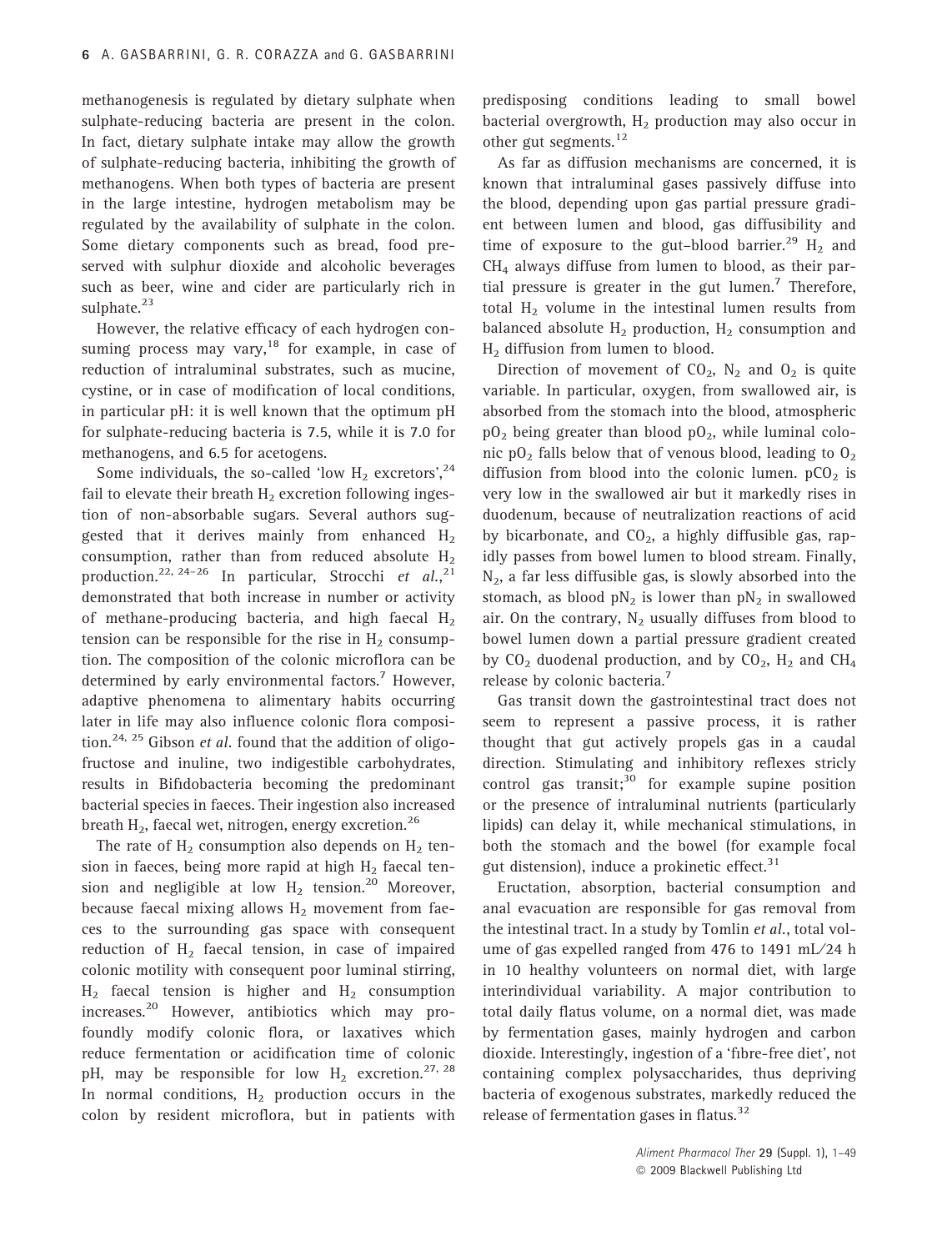In conclusion, intestinal gas metabolism represents a complex and very interesting step of intestinal physiology and further investigations are necessary to better understand its mechanisms and the actual relationships with 'gas-related' clinical syndromes.

#### **REFERENCES**

- 1 Bedell GN, Marhall R, Dubois AB, et al. Measurement of the volume of gas in the gastrointestinal tract; values in normal subjects and ambulatory patients. *J Clin* Invest 1956; 35: 336–45.
- 2 Greenwald AJ, Allen TH, Bancroft RW. 13 Calloway DH, Colasito DJ, Mathews RD. Abdominal gas volume at altitude and at ground level. J Appl Physiol 1969; 26: 177–81.
- 3 Levitt MD. Volume and composition of 14 Harder H, Hernando-Harder AC, Franke human intestinal gas determined by means of an intestinal washout technique. N Engl J Med 1971; 284: 1394–8.
- 4 Suarez F, Furne J, Springfield J, et al. 15 Harder H, Hernando-Harder AC, Franke Insights into human colonic physiology obtained from the study of flatus composition. Am J Physiol 1997; 272: G1028– 33.
- 5 Moore JG, Jessop LD, Osborne DN. Gaschromatographic and mass-spectrometric analysis of the odor of human feces. Gastroenterology 1987; 93: 1321–9.
- 6 Suarez FL, Springfield J, Levitt MD. Identification of gases responsible for the odour of human flatus and evaluation of a device purported to reduce its odour. Gut 1998; 43: 100–4.
- Sleisenger MH, Fordtran JS, eds. Sleisenger and Fordtran's. Gastrointestinal and Liver Diseases: Pathophysiology/Diagnosis/Management, 5th edn. Philadelphia: WB Sanders Co., 1993: 1035–42.
- 8 Steggerda FR. Gastrointestinal gas following food consumption. Ann N Y Acad Sci 1968; 150: 57–66.
- 9 Levitt MD, Bond JH Jr. Volume, composition, and source of intestinal gas. Gastroenterology 1970; 59: 921–9.
- 10 Levitt MD, Hirsh P, Fetzer CA, et al.  $H_2$ excretion after ingestion of complex carbohydrates. Gastroenterology 1987; 92: 383–9.
- 11 Levitt MD, Donaldson RM. Use of respiratory hydrogen (H2) excretion to detect carbohydrate malabsorption. J Lab Clin Med 1970; 75: 937–45.
- 12 Levitt MD. Production and excretion of hydrogen gas in man. New Eng J Med 1969; 281: 122–7.
- Gases produced by human intestinal microflora. Nature (London) 1966; 212: 1238–9.
- A, et al. Effect of high- and low-caloric mixed liquid meals on intestinal gas dynamics. Dig Dis Sci 2006; 51: 140–6.
- A, et al. Role of the jejunum vs. ileum on intestinal gas dynamics during a balanced meal in healthy subjects. Dig Dis Sci 2006; 51: 996–1002.
- 16 Perman JA, Modler S, Olson AC. Role of pH in production of hydrogen from carbohydrates by colonic bacterial flora. Studies in vivo and in vitro. J Clin Invest 1981; 67: 643–50.
- 17 Vogelsang H, Ferenci P, Frotz S, et al. Acidic colonic microclimate – possible reason for false negative hydrogen breath tests. Gut 1988; 29: 21–6.
- 7 Strocchi A, Levitt MD. Intestinal gas. In: 18 Lewis S, Cochrane S. Alteration of sulfate and hydrogen metabolism in the human colon by changing intestinal transit rate. Am J Gastroenterol 2007; 102: 624–33.
	- 19 Gibson GR, Cummings JH, Macfarlane GT, et al. Alternative pathways for hydrogen disposal during fermentation in the human colon. Gut 1990; 31: 679–83.
	- 20 Strocchi A, Levitt MD. Factors affecting hydrogen production and consumption by human fecal flora: the critical role of hydrogen tension and methanogenesis. J Clin Invest 1992; 89: 1304–11.
	- 21 Strocchi A, Furne JK, Ellis CJ, et al. Competition for hydrogen by human faecal bacteria: evidence for the predominance

of methane producing bacteria. Gut 1991; 32: 1498–501.

- 22 Strocchi A, Furne J, Ellis C, et al. Methanogens outcompete sulphate reducing bacteria for H2 in the human colon. Gut 1994; 35: 1098–101.
- 23 Christl SU, Gibson GR, Cummings JH. Role of dietary sulphate in the regulation of methanogenesis in the human large intestine. Gut 1992; 33: 1234–8.
- 24 Corazza G, Strocchi A, Sorge M, et al. Prevalence and consistency of low breath H2 excretion following lactulose ingestion. Possible implications for the clinical use of the H2 breath test. Dig Dis Sci 1993; 38: 2010–6.
- 25 Christl SU, Murgatroyd PR, Gibson GR, et al. Production, metabolism, and excretion of hydrogen in the large intestine. Gastroenterology 1992; 102: 1269–77.
- 26 Scheppach W, Fabian C, Ahrens F, et al. Effect of starch malabsorption on colonic function and metabolism in humans. Gastroenterology 1988; 95: 1549–55.
- 27 Lembcke B, Hönig M, Caspary WF. Different actions of neomychin and metronidazole on breath hydrogen (H2) exhalation. Z Gastroenterol 1980; 18: 155–60.
- 28 Solomons NW, García R, Schneider R, et al. H2 breath tests during diarrhea. Acta Paediatr Scand 1979; 68: 171–2.
- 29 Azpiroz F, Malagelada JR. Abdominal bloating. Gastroenterology 2005; 129: 1060–78.
- 30 Harder H, Serra J, Azpiroz F, et al. Reflex control of intestinal gas dynamics and tolerance in humans. Am J Physiol Gastrointest Liver Physiol 2004; 286: G89– 94.
- 31 Azpiroz F. Intestinal gas dynamics: mechanisms and clinical relevance. Gut 2005; 54: 893–5.
- 32 Tomlin J, Lowis C, Read NW. Investigation of normal flatus production in healthy volunteers. Gut 1991; 32: 665-9.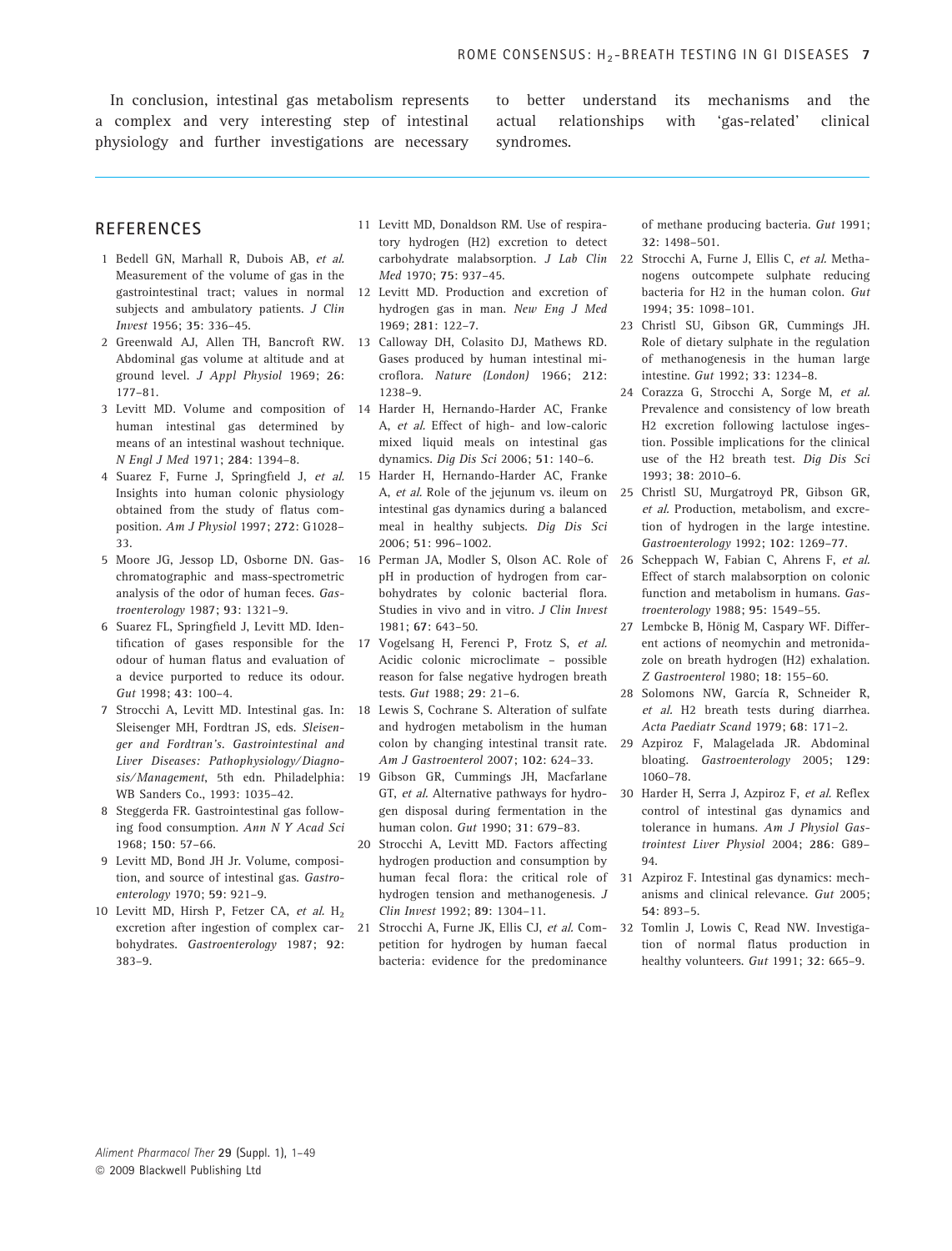## H<sub>2</sub>-breath tests: methodological audits in adults and children

M. DI STEFANO\*, M. CERTO†, A. COLECCHIA‡, M. SORGE§ & F. PERRI§

\*Department of Medicine, IRCCS 'S.Matteo' Hospital Foundation, University of Pavia, Pavia, Italy; -Department of Medicine, Catholic University of Rome, Rome, Italy; ‡Department of Gastroenterology, University of Bologna, Bologna, Italy; \$Department of Medicine and Gastroenterology and Endoscopic Unit, 'Madonna del Soccorso' Hospital, San Benedetto del Tronto, Italy Correspondence to:

Dr M. Di Stefano, Department of Medicine, IRCCS 'S.Matteo' Hospital Foundation, University of Pavia, Pavia, Italy. E-mail: m.distefano@smatteo.pv.it

#### SUMMARY

The hydrogen-breath test represents a simple and noninvasive tool, widely used mainly to diagnose carbohydrate malabsorption and bacterial overgrowth in the small intestine. Its diffusion, due to the low cost, simplicity and reproducibility, has not always been accompanied by a parallel awareness of its limits. Moreover, methodological issues have sometimes been disregarded and several methodological aspects are not yet standardized. The aim of the 'Methodology' audit was, therefore, to evaluate data supporting the different test protocols, taking into account both technical and practical aspects. These points should not be considered as minor details as the accuracy of the test is strictly related to a correct methodology.

#### INTRODUCTION

The hydrogen-breath test represents a simple and noninvasive tool, currently used in gastroenterology to diagnose some clinical conditions, thus avoiding invasive tests. Its wide diffusion, due to the low cost, simplicity and reproducibility, has not always been accompanied by a parallel awareness of its limits, and methodological issues have sometimes been disregarded. Moreover, several methodological aspects are not yet standardized. Consequently, differences in the adopted protocol make the results of various reports difficult to compare. The evaluation of protocols adopted in 15 gastroenterological centres in Italy revealed important differences in terms of carbohydrate load, test duration, sampling frequency and many other aspects, including positivity criteria. $<sup>1</sup>$ </sup> Unfortunately, more than 10 years after the publication of this survey, the results are still unchanged. The aim of the 'Methodology' audit was, therefore, to

evaluate data supporting the different procedures of performing the test, considering both technical and practical aspects, such as the instruments for hydrogen measurement, the accuracy of devices for breath sampling, and the suitability of some procedures before testing, like the diet or the use of drugs. These points should not be considered as minor details as the accuracy of the test is strictly related to a correct protocol.

### Instruments for hydrogen measurement in breath

Hydrogen measurement in breath may be performed by two main types of gaschromatograph: dedicated and nondedicated. Standard gaschromatographs represent instruments not dedicated to the measurement of specific gases and use columns that can dose trace molecules, for example, for toxicology purposes. They are expensive, extremely versatile, but not designed to be used for a single gas. Accordingly, these instruments were selectively modified to allow for single gas determinations, i.e. hydrogen alone or in combination with methane and carbon dioxide, achieving a substantial cost reduction, though maintaining the original detector typology at a solid state, which measures modifications of thermal conductivity. These simpler, dedicated instruments can be stationary or portable. Stationary dedicated gaschromatographs represent the gold standard for hydrogen determinations in breath, as they were previously validated in comparison with nondedicated instruments, and tested in terms of linearity and reproducibility of results. $2-4$  Portable instruments adopt a different technology, based on electrochemical cells first proposed by Bergman  $et$   $al.^5$  then evaluated as prototype<sup>6, 7</sup> demonstrating good reproducibility.<sup>7</sup> However, on clinical grounds, the accuracy of only one portable instrument was assessed,<sup>8</sup> and an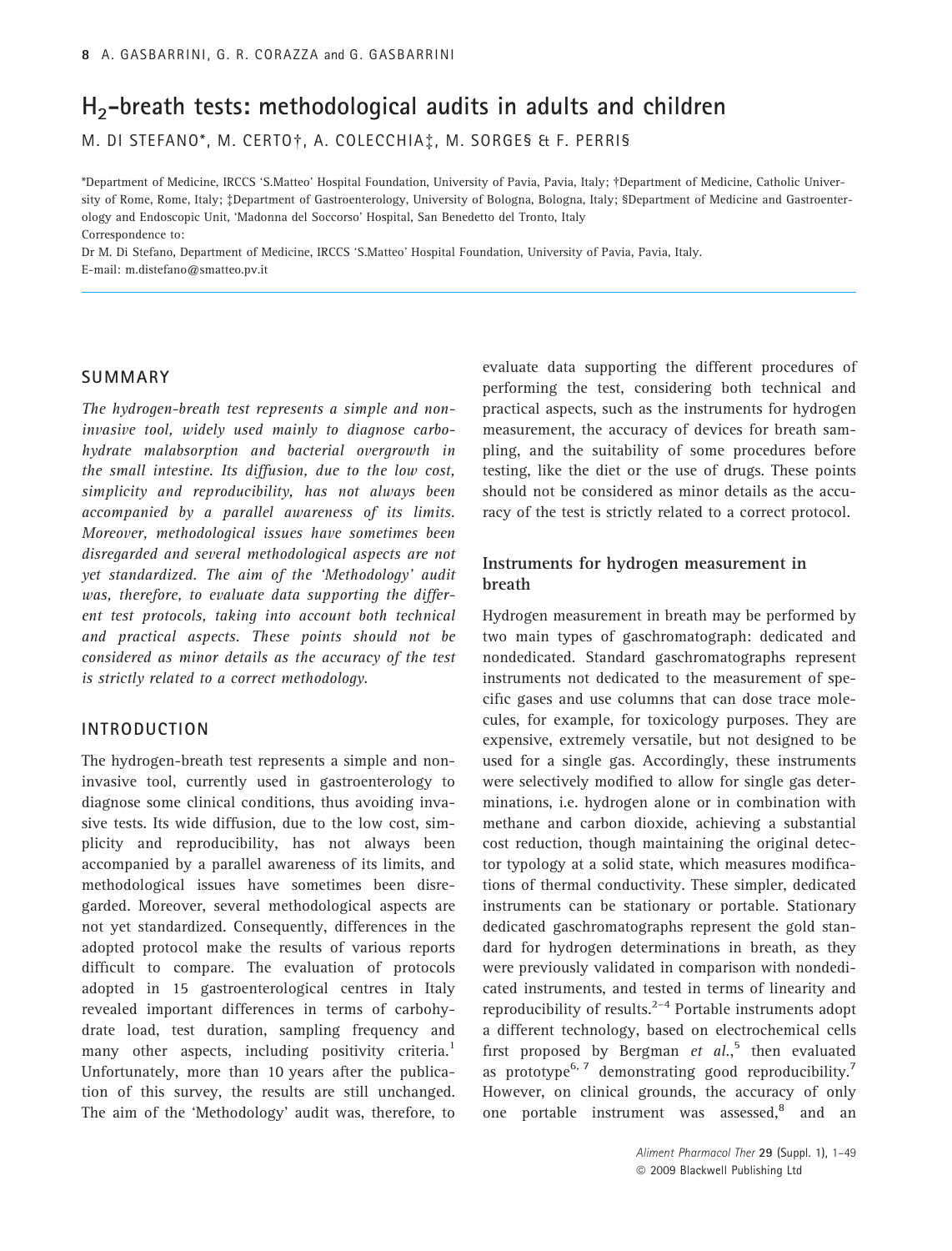overestimation of results against the stationary instrument was evident. Moreover, electrochemical cells are characterized by a predetermined life, suggested by the producer, and no scientific report on long-term stability of these cells is available in the literature.

As far as the instrument maintenance is concerned, stationary ones are particularly sensitive to the humidity transferred with breath sample during the dosing stage. This problem is effectively prevented by the periodical replacement of a column of drierite, which is a calcium-sulphate compound acting as a filter, which absorbs water up to 14% of its weight. First of all, portable instruments should be periodically tested for cell stability; second, during the calibration phase, particular attention should be paid to prevent excessive pressure of the standard gas damaging the electrochemical cell structure.

#### Breath sampling

Breath sampling represents a pivotal phase of the test: gas measurement must be performed on alveolar air; therefore, the procedure of breath sampling should avoid the interference represented by respiratory dead space air. A variable volume of the first part of exhaled air is simply a wash-out of the airways filled with the last portion of room air inhaled with the preceding breath. This volume is equal to approximately 2 mL/kg of body weight and with a normal tidal volume of about 500 mL/breath, the first onethird volume is represented by dead space air. Because of the laminar pattern of air flow through the major airways, roughly twice that volume should be exhaled before all of the dead space air is washed out. The problem is even greater with neonates, in whom dead space volume is represented by up to 50% of the tidal volume. Three collecting systems are currently available: the modified Haldane-Priestley tube, the Y-piece device and the two-bag system. Their comparison did not show any significant difference in terms of accuracy.<sup>9-11</sup>

In cooperating paediatric patients, the same systems used for adults can be used. On the contrary, in noncooperating patients, breath samples can be collected invasively with nasal probes or non-invasively using facial masks with detectors of respiratory phases.

 $CO<sub>2</sub>$  levels in alveolar air are stable around 5%. Accordingly, this parameter can be considered a marker of correct sampling<sup>12</sup> and the normalization of breath hydrogen values to an alveolar concentration using the observed carbon dioxide concentrations reduces the range and variance of hydrogen concentrations, increasing the reliability of measurements.<sup>12</sup> Variability of duplicate measurements of hydrogen, methane, carbon monoxide and carbon dioxide was assessed comparing 4 different respiratory techniques: a) simply to expire into the apparatus with no instructions; b) to expire at the end of a normal inspiration and attempt to avoid hyperventilation or deep inspiration before expiration; c) to inhale maximally and exhale immediately into the collection apparatus and d) to inhale maximally, hold the inhalation for 15 s and then expire into the apparatus. It has been shown that the last method proved to be the only one able to produce an appreciable reduction in the variability of duplicates, as the 15-s period of breath holding guarantees complete respiratory exchange.<sup>13, 14</sup>

#### Storage of breath samples

Another definitely nonnegligible source of variability of gas measurement is represented by the technique of breath sample storage. Even if characterized by an appreciable stability, gas bags of Mylar-impregnated foil<sup>15</sup> and gas-tight syringes<sup>2</sup> are unsuitable when many samples have to be tested and also, they are too expensive. Hydrogen and methane may be present in vacutainer tubes as gaseous contaminants from either the silicone tube coating or the organic additives after sterilization by ionizing radiations.<sup>16</sup> Breath samples are currently stored in plastic syringes, an inexpensive method allowing the analysis of gases with no further handling. Unfortunately, an appreciable leakage of gas is present, but simple refrigeration of plastic syringes is sufficient to ensure the stability of hydrogen concentrations for a long time. At room temperature, after 5 days, the hydrogen concentration is reduced up to 30%, while at  $-20$  °C the reduction is equal to 5% and only 7% after 15 days. Moreover, at  $-20$  °C no hydrogen loss is detectable for 2 days.<sup>11, 17</sup> However, different brands show differences in the ability to maintain a constant  $H_2$  level: these differences may be related to the tightness of the rubber stopper.<sup>18</sup> It is also possible that the low temperature modifies the permeability of plastic syringes to gases, and is not able to reduce their diffusibility.<sup>17</sup>

Hydrogen concentration in breath samples must therefore be determined within 6 h of sampling.11, 17, 19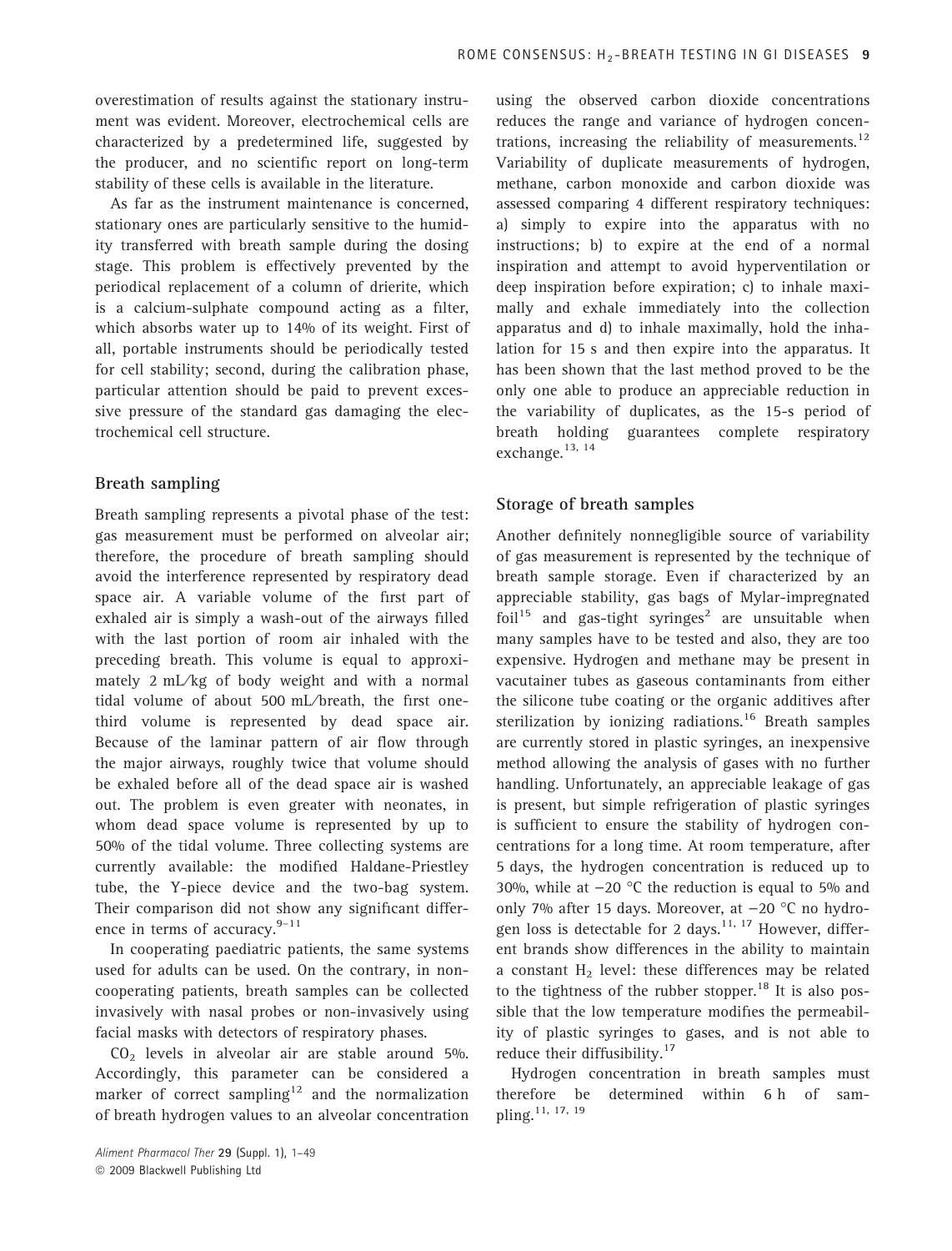#### Breath test and antibiotics

The accuracy of the test is strictly related to the ability of the colonic flora to produce hydrogen when malabsorbed carbohydrates are present. The use of antibiotics modifies the composition of colonic flora and may therefore be a cause of interference with the test results. Many antibiotic regimens have been tested, which significantly reduced breath hydrogen excretion<sup>20</sup> but an increase was also detected,<sup>21</sup> thus suggesting that the relationship between metabolic activity of colonic flora and antibiotic use is still not completely clarified. In particular, hydrogen consumption by faecal bacteria is an important determinant of hydrogen available for excretion<sup>22–24</sup> and the enhanced hydrogen excretion of subjects taking antibiotics may reflect the inhibition of this bacterial hydrogen consumption.

We have no data about the time needed for recovery of metabolic activity and composition of colonic flora after antibiotic administration. Hence, the exact period that must elapse between antibiotic assumption and hydrogen-breath test is unknown. Based on the experience in clinical practice, an interval of 4 weeks can be suggested. This interval will clearly change if relevant data become available.

#### Breath test and laxatives

Laxatives and electrolyte solutions administered for colonic cleansing before radiologic, endoscopic or surgical procedures, like antibiotics, could be responsible for alterations to the stability of colonic flora. It has been demonstrated that a combination of laxatives and enemas depresses hydrogen production very markedly. This is probably a quantitative effect, reflecting the reduced number of bacteria remaining in the colon, thus suggesting that the elimination of colonic flora with profuse diarrhoea could be also responsible for a false negative result of breath test.<sup>20, 25</sup> Like antibiotic assumption, we have no data about the time needed for recovery of flora after colonic cleansing; in this case also, a 4-week interval can be suggested.

Besides antibiotics and laxatives, other drugs could theoretically be responsible for modification of colonic flora stability: probiotics and prokinetics can definitely alter the composition of colonic flora and, consequently, its global metabolic activity through bowel colonization and possible elimination of an increased amount of bacteria in stools, respectively. However, while some inconclusive data are available for probiotics,26–28 no data are available for prokinetics. Till date, similar role of antibiotics and laxatives is conceivable and a 4-week interval between the administration of these drugs and the hydrogen-breath test is suggested.

### Breath test and diet

The accuracy of the test requires that colonic bacteria hydrogen production from malabsorbed carbohydrate in the test meal results in a clearly distinguishable increase in breath hydrogen signal. Accordingly, a low level of fasting breath hydrogen excretion facilitates the discrimination of peak breath excretion caused by fermentation of malabsorbed carbohydrate. The main source of substrates responsible for increased fasting breath hydrogen excretion is represented by persisting non-absorbable, fermentable carbohydrates at the colonic level.<sup>29, 30</sup> Accordingly, a diet reducing this interfering factor is needed. Two old studies reported prolonged monitoring of hydrogen excretion after ingestion of different carbohydrates; the ingestion of beans, potatoes, oats, white wheat and corn was shown to induce a significant increase in hydrogen-breath excretion. $31, 32$  On the contrary, the ingestion of rice flour and meat is not accompanied by a detectable increase in breath hydrogen excretion.<sup>10, 31-33</sup> Accordingly, it is conceivable that the evening before hydrogen-breath test patients had been instructed to follow a restricted diet avoiding nonabsorbable substrates and, in short, containing rice and meat.

On the basis of the same studies, it is commonly recommended that subjects should fast overnight before the test. However, no reports evaluated the effect of different breakfasts on breath hydrogen excretion.

#### Breath test and cigarette smoking

Many gases are produced by tobacco combustion. In particular, besides methane and carbon monoxide, hydrogen levels may reach up to  $2\%$ .<sup>34</sup> Cigarette smoking, therefore, represents an important interference with breath hydrogen measurement and should be avoided before and throughout the test. This interference was first suggested in the late  $1970s^{35}$  but two recent studies have unequivocally confirmed it.<sup>36, 37</sup> Both studies have shown that breath hydrogen excretion markedly increases during smoking and rapidly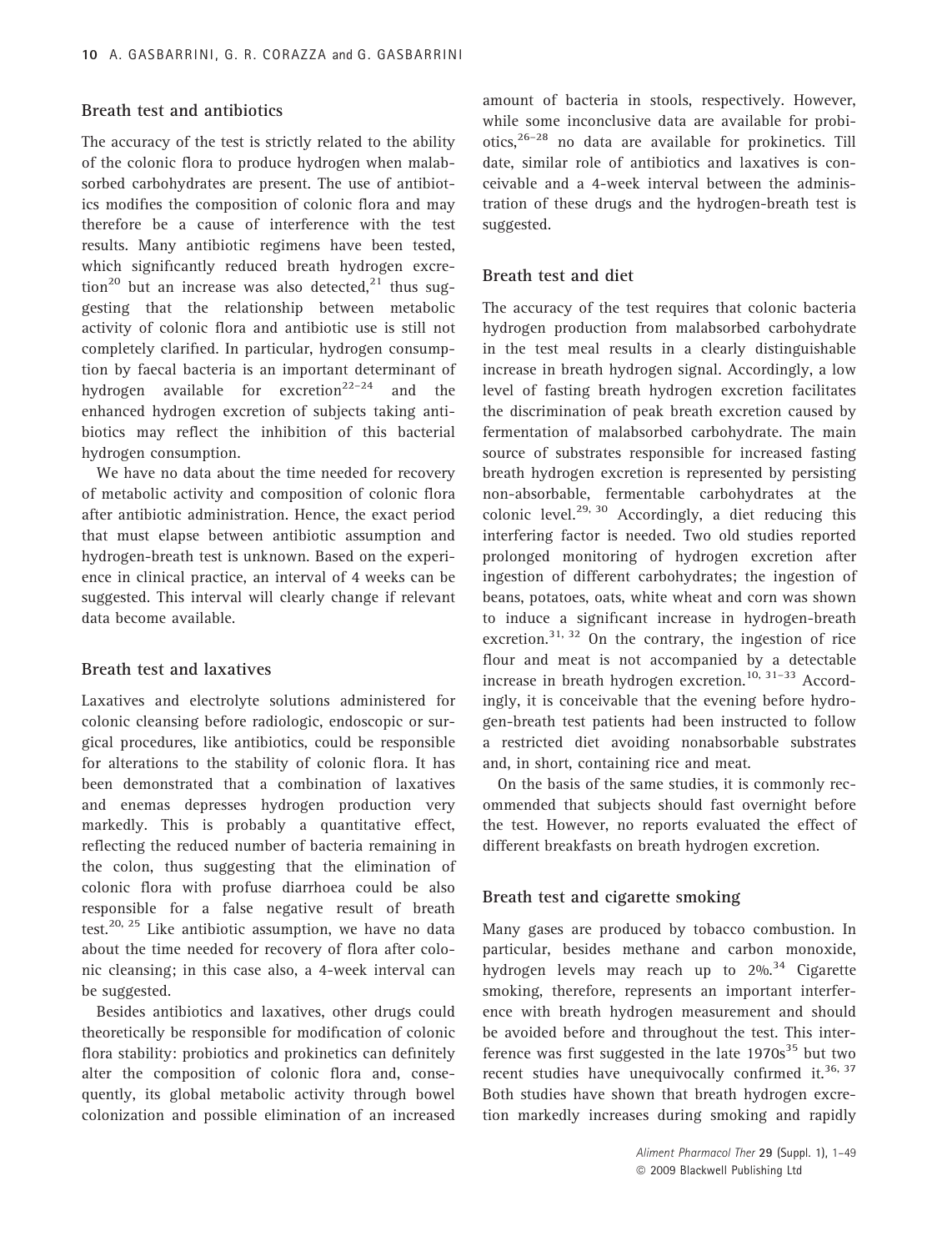decreases thereafter, but it does not revert to basal values, remaining higher than 100% 15 min after the cigarette has burnt. Cigarette smoking should therefore be avoided but we have no data on the time needed for complete normalization of breath excretion after cigarette smoking.

#### Breath test and mouthwashing

Hydrogen may also be produced by the oropharyngeal flora and it is conceivable that fermentation of the test solution may occur, thus interfering with the result. Two studies have reported this problem; in the first one, the increase in breath hydrogen excretion after mouthwashing with a 20% sucrose solution was prevented by a mouthwash with 1% chlorhexidine solution.<sup>36</sup> Similarly, a significant increase in breath hydrogen excretion was shown to occur after sham lactose feeding, but no increase was detectable after sham saccharine feeding, intragastric or intraduodenal lactulose administration. $38$  Oral cavity cleansing aimed at the inactivation of bacterial flora thus prevents the increase in an early peak of breath hydrogen excretion, which may cause false positive results.

### Breath test, hyperventilation and physical exercise

Breath hydrogen concentrations vary with ventilation rate. In particular, an inverse correlation between hydrogen levels and ventilation rate is evident.<sup>39</sup> There is reduced breath hydrogen excretion during sleep<sup>40</sup> when hypoventilation is present. On the contrary, the disappearance of breath hydrogen excretion immediately after exercise<sup>41</sup> should be attributed to exerciseinduced hyperventilation. Nocturnal hypoventilation was suggested as being responsible for elevated fasting concentrations of breath H<sub>2</sub> <sup>40, 42</sup> but fermentable substrates persisting at the colonic level are the actual cause of this phenomenon.<sup>10, 29–33</sup> Therefore, physical exercise before and during the hydrogen-breath test should be correctly avoided.

#### The clinical value of methane measurement

Methane production is critical for intraluminal hydrogen consumption.<sup>22</sup> A molecule of methane contains four atoms of hydrogen; therefore, it could be possible to reduce the volume of intraluminal gas by reducing the total number of molecules.

In the late 1970s, breath methane excretion was considered a putative marker of the presence of colonic cancer. In fact, it was suggested that the prevalence of colonic cancer was significantly higher in methane producers than in non-producers.<sup>43</sup> Later, these results were confirmed and even extended: the prevalence of methane excretion was shown to be significantly higher in patients with colonic cancer than in healthy volunteers, and after colonic resection, the prevalence decreased to values not significantly different from those found in healthy volunteers and patients with functional bowel disorders.<sup>44</sup> However, more recent studies have shown that breath methane excretion is present in patients affected by many clinical conditions, such as colonic diverticulosis, irritable bowel syndrome, functional bloating and even in healthy volunteers,  $45$  thus limiting the clinical value of this parameter in the screening of colon cancer, due to its very low specificity.

The usefulness to measure methane excretion also during hydrogen-breath test derives from the consideration that hydrogen consumption reduces the amount of intraluminal hydrogen available for excretion, thus reducing the breath hydrogen peak, in turn causing even false negative results. If we consider hydrogen excretion as the marker of ongoing fermentation, all mechanisms which reduce hydrogen excretion may make the test less accurate. Consequently, taking this reasoning to extremes, breath methane excretion represents an important alternative target for intestinal gas breath excretion measurement in the subgroup of hydrogen nonproducers, thus improving the test accuracy, as recently shown in a group of hydrogen nonproducer lactose intolerants.<sup>46</sup>

The reported prevalence of such  $H<sub>2</sub>$  nonproducing subjects harbouring colonic flora unable to produce hydrogen during fermentation varies widely from 2% to  $43\%$ ,  $20, 47-54$  However, It should be considered that the prevalence of hydrogen nonproducers is inversely correlated to the test duration: it was shown that the prolongation of breath hydrogen measurement from 2 to 4 h induces a significant reduction of this prevalence.<sup>55</sup> A more recent report extended this result by prolonging the test up to 7 h: $^{21}$  it is therefore conceivable that a variable gastrointestinal transit of the substrate may be responsible for false negative results.

On the contrary, in subjects who are definitely hydrogen nonproducers, breath methane could represent an alternative marker. Unfortunately, up to now we have no conclusive data as few paediatric papers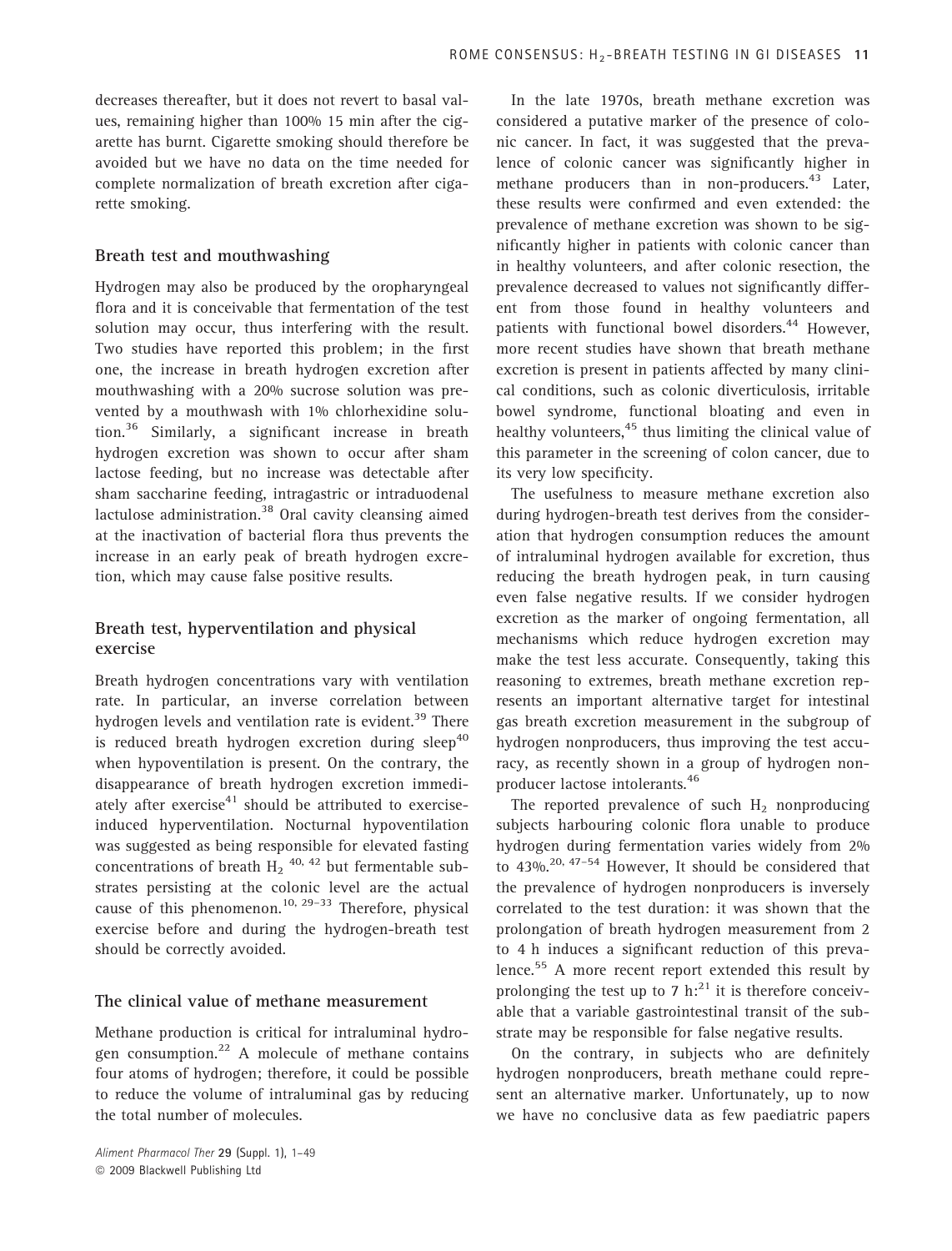are available $56-58$  and studies in adults show contradictory results.<sup>45, 47, 48, 59-65</sup> The reason for this discrepancy lies mainly in methodological differences, the most important being inconsistent criteria for considering a subject as a methane producer.

In conclusion, we think that future studies on measurement of volatile organic compounds and other gases (mainly methane) further than hydrogen, should be encouraged, as they may add new insights on intestinal pathophysiology and improve clinical approaches.

### **REFERENCES**

- 1 Strocchi A, Corazza GR, Anania C, et al. Quality control study of  $H<sub>2</sub>$  breath testing for the diagnosis of carbohydrate malabsorption in Italy. It J Gastroenterol Hepatol 1997; 29: 122–7.
- 2 Solomons NW, Viteri FE, Hamilton LH. Application of a simple gas chromatographic technique for measuring breath hydrogen. J Lab Clin Med 1977; 90: 856– 62.
- 3 Christman NT, Hamilton LH. A new chromatographic instrument for measuring trace concentrations of breath-hydrogen. J Chromatograph 1982; 229: 259–65.
- 4 Solomons NW, Hamilton LH, Christman NT, Rothman D. Evaluation of a rapid breath hydrogen analyser for clinical studies of carbohydrate absorption. Dig Dis Sci 1983; 28: 397–404.
- 5 Bergman I, Coleman JE, Evans D. A simple gas chromatograph with an electrochemical detector for measurement of hydrogen and carbon monoxide in the parts per million range, applied to exhaled air. Chromatographia 1975; 8: 581–3.
- 6 Bartlett K, Dobson JV, Easthman E. a new method for the detection of hydrogen in breath and its application to acquired and inborn sugar malabsorption. Clin Chim Acta 1980; 108: 189–94.
- 7 Corbett CL, Thomas S, read NW, Hobson N, Bergman I, Holdsworth CD. Electrochemical detector for breath hydrogen determination: measurement of small bowel transit time in normal subjects and patients with the irritable bowel syndrome. Gut 1981; 22: 836–40.
- 8 Peuhkuri K, Poussa T, Korpela R. Comparison of a portable breath hydrogen analyser (Micro H<sub>2</sub>) with Quintron MicroLyzer in measuring lactose maldigestion, and the evaluation of a Micro  $H_2$  for diagnosing hypolactasia. Scand J Lab Clin Invest 1998; 58: 217–24.
- 9 Metz G, Gassul MA, Leeds AR, Blendis LM, Jenkins DJA. A simple method of measuring breath hydrogen in carbohy-

drate malabsorption by end-expiratory sampling. Clin Sci Mol Med 1976; 50: 237–40.

- 10 Brummer RJM, Armbrecht U, Bosaeus I, Dotevall G, Stockbrugger RW. The hydrogen (H2) breath test. Sampling methods and the influence of dietary fibers on fasting level. Scand J Gastroenterol 1985; 20: 1007–13.
- 11 Corazza GR, Sorge M, Maurino E, Strocchi A, Lattanzi MC, Gasbarrini G. Methodology of the breath test. I. Collection and storage for gas measurement. It J Gastroenterol 1990; 22: 200–4.
- 12 Niu HC, Schoeller DA, Klein PD. Improved gas chromatographic quantitation of breath hydrogen by normalization to respiratory carbon dioxide. J Lab Clin Med 1979; 94: 755–63.
- 13 Strocchi A, Ellis C, Levitt MD. Reproducibility of measurements of trace gas concentrations in expired air. Gastroenterology 1991; 101: 175–9.
- 14 Levitt MD, Ellis C, Furne J. Influence of method of alveolar air collection on results of breath tests. Dig Dis Sci 1998;  $43:1938-45$
- 15 Calloway DH, Murphy EL, Bauer D. Determination of lactose intolerance by breath analysis. Am J Dig Dis 1969; 14: 811–5.
- 16 Jensen WE, O'Donnel RT, Rosemberg IH. Gaseous contaminants in sterilized evacuated blood-collection tubes. Clin Chem 1982; 28: 1406.
- 17 Ellis C, Kneip JM, Levitt MD. Storage of breath samples for  $H_2$  analysis. Gastroenterology 1988; 94: 822–4.
- 18 Rumessen JJ, Gudmand–Hoyer E. Retention and variability of hydrogen samples storage in plastic syringes. Scand J Clin Lab Invest 1987; 47: 627–30.
- 19 Rosado JL, Solomons NW. Storage of hydrogen breath test samples in plastic syringes. Clin Chem 1983; 29: 583–4.
- 20 Gilat T, BenHur H, Gelman Malachi E, Terdiman R, Peled Y. Alterations of the colonic flora and their effect on the hydrogen breath test. Gut 1978; 19: 602–5.
- 21 Strocchi A, Corazza GR, Ellis C, Gasbarrini G, Levitt MD. Detection of malab-

sorption of low doses of carbohydrate: accuracy of various breath H2 criteria. Gastroenterology 1993; 105: 1404–10.

- 22 Strocchi A, Levitt MD. Factors affecting hydrogen production and consumption by human fecal flora: the critical role of hydrogen tension and methanogenesis. J Clin Invest 1992; 89: 1304–11.
- 23 Christi SU, Murgatroyd PR, Gibson GR, Cummings JH. Production, metabolism and excretion of hydrogen in the large intestine. Gastroenterology 1992; 102: 1269–77.
- 24 Strocchi A, Levitt MD. Maintaining intestinal  $H<sub>2</sub>$  balance: credit the colonic bacteria. Gastroenterology 1992; 102: 1424–6.
- 25 Urita Y, Hike K, Torii N, et al. Hydrogen breath test as an indicator of the quality of colonic preparation for colonoscopy. Gastrointest Endosc 2003; 57: 174–7.
- 26 Sen S, Mullan MM, Parker TJ, Woolner JT, Tarry SA, Hunter JO. Effect of Lactobacillus plantarum 299v on colonic fermentation and symptoms of irritable bowel syndrome. Dig Dis Sci 2002; 47: 2615–20.
- 27 Attar A, Flourié B, Rambaud JC, Franchisseur C, Ruszniewski P, Bouhnik Y. Antibiotic efficacy in small intestinal bacterial overgrowth-related chronic diarrhea: a cross-over, randomized trial. Gastroenterology 1999; 117: 794–7.
- 28 Sentongo TA, Cohran V, Korff S, Sullivan C, Iyer K, Zheng X. Intestinal permeability and effect of Lactobacillus rhamnosus therapy in children with short bowel syndrome. JPGN 2008; 46: 41–7.
- 29 Perman JA, Modler S. Glycoproteins as substrates for production of hydrogen and methane by colonic bacterial flora. Gastroenterology 1982; 83: 388–93.
- 30 Corazza GR, Strocchi A, Gasbarrini G. Fasting breath hydrogen in celiac disease. Gastroenterology 1987; 93: 53–8.
- 31 Anderson IH, Levine AS, Levitt MD. Incomplete absorption of the carbohydrate in all-purpose wheat flour. NEJM 1981; 304: 891–2.
- 32 Levitt MD, Hirsh P, Fetzer CA, Sheahan M, Levine AS.  $H_2$  excretion after ingestion of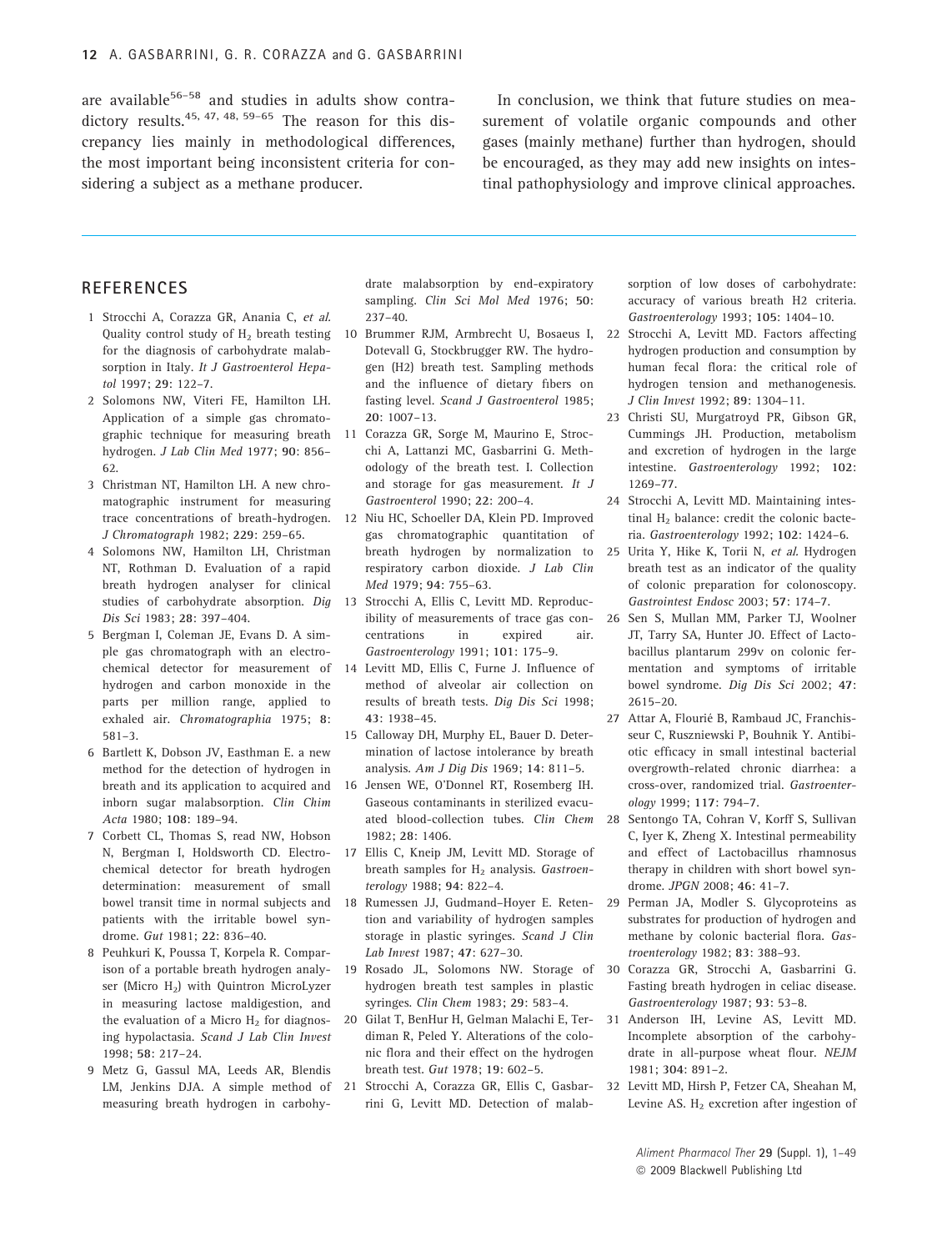complex carbohydrates. Gastroenterology 1987; 92: 383–9.

- 33 Di Stefano M, Miceli E, Missanelli A, Malservisi S, Strocchi A, Corazza GR. Fermentation of endogenous substrates is responsible for increased fasting breath hydrogen levels in celiac disease. J Lab Clin Med 2004; 143: 163–8.
- 34 Keith CH, Tesh PG. Measurement of the total smoke issuing from a burning cigarette. Tobacco Science 1965; 9: 61– 4.
- 35 Tadesse K, Eastwood M. Breath hydrogen test and smoking. Lancet 1977; ii: 91.
- 36 Thompson DG, Binfield P, DeBelder A, O'Brien J, Warren S, Wilson M. Extraintestinal influences on exhaled breath hydrogen measurements during the investigation of gastrointestinal disease. Gut 1985; 26: 1349–52.
- 37 Rosenthal A, Solomons NW. Time-course of cigarette smoke contamination of clinical hydrogen breath-analysis tests. Clin Chem 1983; 29: 1980–1.
- 38 Mastropaolo G, Rees WD. Evaluation of the hydrogen breath test in man: definition and elimination of the early hydrogen peak. Gut 1987; 28: 721–5.
- 39 Perman JA, Modler S, Engel RR, Heldt G. Effect of ventilation on breath hydrogen measurements. J Lab Clin Med 1985; 105: 436–9.
- 40 Solomons NW, Viteri F. Development of an interval sampling hydrogen  $(H<sub>2</sub>)$  breath test for carbohydrate malabsorption in children. Evidence for circadian pattern of breath H2 concentration. Pediatr Res 1978; 12: 816.
- 41 Payne DL, Welsh JD, Claypool PL. Breath hydrogen response to carbohydrate malabsorption after exercise. J Lab Clin Med 1983; 102: 147–50.
- 42 Solomons NW, Viteri F. Breath hydrogen during sleep. Lancet 1976; 2: 636.
- 43 Haines A, Metz G, Dilawari J, Blendis L, Wiggins H. Breath-methane in patients with cancer of the large bowel. Lancet 1977; ii: 481–3.
- 44 Piqué JM, Pallarés M, Cusó E, Vilar-Bonet J, Gassull MA. Methane production and

601–5.

- 45 Mc Kay L, Eastwood MA, Brydon WG. Methane excretion in man – a study of breath, flatus, and feces. Gut 1985; 26: 69–74.
- 46 Corazza GR, Benati G, Strocchi A, Malservisi S, Gasbarrini G. The possible role of breath methane measurement in detecting carbohydrate malabsorption. J Lab Clin Med 1994; 124: 695–700.
- 47 Bjørneklett A, Jenssen E. Relationships between hydrogen (H2) and methane (CH4) production in man. Scand J Gastroenterol 1982; 17: 985–92.
- 48 Cloarec D, Bornet F, Gouilloud S, Barry JL, Salim B, Galmiche JP. Breath hydrogen response to lactulose in healthy subjects: relationship to methane producing status. Gut 1990; 31: 300–304.
- 49 Bond JH, Levitt MD. Investigation of small bowel transit time in man utilizing pulmonary hydrogen  $H_2$  measurements.  $J$ Lab Clin Med 1975; 85: 546–55.
- 50 Ravich WJ, Bayless TM, Thomas M. Fructose: incomplete intestinal absorbtion in humans. Gastroenterology 1983; 84: 26-9.
- 51 Read NW, Al Janabi MN, Bates TE, et al. Interpretation of the breath hydrogen profile obtained after ingesting a solid meal containing unabsorbable carbohydrate. Gut 1985; 26: 834–42.
- 52 Saltzberg DM, Levine GM, Lubar C. Impact of age, sex, race, and functional complaints on hydrogen  $(H<sub>2</sub>)$  production. Dig Dis Sci 1988; 33: 308–13.
- 53 Joseph P, Rosemberg AJ. Breath hydrogen testing: diseased vs. normal patients. J Pediatr Gastroenterol Nutr 1988; 7: 787– 8.
- 54 Douwes AC, Schaap C, Van Der Klei-Van Moorsel JM. Hydrogen breath test in school children. Arch Dis Child 1985; 60: 333–7.
- 55 Corazza GR, Strocchi A, Sorge M, Benati G, Gasbarrini G. Prevalence and consistency of low breath H2 excretion following lactulose ingestion. Possible implications for the clinical use of the H2 breath test. Dig Dis Sci 1993; 38: 2010–6.
- colon cancer. Gastroenterology 1984; 87: 56 Montes RG, Saavedra JM, Perman JA. Relationship between methane production and breath hydrogen excretion in lactosemalabsorbing individuals. Dig Dis Sci 1993; 38: 445–8.
	- 57 Medow MS, Glassman MS, Schwarz SM, Newman LJ. Respiratory methane excretion in children with lactose intolerance. Dig Dis Sci 1993; 38: 328–32.
	- 58 Myo-Khin , Bolin TD, Khin-Mar-Oo , Tin-Oo , Kyaw-Hla S, Thein-Myint T. Ineffectiveness of breath methane excretion as a diagnostic test for lactose malabsorption. J Pediatr Gastroenterol Nutr 1999; 28: 474–9.
	- 59 Zuccato E, Andreoletti M, Bozzani A, et al. Respiratory excretion of hydrogen and methane in Italian subjects after ingestion of lactose and milk. Eur J Clin Invest 1983; 13: 261–6.
	- 60 Yang CY, Chang CS, Chen GH. Smallintestinal bacterial overgrowth in patients with liver cirrhosis, diagnosed with glucose H2 or CH4 breath tests. Scand J Gastroenterol 1998; 33: 867–71.
	- 61 Vernia P, Camillo MD, Marinaro V, Caprilli R. Effect of predominant methanogenic flora on the outcome of lactose breath test in irritable bowel syndrome patients. Eur J Clin Nutr 2003; 57: 1116–9.
	- 62 Wolever TM, Robb PA. Effect of guar, pectin, psyllium, soy polysaccharide, and cellulose on breath hydrogen and methane in healthy subjects. Am J Gastroenterol 1992; 87: 305–10.
	- 63 Kajs TM, Fitzgerald JA, Buckner RY, et al. Influence of a methanogenic flora on the breath H2 and symptom response to ingestion of sorbitol or oat fiber. Am J Gastroenterol 1997; 92: 89–94.
	- 64 Fritz M, Siebert G, Kasper H. Dose dependence of breath hydrogen and methane in healthy volunteers after ingestion of a commercial disaccharide mixture, Palatinit. Br J Nutr 1985; 54: 389–400.
	- 65 Rumessen JJ, Nordgaard-Andersen I, Gudmand-Høyer E. Carbohydrate malabsorption: quantification by methane and hydrogen breath tests. Scand J Gastroenterol 1994; 29: 826–32.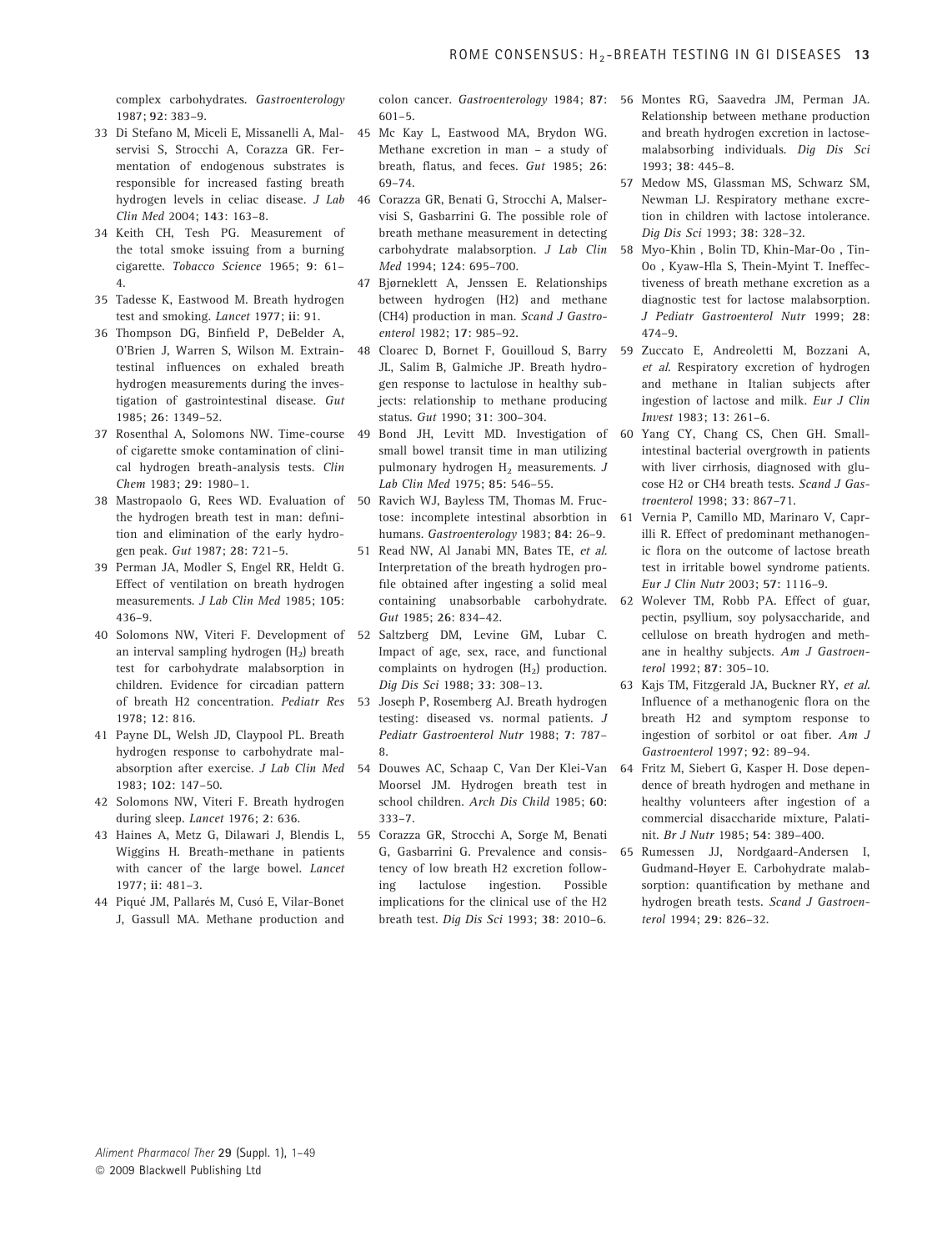## $H<sub>2</sub>$ -breath testing for carbohydrate malabsorption

P. USAI SATTA\*, C. ANANIA†, M. ASTEGIANO‡, E. MICELI§, M. MONTALTO¶ & A. TURSI\*\*

\*Unit of Gastroenterology, Brotzu Hospital, Cagliari; †Department of Pediatrics, La Sapienza University of Rome; ‡Unit of Gastro-hepatology, San Giovanni Battista Hospital, Turin; §First Department of Medicine, IRCCS Policlinico S. Matteo, University of Pavia; ¶Department of Internal Medicine, Catholic University, Rome; \*\*Digestive Endoscopy Unit, Lorenzo Bonomo Hospital, Andria, Italy Correspondence to:

Dr P. Usai Satta, Unit of Gastroenterology, Brotzu Hospital, Cagliari, Italy E-mail: paolousai@aob.it

#### SUMMARY

Carbohydrate malabsorption is a frequent clinical condition often associated with abdominal disorders. Hydrogen-breath tests are considered practical and safe compared with more invasive methods in the diagnosis of these disorders.

Our aim was to review the impact of carbohydrate breath tests in clinical practice and to propose a more standardized technique. Although particular emphasis has been placed on lactose breath test, fructose and sorbitol have also been considered. Original articles and reviews were searched in PubMed and the most relevant articles concerning clinical and methodological aspects of breath test were selected according to criteria of evidence based medicine.

The search shows that breath testing can now be recommended in clinical practice to diagnose lactose malabsorption and intolerance in both adults and children. Criteria to perform this test and to record possible abdominal symptoms have been suggested. On the contrary, criteria of clinical utility for sorbitol and fructose breath tests are not yet acknowledged.

In conclusion, lactose breath tests may be suggested in clinical practice following a standardized technique, while fructose and sorbitol tests should be proposed only for research studies.

### INTRODUCTION

Unabsorbed carbohydrates reaching the colon are fermented by bacteria and may be responsible for symptoms such as bloating, borborygmi, abdominal pain and diarrhoea.

Breath testing (BT) relies on the ability of intestinal bacteria to metabolize various carbohydrate substrates producing hydrogen and/or methane and leading to the release of measurable levels of these gases in air exhaled from the lungs. In particular, lactose, fructose and sorbitol BTs have been studied in patients with gastrointestinal symptoms.

A large part of this review will be dedicated to lactose BT, in consideration of its clinical impact and number of papers available in the literature. A short paragraph concerning fructose and sorbitol breath testing is also provided. Particular attention has been paid to paediatric clinical implications of BT.

### BREATH TESTING FOR LACTOSE MALABSORPTION AND INTOLERANCE

#### Indications and diagnostic utility

Lactose, a disaccharide composed of glucose and galactose bound in a ß-glycosidic linkage, is the primary carbohydrate exclusively found in the mammalian milk. Absorption of lactose requires lactase-phlorizin hydrolase (LPH) activity in the small intestinal brush border to break the linkage between the two monosaccharides, a step preceding the transport of glucose and/or galactose across the brush border membrane. $<sup>1</sup>$ </sup>

Primary adult-type hypolactasia, an autosomal recessive condition resulting from the physiological decline of LPH enzyme activity in the intestinal cells, occurs in a large proportion of individuals. A single nucleotide polymorphism,  $C/T-13910$ , 14 kb upstream the lactase gene, has recently been correlated with lactase persistence/nonpersistence in several populations.<sup>2</sup>

Secondary causes of hypolactasia, such as coeliac disease, gastroenteritis and Crohn's disease, may lead to transient lactase deficiency and appearance of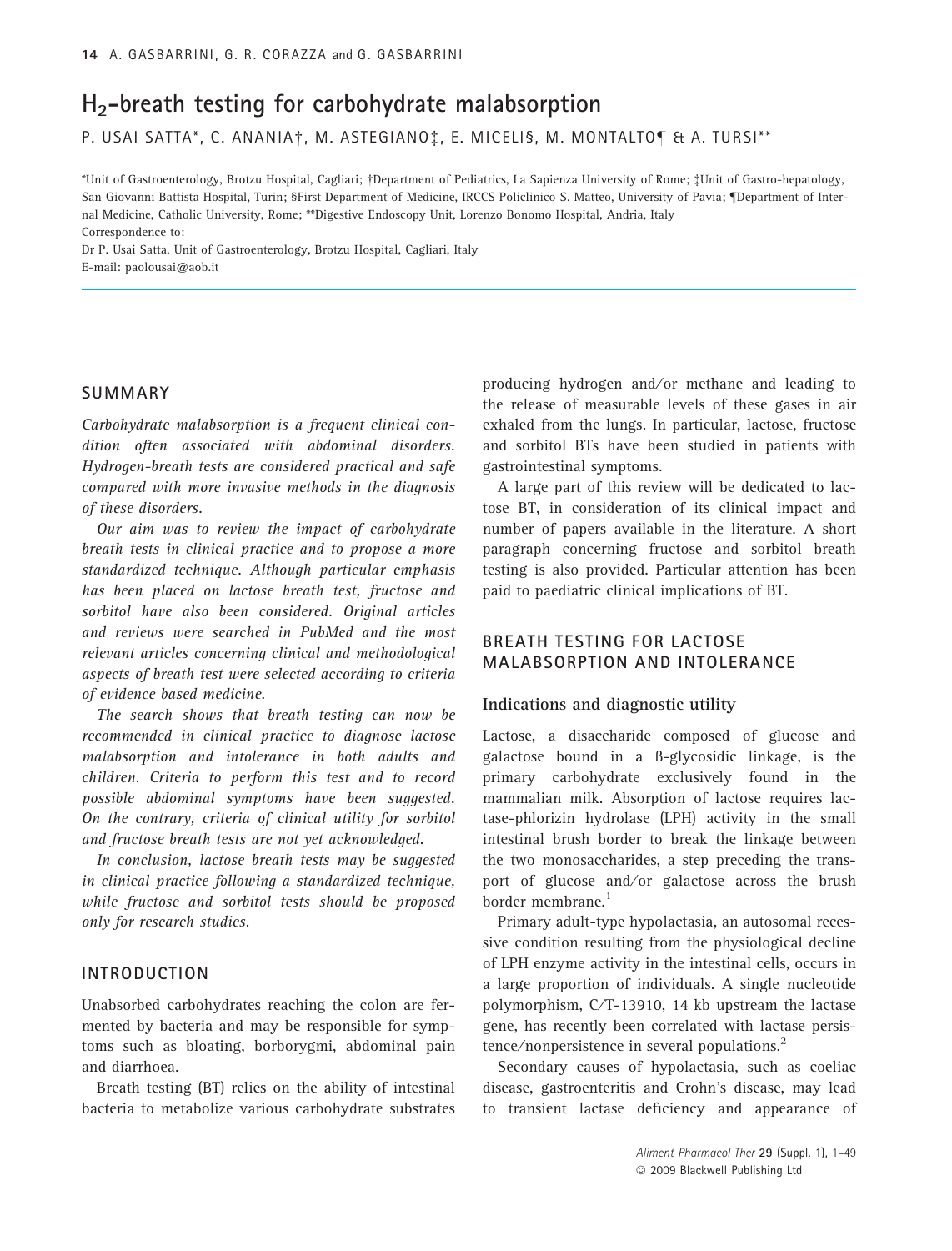abdominal symptoms similar to those of primary lactose malabsorption.

A correct distinction between primary and secondary causes of lactose malabsorption is particularly important in children. The onset of adult-type hypolactasia is correlated to age and depends on the ethnicity.<sup>3</sup> In adult populations where up to 80–90% of subjects are primary lactose malabsorbers, the investigation of a secondary hypolactasia could be unnecessary, while it can be a crucial diagnostic objective in populations with a low prevalence of primary malabsorption.<sup>4</sup>

Lactose malabsorption represents a well-known cause of abdominal disorders, like diarrhoea, bloating, excessive flatus and abdominal pain. Lactose malabsorption testing should be recommended in subjects complaining of these symptoms after lactose ingestion. However, sugar malabsorption does not necessarily result in the development of intolerance symptoms; in fact, only about one-third to half of lactose maldigesters are also intolerants.<sup>5, 6</sup>

Different methods have been used to perform the diagnosis of lactose malabsorption. Lactose activity assay by jejunal biopsy has been proposed as the 'gold standard'.<sup>7, 8</sup> However, it seems too invasive for the diagnosis of such a mild condition and its results may be influenced by the irregular dissemination of lactase activity throughout the small intestine mucosa.<sup>9</sup> Lactose BT represents an indirect test for lactose malabsorption, and it is commonly considered the most reliable, non-invasive and inexpensive technique.<sup>10</sup> However, it is possible to find false negative breath tests, due to the inability of colonic flora to produce  $H<sub>2</sub>$  after ingestion of non-absorbable carbohydrates, or after a recent administration of antibiotics. False positive breath tests are less frequent and are mainly produced because of small bowel bacterial overgrowth. $^{11, 12}$  On the basis of reviewing different studies, lactose BT shows good sensitivity (mean value of 77.5%) and excellent specificity (mean value of 97.6%).<sup>7, 8, 13-15</sup> To evaluate critically the usefulness of BT in patients with malabsorption and intolerance symptoms, it is necessary to ascertain if the latter represents the clinical consequence of malabsorption. Is it sufficient to ask the patient about the correlation between symptoms and lactose ingestion? Probably not; indeed a series of studies have shown that patients with confirmed malabsorption and intolerance were unaware that their symptoms depended on the ingestion of this sugar.16 On the other hand, it is

possible that patients who believed to be severely intolerant even to small doses of milk were not lactose malabsorbers.<sup>17</sup> Mainly in these subjects, BT represents a valid diagnostic tool in clinical practice, showing that abdominal symptoms were erroneously related to lactose ingestion and therapeutic measures were unnecessary and not beneficial. For these reasons, after about 30 years from its initial utilization, the lactose BT must be considered more reliable than the clinical history and can be recommended in both adults and children with suspected lactose malabsorption and intolerance.

A different evaluation concerns the usefulness of investigating lactose malabsorption in IBS subjects. The relationship between these two conditions has probably been overestimated during the past and now it is thought that dietary lactose exclusion rarely ameliorates symptoms in these patients.<sup>1, 18</sup> Therefore, a lactose BT in IBS patients should not be recommended.

#### Methodological aspects in adults

No agreement on how to perform BT, lactose dosage and set cut-off level, sample intervals and duration of testing has been established. Considering the large utilization of BTs, a better standardization of this methodology must be desired.

Many published reports as well as some milestone studies of BT validation have utilized the dosage of 50 g lactose.<sup>7, 8, 13, 14</sup> However, the usage of 50 g of lactose (approximately corresponding to the amount of lactose contained in one litre of milk) has been criticized because it represents an amount far more elevated than that usually ingested at any one time. Besides, patients with lactose intolerance may experience a considerable discomfort when lactose BT is performed with this dosage, mainly abdominal pain and diarrhoea.<sup>19</sup>

Especially in the last 10–15 years, the need of using a more physiological dose of lactose has been emphasized in several reports. $15$  As for more physiological amounts, the widely utilized dosages of 20 and 25 g of lactose (corresponding to the amount found in 400– 500 mL of milk) produce an almost equivalent level of breath- $H_2$  peak response as that produced by a dose of 50 g of lactose. So far, a direct comparison between 20 g and 25 g has never been performed; based on standardized score<sup>20</sup> of the methodological quality of published studies, we found that the majority of recent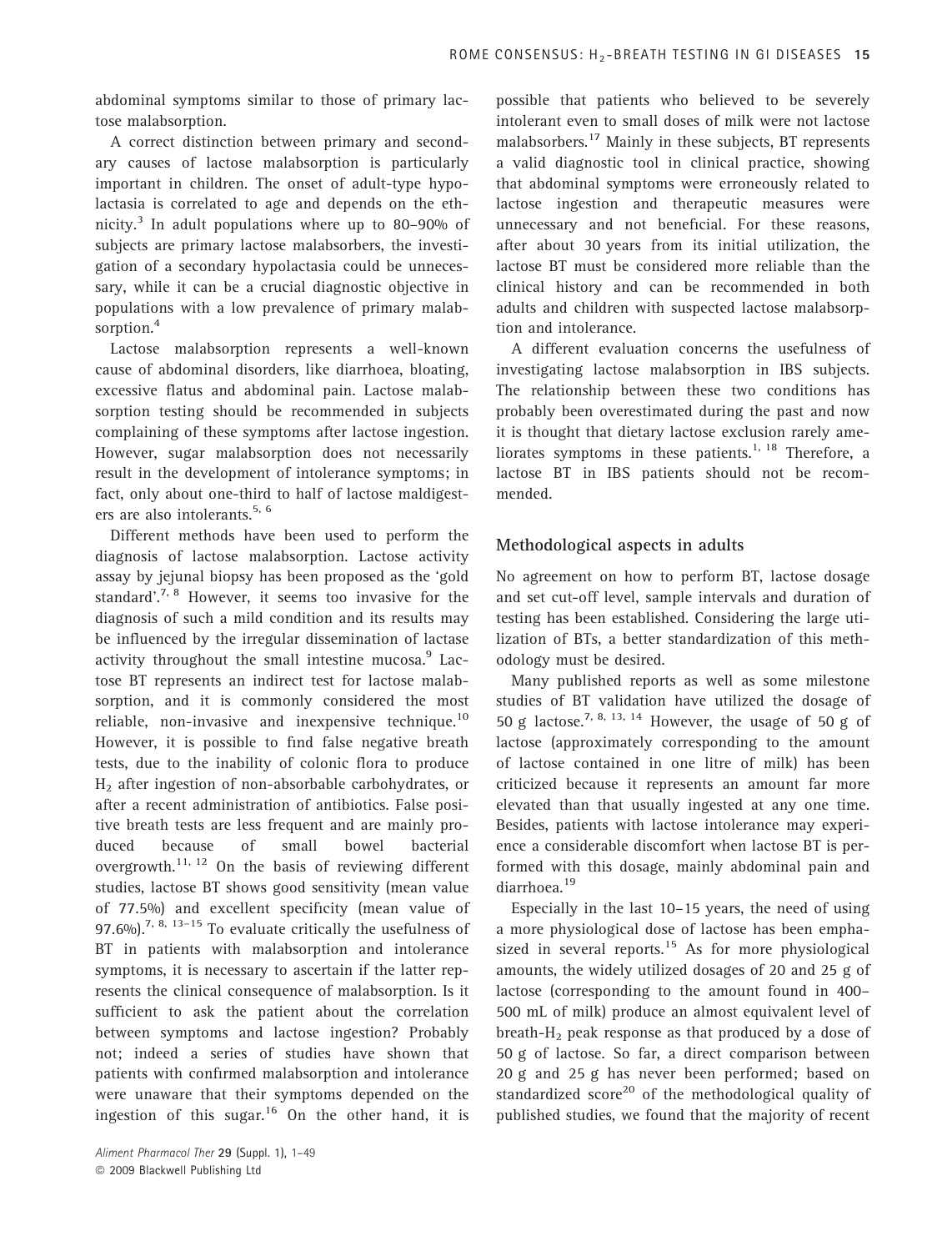studies employed 25 g, and three recent reviews on BT suggested the use of 25 g.<sup>1, 21, 22</sup> As 400–500 mL of milk also often exceeds the common daily ingestion of dairy products, further studies are needed to clarify the utility of BT with fewer quantities of lactose, that is, less than 20 g, that are closer to physiological habits.

As far as the type of substrate is concerned, validation studies have generally preferred lactose in water solution.<sup>7, 8, 13, 14</sup> Milk represents a more physiological substrate than lactose; it delays gastric emptying, probably improving lactose absorption by a longer contact between substrate and residual intestinal enzymes. However, up to now, milk has not been sufficiently standardized, and about 1-3% of the general population, in particular children, is affected by milk protein allergy.<sup>23</sup> Therefore, further studies are necessary to investigate usefulness and applicability of milk such as substrate in clinical practice.

Variable criteria regarding sampling time intervals (15–30–60 min) and test duration (2–5 h) have been described.<sup>24-26</sup> Positivity criteria have also varied; 10 or 20 ppm over basal values have been considered indicative of lactose malabsorption.<sup>27</sup> A positivity cutoff value of 10 ppm probably increases BT sensitivity, while its specificity might worsen.<sup>13, 15</sup> A duration of the test lower than 4 h was shown to reduce BT sensitivity.<sup>25, 26</sup> New criteria based on breath hydrogen excretion greater than 6 ppm at the 6th hour and the sum of breath hydrogen values obtained at the 5th, 6th and 7th hours greater than 15 ppm were proposed, showing better sensitivity than conventional criteria with no impact on specificity.<sup>28</sup> However, few data are available regarding their adoption both in the literature and in clinical practice.

In conclusion, based on a systematic review of the literature, the following recommendations are suggested: (i) a test duration of 4 h, (ii) sample intervals of 30 min and (iii) a cut-off value of 20 ppm above the baseline.

#### Methodological aspects in children

In paediatric field there is also no agreement on the methodological aspects of BT. Studies in children have included lactose doses ranging from 0.5 to 2.0  $g/kg$  at 10% or 20% concentrations.<sup>27, 29, 30</sup> The recommendation of a physiological dose of lactose is valid also in  $children.<sup>31</sup>$  According to published evidences, the test should be performed with the administration of a standardized amount of lactose corresponding to 1 g/kg, up to a maximum of 25 g. The considerations mentioned previously concerning the lack of standardization of milk as a substrate compared with lactose solution are even more crucial for children. To improve BT standardization and reach a diagnosis of lactose malabsorption, a test duration of 3 h, sample intervals of 30 min and a cut-off value of 20 ppm should be recommended in clinical practice. The duration of 3 h has been suggested because children do not tolerate prolonged periods of fasting and because of a shorter gut transit time at this age. In paediatric studies, no alternative models have been proposed.

#### Symptom recording during the test

Lactose malabsorption is not always associated with intolerance symptoms. $^{18}$  Only about one-third of lactose malabsorbers complain of symptoms during BT with the generally used doses of lactose. The factors responsible for symptom triggering are not yet completely understood, although a visceral hypersensitivity might play a role in the genesis of functional symptoms.<sup>32</sup> Despite these considerations, recording of abdominal symptoms related to lactose consumption during BT is important. On the basis of clinical response during BT, it may be possible to distinguish among malabsorbers and patients who can tolerate variable dosages of lactose. Variability among scores of severity and duration of symptoms is found in the literature as well as a poor agreement on the quality and quantity of symptoms to be considered.<sup>13, 33, 34</sup> Therefore, in both adults and children we propose the recording and scoring of the following four symptoms during the test and 8 h after: abdominal pain, bloating, flatulence and diarrhoea, by a visual-analogue scale (VAS).

### BREATH TESTING FOR MALABSORPTION OF OTHER CARBOHYDRATES

Sorbitol is a sugar alcohol widespread in plants, particularly in fruits and juices. Fructose is a monosaccharide naturally present either in its free form or as sucrose in fruits, and widely used as a sweetener in different foods. Sorbitol is normally only partially absorbed, while fructose is absorbed by carrier-mediated facilitated diffusion.<sup>1</sup> Simultaneous ingestion of sorbitol and fructose seems to increase malabsorption of the latter.<sup>1</sup> The presence of fructose or sorbitol malabsorption, even in a patient with abdominal disease, cannot be considered pathological per se and certainly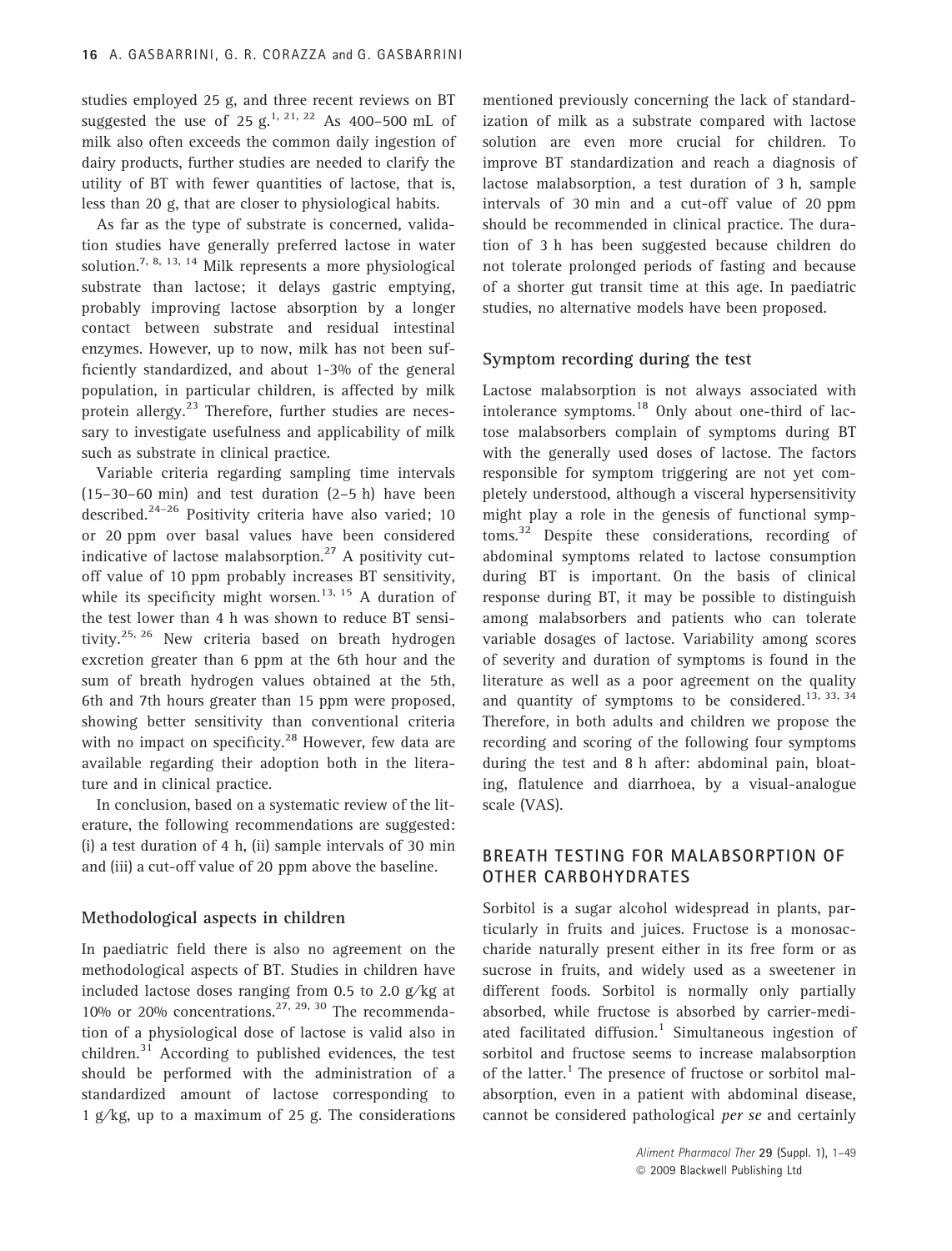| sumption           |                               |                  |            |                  |                                    |
|--------------------|-------------------------------|------------------|------------|------------------|------------------------------------|
| H <sub>2</sub> BT  | Lactose dose                  | Samples          | Duration   | Cut-off          | Symptoms                           |
| Adults<br>Children | 25 g<br>$1 g/kg$ (up to 25 g) | 30 min<br>30 min | 4 h<br>3 h | 20 ppm<br>20 ppm | 12 <sub>h</sub><br>12 <sub>h</sub> |

Table 2. Recommended diagnostic parameters of lactose breath test and period of symptom observation after lactose consumption

cannot be related to symptoms. The optimal dosage of these sugars in fructose and sorbitol BT, to detect malabsorption, is yet unclear.<sup>1, 35, 36</sup> Another unresolved issue is how symptoms should be assessed during testing. No gold standard is available for these BTs and no significant validation studies have been published. Although several studies have found sorbitol BT effective in detecting small bowel damage,  $35, 37$  sorbitol BT as well as fructose BT should not be recommended in clinical practice in both adults and children while their use may be indicated for research purposes.

#### **CONCLUSION**

Hydrogen-breath tests are simple, safe and useful to diagnose carbohydrate malabsorption. Lactose BT can be performed with a more physiological lactose dose in standardized conditions; it is useful in clinical practice and at all ages. Stimulating questions, such as a more sensitive and simplified BT procedure, need additional polycentric studies. The clinical importance of sorbitol and fructose malabsorption remains to be evaluated.

### **REFERENCES**

- 1 Simren M, Stotzer P-O. Use and abuse of hydrogen breath tests. Gut 2006; 55: 297–303.
- 2 Enattah NS, Sahi T, Savilahti R, et al. Identification of a variant associated with 30: 233–7.
- 3 Schirru E, Corona V, Usai Satta P, et al. Decline of lactase activity and  $c/t$ -13910 variant in Sardinian childhood. 503–6.
- 4 Usai Satta P, Congia M, Schirru E. Genetic testing is ready to change the diagnostic scenario of lactose malabsorption. Gut 2008; 57: 137–8.
- 5 Vesa T, Marteau P, Korpela R. Lactose intolerance. J Am Coll Nutr 2000; 19: 165S–75S.
- 6 Peuhkuri K, Vapaatalo H, Korpela R, et al. Lactose intolerance-a confusing clinical diagnosis. Am J Clin Nutr 2000; 71: 600– 2.
- 7 Newcomer AD, McGill DB, Thomas PJ. Prospective comparison of indirect methods for detecting lactase deficiency. N Engl J Med 1975; 293: 1232–5.
- 8 Metz G, Jenkins DJ, Peters TJ, et al. Breath hydrogen as a diagnostic method for hypolactasia. Lancet 1975; 24: 1155–7.

Aliment Pharmacol Ther 29 (Suppl. 1), 1–49  $@$  2009 Blackwell Publishing Ltd

- 9 Maiuri L, Raia V, Potter J, et al. Mosaic pattern of lactase expression by villous enterocytes in human adult-type hypolactasia. Gastroenterology 1991; 100: 359– 69.
- 10 Hamilton LH. Breath Tests & Gastroenterology 1998, second edition.
- adult-type hypolactasia. Nat Genet 2002; 11 Di Stefano M, Missanelli A, Miceli E, Strocchi A, Corazza G. ''Hydrogen breath test in the diagnosis of lactose malabsorption: Accuracy of new vs. conventional criteria J Lab Clin Med 2004; 144: 313–8.
- J Pediatr Gastroenterol Nutr 2007; 45: 12 Nucera G, Gabrielli M, Lupascu A, et al. Abnormal breath tests to lactose, fructose and sorbitol in irritable bowel syndrome may be explained by small intestinal bacterial overgrowth. Aliment Pharmacol Ther 2005; 21: 1391–5.
	- 13 Szilagyi A, Malolepszy P, Hamard E, et al. Comparison of a real-time polymerase chain reaction assay for lactase genetic polymorphism with standard indirect tests for lactose maldigestion. Clin Gastroenterol Hepatol 2007; 5: 192–6.
	- 14 Hiele M, Ghoos Y, Rutgeerts P, et al. 13CO2 breath test using naturally 13Cenriched lactose for detection of lactase deficiency in patients with gastrointestinal symptoms. J Lab Clin Med 1988; 112: 193–200.
	- 15 Strocchi A, Corazza G, Ellis CJ, et al. Detection of malabsorption of low doses

of carbohydrate: accuracy of various breath H2 criteria. Gastroenterol 1993;  $105: 1404 - 10$ 

- 16 Di Palma JA, Narvaez RM. Prediction of lactose malabsorption in referral patients. Dig Dis Sci 1988; 33: 303–7.
- 17 Suarez Fl, Savaiano D, Arbisi P, et al. Tolerance to the daily ingestion of two cups of milk by individuals claiming lactose intolerance. Am J Clin Nutr 1997; 65: 1502–6.
- 18 Lomer MC, Parkes GC, Sanderson JD. Review article: lactose intolerance in clinical practice–myths and realities. Aliment Pharmacol Ther 2008; 27: 93–103.
- 19 Shaw AD, Davies GJ. Lactose intolerance: problems in diagnosis and treatment. J Clin Gastroenterol 1999; 28: 208–16.
- 20 Rao SS, Ozturk R, Laine R. Clinical utility of diagnostic tests for constipation in adults: a systematic review. Am J Gastroenterol 2005; 100: 1605–15.
- 21 Romagnuolo J, Shiller D, Bayley RJ. Using Breath Tests Wisely in a Gastroenterology Practice: An Evidence-Based Review of Indications and Pitfalls in Interpretation. Am J Gastroenterol 2002; 97: 1113–26.
- 22 Saad RJ, Chey WD. Breath Tests for Gastrointestinal Disease: The Real Deal or Just a Lot of Hot Air? Gastroenterol 2007; 133: 1763–6.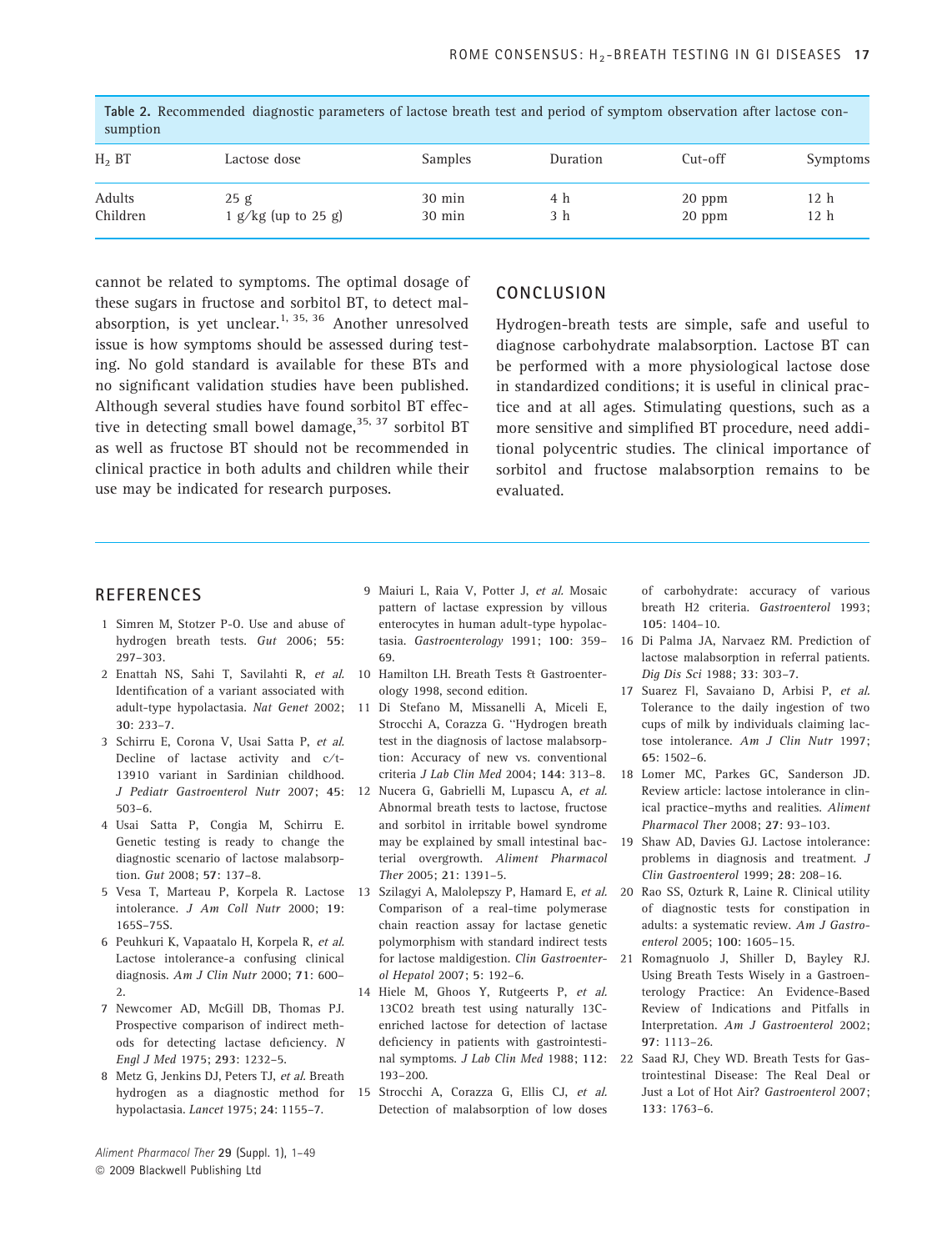- 23 Bahna SL. Cow's milk allergy vs. cow milk intolerance. Ann Allergy Asthma Immunol 2002; 89: 56–60.
- 24 Brummer RJ, Karibe M, Stokbrugger RW. Lactose malabsorption. Optimalization of investigational methods. Scand J Gastroenterol Suppl 1993; 200: 65–9.
- 25 Casellas F, Malagelada JR. Applicability of short hydrogen breath test for screening of lactose malabsorption. Dig Dis Sci 2003; 48: 1333–8.
- 26 Di Camillo M, Marinaro V, Argnani F. Hydrogen breath test for diagnosis of lactose malabsorption: the importance of timing and the number of breath samples. Can J Gastroenterol 2006; 20: 265–8.
- 27 Veligati LN, Treem WR, Sullivan B. Delta 10 ppm vs. delta 20 ppm: a reappraisal of diagnostic criteria for breath hydrogen testing in children. Am J Gastroenterol 1994; 89: 758–61.
- 28 Strocchi A, Corazza GR, Anania C, *et al.* 33 Di Stefano M, Veneto G, Malservisi S, Quality control study of H2 breath testing for the diagnosis of carbohydrate malabsorption in Italy. It J Gastr He 1997; 29: 122–7.
- 29 Solomons NW, Barillas C. The cut-off criterion for a positive hydrogen breath test in children: a reappraisal. J Pediatr Gastroenterol Nutr 1986; 5: 920–5.
- 30 Koetse HA, Stellaard F, Bijleveld CM, et al. Non-invasive detection of lowintestinal lactase activity in children by use of a combined 13CO2/H2 breath test. Scand J Gastroenterol 1999; 34: 35–40.
- 31 Anania C, Pacifico L, Olivero C. Breath tests in pediatrics. Clin Chim Acta 2008; 397: 1–12.
- 32 Di Stefano M, Miceli E, Mazzochi S, et al. Visceral hypersensitivity and intolerance symptoms in lactose malabsorption. Neurogastroenterol Motil 2007; 19: 887–95.
- et al. Lactose malabsorption and intolerance in the elderly. Scan J Gastroent 2001; 36: 1274–8.
- 34 Vernia P, Di Camillo M, Marinaro V. Lactose malabsorption, irritable bowel syndrome and self-reported milk intolerance. Dig Liver Dis 2001; 33: 234–9.
- 35 Corazza GR, Strocchi A, Rossi R. Sorbitol malabsorption in normal volunteers and in patients with coeliac disease. Gut 1988; 29: 44–8.
- 36 Rao SS, Attaluri A, Anderson L. Ability of the normal human small intestine to absorb fructose: evaluation by breath testing. Clin Gastr Hepatol 2007; 5: 959–63.
- 37 Tursi A, Brandimarte G, Giorgetti GM. Sorbitol H2-breath test vs. anti-endomysium antibodies for the diagnosis of subclinical/silent coeliac disease. Scand J Gastroenterol 2001; 36: 1170–2.

## $H<sub>2</sub>$ -breath testing for small-intestinal bacterial overgrowth

A. PARODI\*, G. CAPURSO†, F. PERRI‡, L. CUOCO§ & E. C. LAURITANO¶

\*Gastroenterology Unit, Di.M.I., Department of Internal Medicine, University of Genoa, Genoa; †Digestive and Liver Disease Unit, S Andrea Hospital, II Medical School, University La Sapienza, Rome; #Gastroenterology and Endoscopic Unit, 'Madonna del Soccorso' Hospital, San Benedetto del Tronto (AP); §Gastroenterology Unit, S. Bortolo Hospital, Vicenza; ¶ Department of Internal Medicine, Gemelli Hospital, Catholic University, Rome, Italy

Correspondence to:

Dr A. Parodi, Gastroenterology Unit, Di.M.I., Department of Internal Medicine, University of Genoa, Genoa, Italy. E-mail: andreaparodi1978@libero.it

#### SUMMARY

Small intestinal bacterial overgrowth (SIBO) is an intestinal microflora unbalance, which can show a wide clinical spectrum ranging from a mild and unspecific intestinal symptoms to a severe malabsorption syndrome. The culture of jejunal aspirate is considered the gold standard diagnostic test for SIBO, however, glucose and lactulose breath tests (GBT and LBT) are currently used in clinical practice. Among them, GBT seems to have a higher diagnostic accuracy in studies comparing breath tests versus culture. Some conditions, such as hypo-aclorhydria, anatomical abnormalities or gastrointestinal motility failure, may cause SIBO and related malabsorption. In these cases, GBT may be useful in order to establish whether malabsorption is

due to SIBO or to the underlying disease. Data about the role played by SIBO in irritable bowel syndrome are still inconclusive, and its search by breath test is not recommended in these patients.

#### BACKGROUND

The intestinal microflora consists of about  $10^{14}$  microrganisms belonging to more than 500 different bacterial species. Its composition is influenced by several factors such as age, susceptibility to infections, dietary habits, immunological factors, intraluminal pH, interaction among components of intestinal flora and availability of fermentable substrates. $1-3$ 

Bacterial species distribution is not homogeneous along the digestive tract. Indeed, microflora is poorly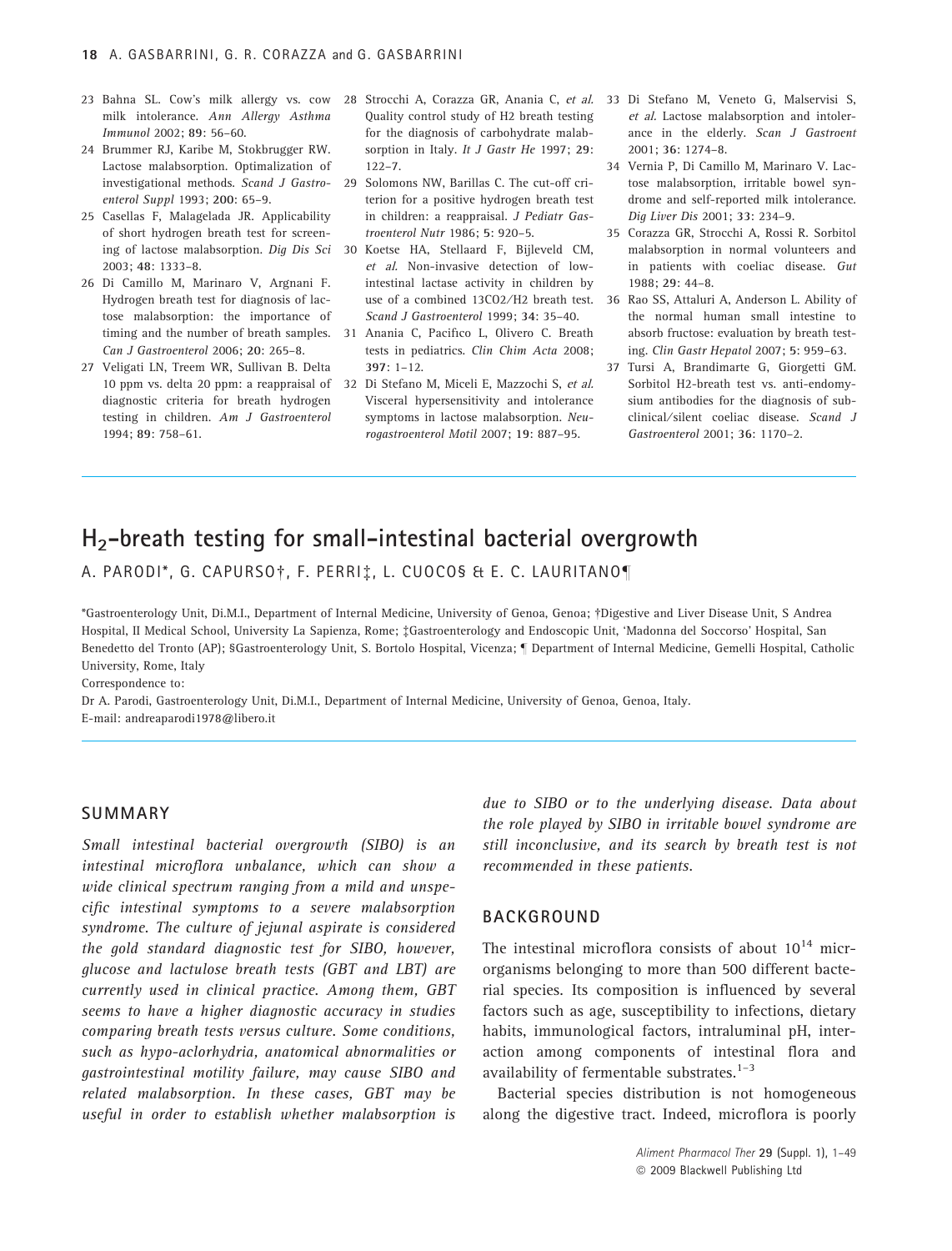represented in the stomach, where gastric acidity maintains quite a sterile environment. Bacterial concentration gradually increases in the small intestine, with the appearance of anaerobic bacteria. The ileum is a transition area towards a colonic type flora, which is characterized by a relative increase in aerobic species and a consistent increase in anaerobic ones.<sup>3</sup>

The balance between bacterial flora and host is maintained by many factors. The most important control mechanisms are gastric acid secretion, anatomical integrity of the digestive tract, peristaltic activity, IgA secretive immunoglobulins and, to a lesser extent, other secretions such as saliva, bile and pancreatic juice. $4, 5$ Failure of these mechanisms can be responsible for the development of intestinal microbial imbalance such as small intestinal bacterial overgrowth (SIBO).

Hypo-aclorhydria, commonly determined by chronic autoimmune atrophic gastritis, vagotomy, prolonged use of proton pump inhibitors and total gastrectomy, increases the risk of bacterial contamination of the small intestine by bacteria from the upper respiratory tract. $6-9$ 

Congenital anatomical disorders, such as intestinal duplication, partial atresia, stenosis and diverticula of the small intestine, or acquired abnormalities such as entero-colic fistulas, adhesions, resection of the ileumcecal valve and Billroth type II partial gastrectomy with Roux-en-Y anastomosis, may favour the development of bacterial overgrowth, because all these conditions determine a lack of intestinal clearance and faecal stasis.<sup>5, 10</sup>

Alteration of intestinal motility due to small bowel diseases (e.g. Crohn's disease), neurological diseases (e.g. muscular dystrophy, myotonia), endocrine diseases (e.g. diabetes mellitus and hypothyroidism), iatrogenic disorders (e.g. post-operative blind loop, radiation enteritis), chronic renal failure and connective tissue diseases (e.g. scleroderma) can frequently determine SIBO.<sup>5, 11-15</sup>

Finally, bacterial contamination of the small intestine has been described even in patients with primary (e.g. selective IgA deficiency) or secondary immunodeficiency (e.g. lymphomas, chronic lymphatic leucaemia).<sup>5, 16</sup>

### DEFINITION OF SIBO AND CLINICAL FINDINGS

In many studies, SIBO is defined as the microbiological presence of at least  $10^5$  colony-forming units (CFU) per millilitre (mL) of jejunal aspirate.<sup>5, 17-20</sup> However, the qualitative microbiological composition of contaminating flora is extremely important. In fact, two types of SIBO are identified on the basis of pathophysiological mechanisms.

The first type is predominantly supported by Grampositive bacteria from the upper respiratory tract, and is secondary to a deficiency in gastric acid barrier.

The second type is characterized by an increase in colonic bacteria, and may occur in individuals with altered intestinal clearance or with abnormal communication between the large and the small bowel.<sup>5</sup>

In clinical practice, SIBO is characterized by a wide spectrum of manifestations, ranging from unspecific abdominal symptoms (e.g. bloating, abdominal discomfort, flatulence) to less frequent severe generalized malabsorption and nutrient deficiency (diarrhoea, steatorrhoea, weight loss).<sup>5, 17-19</sup> Malabsorption can be attributed in part to the effects of intraluminal bacterial replication and fermentation and partly to impaired enterocytes. $2^{1-28}$ 

## DIAGNOSIS OF SIBO: THE ROLE OF JEJUNAL ASPIRATE CULTURE

Traditionally, diagnostic tests for the detection of SIBO are divided into invasive tests (which require patient intubation and enteric juice aspiration from the small intestine) and non-invasive tests (which measure the concentrations of bacterial metabolism products in plasma, urine or expired air). Invasive tests are the microbiological culture tests and SCFA dosage in the small intestine aspirate. Non-invasive tests are  $H_{2}$ - and  $14/13$ C-breath tests (BTs), assay of serum unconjugated bile acids, dosage of urinary para-aminobenzoic acid (PABA) after administration of colil-PABA, and dosage of 24 h urinary indican. $^{29}$ 

Jejunal aspirate culture is considered as the gold standard method for SIBO diagnosis. It is obtained by means of patient intubation and aspiration at multiple intestinal sites, more rarely during enteroscopy. The amount of liquid, the site of collection (traditionally beyond the ligament of Treitz) and the technical details of the microbiological tests (for both aerobic and anaerobic bacteria), as well as the cut-off value for definition of SIBO are not yet standardized, although many studies use a value of  $>10^5$  CFU/mL.<sup>30-43</sup>

Besides these methodological problems of standardization, a still unsolved issue concerns the diagnostic accuracy of the culture in case of 'distal' SIBO, that is,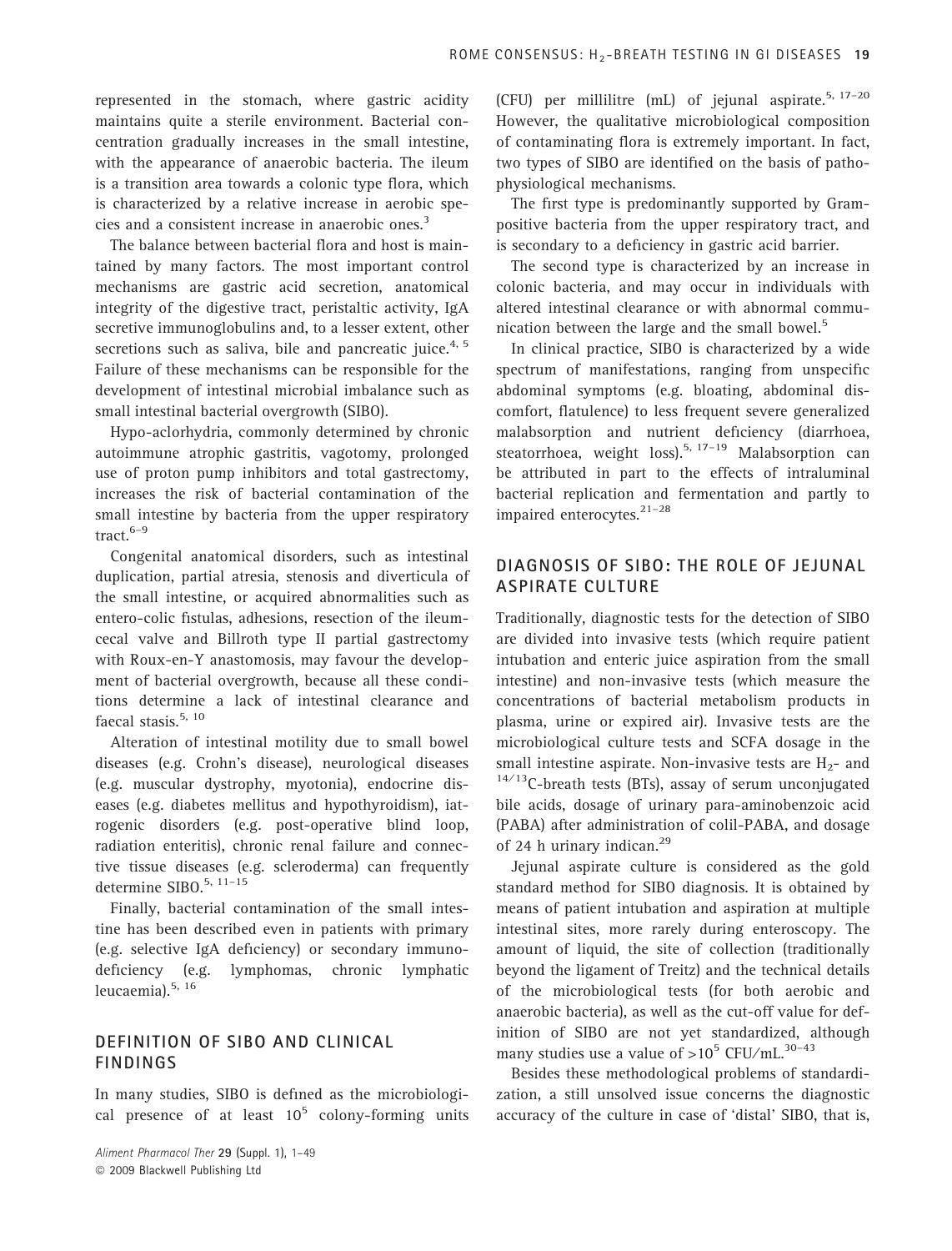bacterial overgrowth affecting mainly the ileum, which is not assessable by means of traditional enteroscopy. However, we must emphasize that a good correlation has been demonstrated between sampling carried out within 15 cm away from each other, focusing on the possibility of a 'confluence' of SIBO between different intestinal loops, at least within that distance.<sup>37</sup>

#### DIAGNOSIS OF SIBO: H<sub>2</sub>-BTS

H2-breath tests are based on the determination of hydrogen concentration in expired air. Hydrogen and methane are produced by fermentation of intraluminal substrates (carbohydrates) by bacteria contaminating the small bowel. The most frequently used substrates in  $H<sub>2</sub>$ -BT for SIBO diagnosis are glucose and lactulose. The former is a monosaccharide which is completely absorbed in the proximal small intestine; the latter is a poorly absorbed disaccharide which reaches the cecum. Both substrates are fermented by the contaminating bacterial flora in the small intestine with hydrogen production. In individuals suffering from SIBO, glucose breath test (GBT) generally shows a single 'early' peak of hydrogen excretion, while lactulose breath test (LHBT) shows two distinct hydrogen excretion peaks: the first 'early' peak due to the small bowel microflora activity and the second 'late' peak due to the colonic bacterial metabolism.

False negative  $H_2$ -BT results may be due to either the absence of  $H_2$ -producing bacteria or a low increase in H2 excretion. Moreover, in case of LHBT, the early 'small bowel'  $H_2$  peak can merge with the late 'colonic' peak, while a quick glucose absorption into the proximal bowel may result in a false negative GBT. On the other hand, false positive  $H_2$ -BTs have also been reported in individuals with an accelerated intestinal transit time.

By evaluation of different cross-validation studies between BTs and jejunal aspirate culture, diagnostic accuracy of BTs for SIBO has been achieved. It was influenced by several factors, such as definition of a positive culture, dose and concentration of substrates, length of the test, sampling intervals, cut-off value of hydrogen peak over basal and the prevalence of SIBO in the study population.

Many of these parameters were not uniform in the 11 studies we examined. $33-43$  As for the dose of substrate, some authors use 50 g glucose<sup>33, 36, 38, 40, 41</sup> while other authors use higher doses (from 75 to 100 g).<sup>35, 42, 43</sup> In almost all the studies employing lactulose as substrate, the administered dose was 10  $g^{34, 35, 39, 43}$  BTs lasted

Table 1. Diagnostic accuracy of GBT and LHBT compared to jejunal aspirate culture

|                    | SE             | SP             | <b>PPV</b>     | <b>NPV</b>     | DA           |
|--------------------|----------------|----------------|----------------|----------------|--------------|
| GBT<br><b>LHBT</b> | 62,5%<br>52,4% | 81,8%<br>85.7% | 80,0%<br>61,5% | 65,5%<br>53,6% | 71,7<br>55,1 |

GBT: Glucose Breath Test; LHBT: Lactulose Hydrogen Breath Test; SE: Sensitivity; SP: Specificity; PPV: Positive Predictive Value; NPV: Negative Predictive Value; DA: Diagnostic Accuracy.

from  $120^{33, 36, 38, 40-42}$  to  $180-240$  min.<sup>34, 35, 37, 39, 43</sup> Nearly all the studies showed good SP and low SE for both methods. Median values of SE, SP, PPV, NPV and DA of GBT and LHBT are shown in Table 1.

Overall, regardless of the substrate dose and the test duration, GBT has shown a greater diagnostic accuracy than LHBT. Besides being accurate and non-invasive,  $H<sub>2</sub>$ -BTs have other advantages such as lack of toxicity, low cost of substrates and easy accessibility to clinical practice (for the wide diffusion of gas-chromatographic devices).

#### Glucose BT protocol

Glucose breath test validation studies are divided into two main groups based on the substrate dose administered and the test length:

Glucose 50 g/250 mL; 120 min.

Glucose 75–100 g (in different concentrations); 180 min.

The diagnostic accuracy is around 70% for both tests. Theoretically, the use of a glucose dose greater than 50 g and a longer test length can also explore the distal segments of the small intestine, thus increasing the diagnostic accuracy of 'distal' SIBO. However, 75–100 g GBT did not show a significant improvement in sensitivity as compared to 50 g GBT.<sup>35, 42, 43</sup>

The most frequently used cut-off value for test positivity is 10–12 ppm. Higher cut-off values seem to reduce the test sensitivity below  $60\%$ ,<sup>38, 41</sup> although these data have not been confirmed by other authors. $33-35$ 

The samples of expired air were generally collected every 15–20 min. The range of sampling does not seem to have a clear influence on GBT diagnostic accuracy. This latter seems to be better in studies that have enrolled patients with a high risk of bacterial overgrowth, due to a definite disease predisposing to SIBO and symptoms compatible with a malabsorption syndrome.<sup>33, 35-37, 41</sup>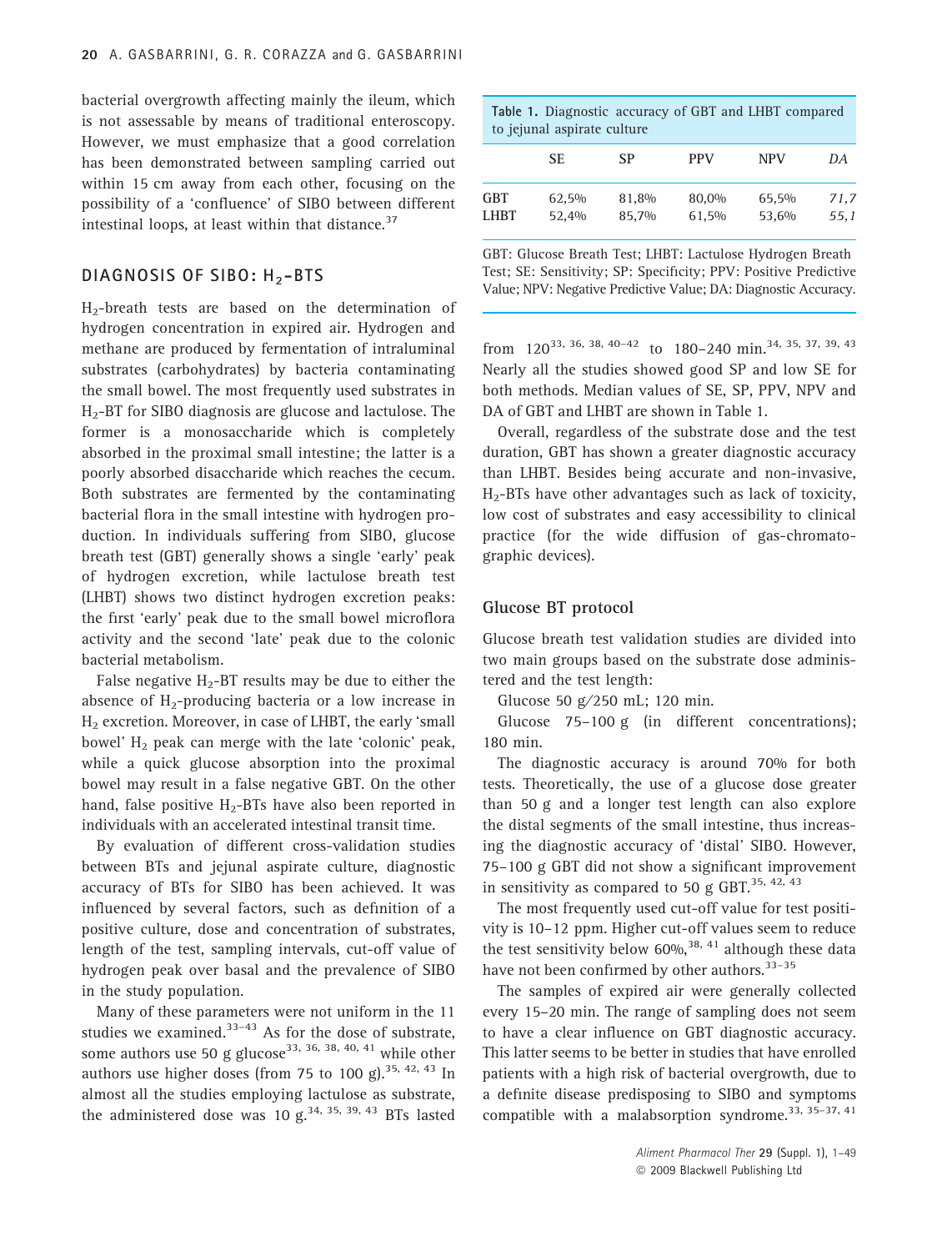Other studies, conducted in elderly<sup>38, 40</sup> or cirrhotic patients,<sup>42</sup> reported lower sensitivity and specificity.

## SIBO AND IRRITABLE BOWEL SYNDROME

The role played by intestinal bacterial flora (and eventually by SIBO) in the pathogenesis of irritable bowel syndrome (IBS) is controversial.<sup>44-47</sup> Pimentel et al.<sup>48, 49</sup> first stressed the role of SIBO in IBS. In two studies, the prevalence of SIBO in IBS patients – as assessed by LHBT – was estimated to be around 78–84%. Antibiotic therapy also led to a significant improvement in IBS symptoms in 48–75% of decontaminated patients compared to 37% of patients treated but not decontaminated, and 11% of patients treated with placebo. However, the results of these studies have been highly questioned, particularly for the methodological criteria used. Subsequent studies, based on GBT for SIBO diagnosis, confirmed a correlation between SIBO and IBS. In fact, the prevalence of SIBO in patients with IBS fluctuated between 30% and 46%, as compared to 4% in healthy controls.<sup>50, 51</sup> Also in these studies, the culture of duodenal juice to confirm the diagnosis of SIBO was not carried out.

In recent studies, the prevalence of SIBO in patients with IBS, tested with different diagnostic techniques, was shown to be rather low and not significantly different from that of healthy controls.<sup>52, 53</sup> In particular, SIBO diagnosis based on the culture of duodenal juice was performed in only 4% of IBS patients and BT positivity was similar in IBS patients and in healthy controls.<sup>53</sup> However, a marked increase in average bacterial counts in duodenal juice of patients with IBS was found, even if the cut-off value of  $10^5$  CFU/mL was not reached.<sup>53</sup>

In summary, although it is likely that the intestinal bacterial flora plays a role in the pathogenesis of IBS, the lack of data uniformity currently present in the literature makes it impossible to clearly identify a correlation between IBS and SIBO. Therefore, BTs for SIBO in patients with IBS are not recommended.

#### CONCLUSIONS

In clinical practice, some conditions, such as hypoaclorhydria, anatomical abnormalities or gastrointestinal motility failure, may cause SIBO and related malabsorption. In these cases, it could be difficult to establish whether malabsorption is due to SIBO or the underlying disease. GBT is a useful, non-invasive and inexpensive test to evaluate the role played by SIBO in these clinical conditions. The diagnostic accuracy of BTs is quite good, even if the results of these tests should be interpreted with caution, always taking into account the patient clinical history.

#### REFERENCES

- 1 Mackie RI, Sghir A, Gaskins HR. Developmental microbial ecology of the neonatal gastrointestinal tract. Am J Clin Nutr 1999; 69: 1035–45.
- 2 Ouwehand A, Isolauri E, Salminen S. The role of the intestinal microflora for the development of the immune system in early childhood. Eur J Nutr 2002; 41: 32–7.
- 3 Hao WL, Lee YK. Microflora of the gastrointestinal tract: a review. Methods Mol Biol 2004; 268: 491–502.
- 4 Hawrelak JA, Myers SP. The causes of intestinal dysbiosis: a review. Altern Med Rev 2004; 9: 180–97.
- 5 Husebye E. The pathogenesis of gastrointestinal bacterial overgrowth. Chemotherapy 2005; 51: 1–22.
- 6 Brägelmann R, Armbrecht U, Rosemeyer D, et al. Small bowel bacterial overgrowth in patients after total gastrectomy. Eur J Clin Invest 1997; 27: 409–16.

Aliment Pharmacol Ther 29 (Suppl. 1), 1–49  $@$  2009 Blackwell Publishing Ltd

- 7 Laine L, Ahnen D, McClain C, et al. Review article: potential gastrointestinal effects of long-term acid suppression with proton pump inhibitors. Aliment Pharmacol Ther 2000; 14: 651–68.
- 8 Saltzman JR, Kowdley KV, Pedrosa MC, et al. Bacterial overgrowth without clinical malabsorption in elderly hypochlorhydric subjects. Gastroenterology 1994; 106: 615–23.
- 9 Stockbruegger RW. Bacterial overgrowth as a consequence of reduced gastric acidity. Scand J Gastroenterol Suppl 1985; 111: 7–16.
- 10 Iivonen MK, Ahola TO, Matikainen MJ. Bacterial overgrowth, intestinal transit, and nutrition after total gastrectomy. Comparison of a jejunal pouch with Roux-en-Y reconstruction in a prospective random study. Scand J Gastroenterol 1998; 33: 63–70.
- 11 Lock G, Holstege A, Lang B, et al. Gastrointestinal manifestations of progressive systemic sclerosis. Am J Gastroenterol 1997; 92: 763–71.
- 12 Kaye SA, Lim SG, Taylor M, et al. Small bowel bacterial overgrowth in systemic sclerosis: detection using direct and indirect methods and treatment outcome. Br J Rheumatol 1995; 34: 265–9.
- 13 Cuoco L, Montalto M, Jorizzo RA, et al. Eradication of small intestinal bacterial overgrowth and oro-cecal transit in diabetics. Hepatogastroenterology 2002; 49: 1582–6.
- 14 Lauritano EC, Bilotta AL, Gabrielli M, et al. Association between hypothyroidism and small intestinal bacterial overgrowth. J Clin Endocrinol Metab 2007; 92: 4180–4.
- 15 Virally-Monod M, Tielmans D, Kevorkian JP, et al. Chronic diarrhoea and diabetes mellitus: prevalence of small intestinal bacterial overgrowth. Diabetes Metab 1998; 24: 530–6.
- 16 Pignata C, Budillon G, Monaco G, et al. Jejunal bacterial overgrowth and intestinal permeability in children with immunodeficiency syndromes. Gut 1990; 3: 879–82.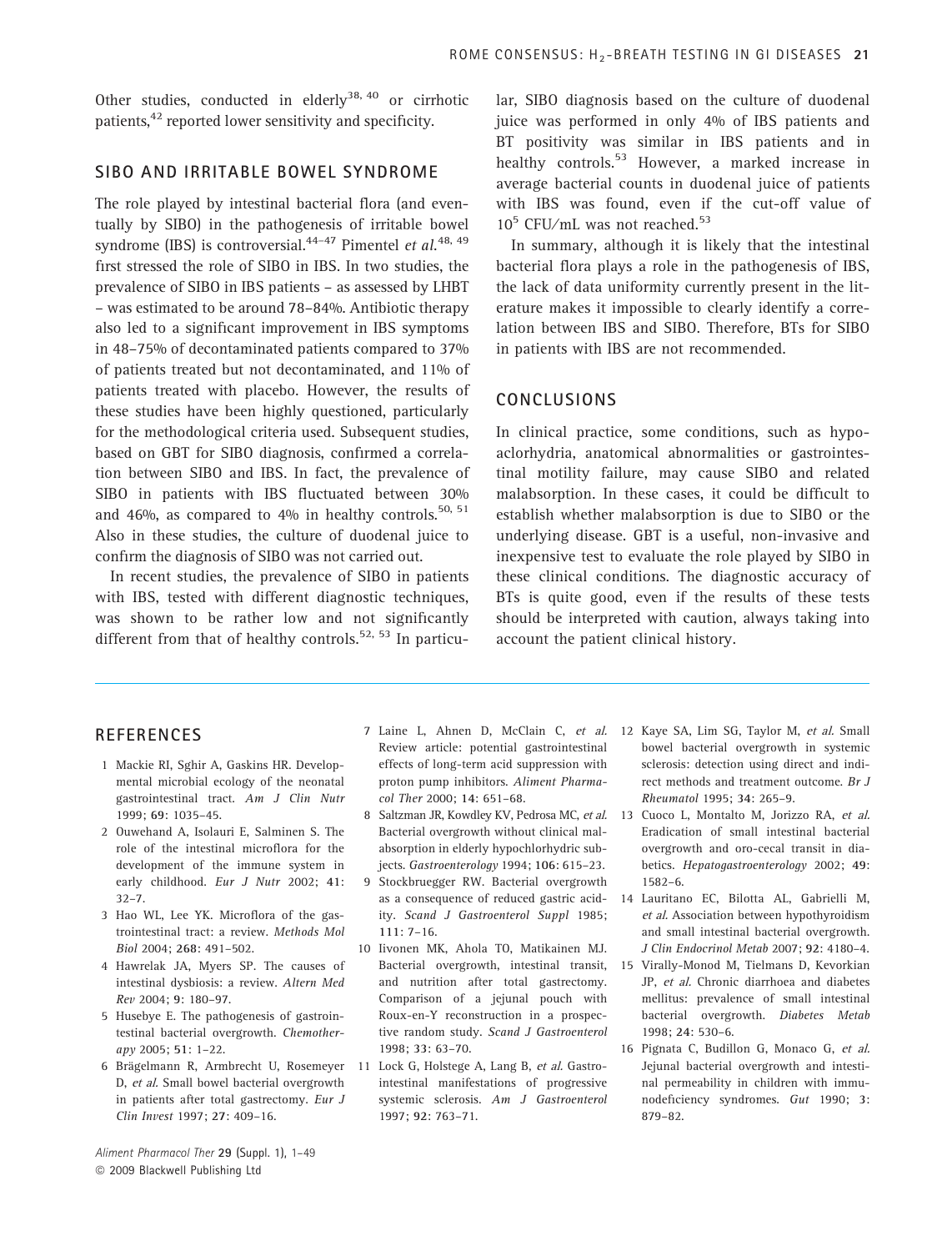- 17 Gregg CR. Enteric bacterial flora and bacterial overgrowth syndrome. Semin Gastrointest Dis 2002; 13: 200–9.
- 18 Sherman P, Lichtman S. Small bowel bacterial overgrowth syndrome. Dig Dis 1987; 5: 157–71.
- 19 Singh VV, Toskes PP. Small bowel bacterial overgrowth: presentation, diagnosis, and treatment. Curr Treat Options Gastroenterol 2004; 7: 19–28.
- 20 Bouhnik Y, Alain S, Attar A, et al. Bacterial populations contaminating the upper gut in patients with small intestinal bacterial overgrowth syndrome. Am J Gastroenterol 1999; 94: 1327–31.
- 21 Giannella RA, Toskes PP. Gastrointestinal bleeding and iron absorption in the experimental blind loop syndrome. Am J Clin Nutr 1976; 29: 754–7.
- 22 Toskes PP, Giannella RA, Jervis HR, et al. Small intestinal mucosal injury in the experimental blind loop syndrome. Lightand electron-microscopic and histochemical studies. Gastroenterology 1975; 68: 1193–203.
- 23 Ament ME, Shimoda SS, Saunders DR, et al. Pathogenesis of steatorrhea in three cases of small intestinal stasis syndrome. Gastroenterology 1982; 63: 728–47.
- 24 Schjonsby H. Osteomalacia in the stagnant loop syndrome. Acta Med Scand Suppl 1977; 603: 39–41.
- 25 Mosekilde L, Melsen F, Hessov I, et al. Low serum levels of 1.25-OH-dihydroxyvitamin D and histomorphometric evidence of osteomalacia after jejunoileal by-pass for obesity. Gut 1980; 21: 624– 31.
- 26 Shindo K, Machida M, Koide K, et al. Deconjugation ability of bacteria isolated from the jejunal fluid of patients with progressive systemic sclerosis and its gastric pH. Hepatogastroenterology 1998; 45: 1643–50.
- 27 Masclee A, Tangerman A, van Schaik A, et al. Unconjugated serum bile acids as a marker of small intestinal bacterial overgrowth. Eur J Clin Invest 1989; 19: 384–9.
- 28 Nucera G, Gabrielli M, Lupascu A, et al. Abnormal breath tests to lactose, fructose and sorbitol in irritable bowel syndrome may be explained by small intestinal bacterial overgrowth. Aliment Pharmacol Ther 2005; 21: 1391–5.
- 29 Koshini R, Dai SC, Lezcano S, et al. A systematic review of diagnostic tests for small intestinal bacterial overgrowth. Dig Dis Sci 2008; 53: 1443–54.
- 30 Bardhan PK, Gyr K, Beglinger C, et al. Diagnosis of bacterial overgrowth after culturing proximal small-bowel aspirate obtained during routine upper gastrointestinal endoscopy. Scand J Gastroenterol 1992; 27: 253–6.
- 31 Bode JC, Bode C, Heidelbach R, et al. Jejunal microflora in patients with chronic alcohol abuse. Hepatogastroenterology 1984; 31: 30–4.
- 32 Omoike IU, Abiodun PO. Upper small intestinal microflora in diarrhea and malnutrition in Nigerian children. J Pediatr Gastroenterol Nutr 1989; 9: 314–21.
- 33 Metz G, Gassull MA, Drasar BS, et al. Breath-hydrogen test for small-intestinal 668–9.
- 34 Rhodes JM, Middleton P, Jewell DP. The lactulose hydrogen breath test as a diagnostic test for small-bowel bacterial overgrowth. Scand J Gastroenterol 1979; 14: 333–6.
- 35 King CE, Toskes PP. Comparison of the 1-gram [14C]xylose, 10-gram lactulose-H2, and 80-gram glucose-H2 breath tests in patients with small intestine bacterial overgrowth. Gastroenterology 1986; 91: 1447–51.
- 36 Kerlin P, Wong L. Breath hydrogen testing in bacterial overgrowth of the small intestine. Gastroenterology 1988; 95: 982–8.
- 37 Corazza GR, Menozzi MG, Strocchi A, et al. The diagnosis of small bowel bacterial overgrowth. Reliability of jejunal culture and inadequacy of breath hydrogen testing. Gastroenterology 1990; 98: 302–9.
- 38 Donald IP, Kitchingmam G, Donald F, et al. The diagnosis of small bowel bacterial overgrowth in elderly patients. J Am Geriatr Soc 1992; 40: 692–6.
- 39 Riordan SM, McIver CJ, Walker BM, et al. The lactulose breath hydrogen test and small intestinal bacterial overgrowth. Am J Gastroenterol 1996; 91: 1795–803.
- 40 Mac Mahon M, Gibbons N, Mullins E, et al. Are hydrogen breath tests valid in the elderly? Gerontology 1996; 42: 40–5.
- 41 Stotzer PO, Kilander AF. Comparison of the 1-gram (14)C-D-xylose breath test and the 50-gram hydrogen glucose breath test for diagnosis of small intestinal bacterial overgrowth. Digestion 2000; 61: 165–71.
- 42 Bauer TM, Schwacha H, Steinbruckner B, et al. Diagnosis of small intestinal bacterial overgrowth in patients with cirrhosis

of the liver: poor performance of the glucose breath hydrogen test. J Hepatol 2000; 33: 382–6.

- 43 Ghoshal UC, Ghoshal U, Das K, et al. Utility of hydrogen breath tests in diagnosis of small intestinal bacterial overgrowth in malabsorption syndrome and its relationship with oro-cecal transit time. Indian J Gastroenterol 2006; 25: 6–10.
- 44 Longstreth GF, Thompson WG, Chey WD, et al. Functional bowel disorders. Gastroenterology 2006; 130: 1480–91.
- 45 Barbara G, De Giorgio R, Stanghellini V, et al. New pathophysiological mechanisms in irritable bowel syndrome. Aliment Pharmacol Ther 2004; 20: 1–9.
- bacterial colonisation. *Lancet* 1976; 27; 1: 46 Barbara G, Stanghellini V, De Giorgio R, et al. Activated mast cells in proximity to colonic nerves correlate with abdominal pain in irritable bowel syndrome. Gastroenterology 2004; 126: 693–702.
	- 47 Barbara G, Wang B, Stanghellini V, et al. Mast cell-dependent excitation of visceral-nociceptive sensory neurons in irritable bowel syndrome. Gastroenterology 2007; 132: 26–37.
	- 48 Pimentel M, Chow E, Lin HC. Eradication of small intestinal bacterial overgrowth reduces symptoms in irritable bowel syndrome. Am J Gastroenterol 2000; 95: 3503–6.
	- 49 Pimentel M, Chow EJ, Lin HC. Normalization of lactulose breath testing correlates with symptom improvement in irritable bowel syndrome: a double blind, randomized controlled study. Am J Gastroenterol 2003; 98: 412–9.
	- 50 Lupascu A, Gabrielli M, Lauritano EC, et al. Hydrogen glucose breath test to detect small intestinal bacterial overgrowth: a prevalence case-control study in irritable bowel syndrome. Aliment Pharmacol Ther 2005; 22: 1157–60.
	- 51 Cuoco L, Salvagnini M. Small intestine bacterial overgrowth in irritable bowel syndrome: a retrospective study with rifaximin. Minerva Gastroenterol Dietol 2006; 52: 89–95.
	- 52 Walters B, Vanner SJ. Detection of bacterial overgrowth in IBS using the lactulose H2 breath test: comparison with 14C-Dxylose and healthy controls. Am J Gastroenterol 2005; 100: 1566–70.
	- 53 Posserud I, Stotzer PO, Björnsson ES, et al. Small intestinal bacterial overgrowth in patients with irritable bowel syndrome. Gut 2007; 56: 802–8.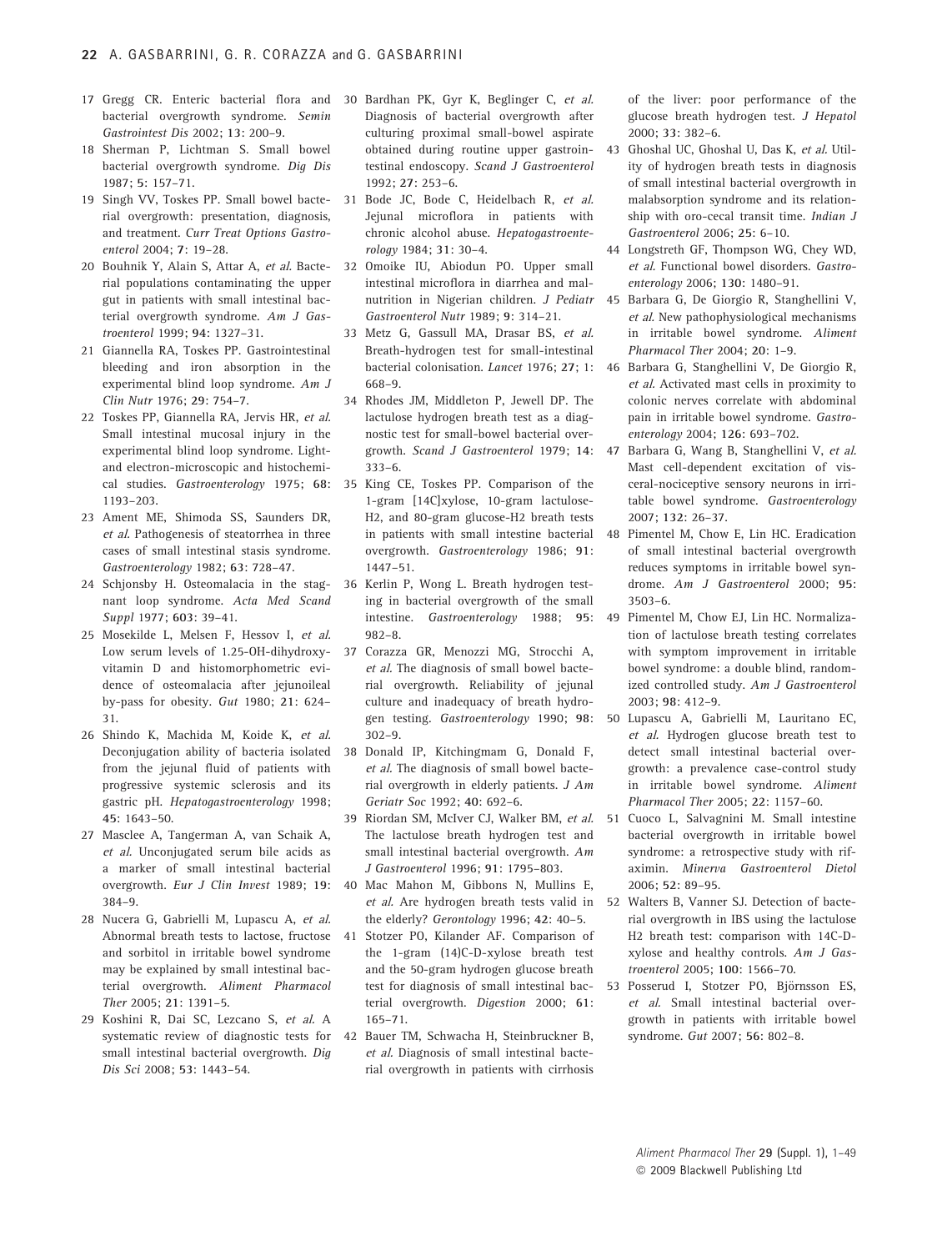## $H<sub>2</sub>$ -breath testing for evaluation of oro-caecal transit time

G. BASILISCO\*, R. RISICATO†, P. BONAZZI‡, A. DI SARIO‡ & P. PORTINCASA§

\*Gastroenterology Unit, IRCCS-Fondazione Policlinico, Milano; †Internal Medicine Department, '*Umberto I*' Hospital, Siracusa; ‡Gastroenterology Unit, Università Politecnica delle Marche, Azienda Ospedali Riuniti, Ancona; §Clinica Medica 'A. Murri', Internal Medicine Department, University of Bari, Bari, Italy

Correspondence to:

Dr P. Portincasa, Clinica Medica 'A. Murri', Internal Medicine Department, University of Bari, Bari, Italy. E-mail: p.portincasa@semeiotica.uniba.it

#### SUMMARY

The appearance in the expiratory breath of gases produced by colonic ferementation of an ingested organic compound may be used to measure oro-caecal transit. Both a liquid meal containing lactulose or a solid meal containing backed beans can be used in the assessment of oro-caecal transit. Ingestion of a meal is followed by a biphasic breath hydrogen profile in most subjects. The initial peak of hydrogen closely follows the meal whereas the second peak, associated with the head of the meal entering the caecum often occurs hours later. The  $H_2$  breath test is safe and usually well tolerated. However, the wide variation in the measurement of oro-caecal transit in normal subjects and the poor reproducibility of the test, in particular with the liquid meal, have limited its applications to the clinical. The test performance is better when applied to clinical pharmacology studies and it has been used to demonstrate the drug effects on oro-caecal transit.

### INTRODUCTION

The appearance in the expiratory breath of gases produced by colonic fermentation of an ingested organic compound may be used to measure orocaecal transit<sup>1-5</sup>.

Several substrates can be used in the assessment of oro-caecal transit. A liquid meal containing 10 g of lactulose in 100 mL of water $6$  or a solid meal containing baked beans as a source of non-absorbable carbohydrate (stachyose and raffinose)<sup>7</sup> is most often used, although no significant correlation has been shown between the two measurements. The outcome of reproducibility test with the liquid meal is poorer than with the solid meal.<sup>6, 8, 9</sup> The major factor determining the poor reproducibility of the liquid meal is the phase of the interdigestive migrating motor complex.<sup>10</sup> Transit time with the solid meal is significantly longer than

with the liquid meal in the same individuals<sup>7</sup>. The addition of lactulose to a solid meal accelerates small bowel transit.<sup>11</sup>

End expiratory breath samples are collected before and at regular intervals after ingestion of the meal. Breath samples are analysed in duplicate at baseline and thereafter at every 10–15 min up to transit time assessment.<sup>12, 13</sup> Breath samples are analysed for  $H_2$ content expressed in parts per million (ppm), corresponding to 0.045  $\mu$ mol/liter.<sup>14</sup> The detector accuracy should be tested with a resolution of less than 2 ppm and a linear response in the range of 0–100 ppm.

Ingestion of a meal is followed by a biphasic breath hydrogen profile in most subjects. The initial peak of hydrogen closely follows the meal; whereas, the second peak, associated with the head of the meal entering the caecum, often occurs hours later. Carbohydrate fermentation by bacteria in the mouth may account for the initial peak and may be prevented by mouth wash.<sup>5</sup> Larger initial peaks are probably caused by residues entering the colon from a previous meal stored in the ileum and propelled by test meal ingestion, a manifestation of the gastro-ileal reflex.<sup>15</sup>

Increments of at least 3, 5 or 10 ppm of hydrogen above baseline (mean of the two pre-meal samples) maintained or increased in the two following determinations have been used to define the incoming of the head of the meal in the caecum.<sup>6, 16</sup> The oro-caecal transit time lengthens as values of hydrogen content above baseline increase (74 min at 5 ppm vs. 87 min at 10 ppm). $16$ 

The oro-caecal transit time in healthy subjects ranges between 40 and 170 min for lactulose meal<sup>8, 16-23</sup> and between 192 and 232 min for a solid meal.<sup>7</sup> Transit time shortens with increasing doses of lactulose. $8$  The current protocol employing the liquid solution includes 10 g of lactulose in 100 mL of water, and a cut-off value of hydrogen  $\geq 10$  ppm (based on barium meal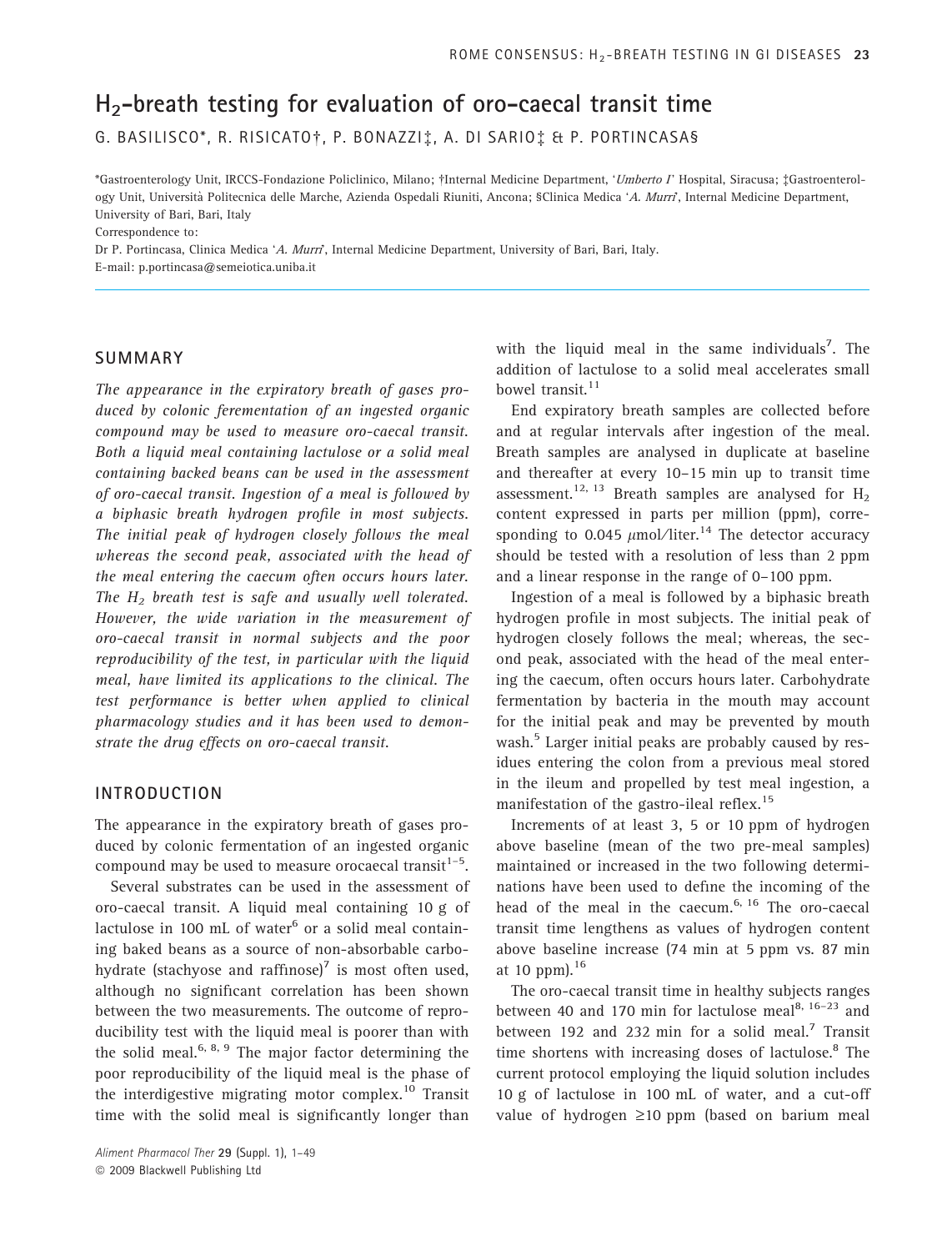studies<sup>16</sup>) followed by at least two other subsequent increments.<sup>24</sup>

About 5–27% of normal subjects fail to produce an increment of hydrogen breath concentration after the meal due to the absence of hydrogen-producing flora in the colon.<sup>25, 26</sup> Whether the menstrual cycle influences oro-caecal transit time $^{27, 28}$  remains controversial.

Recently, inulin, a naturally occurring polysaccharide, has been proposed as an ideal substrate to be added to a solid meal for hydrogen breath test and transit time assessment.<sup>29, 30</sup> Inulin has a higher degree of polymerisation than lactulose and, consequently, is less active osmotically. At variance with lactulose, inulin does not shorten oro-caecal transit time that ranged between 420 and 570 min after ingestion of 5 or 10 g inulin with the solid meal; the advantages of this solid meal in comparison to those used previously remain to be established.

### SAFETY

The  $H_2$ -breath test is safe and usually well-tolerated. Bloating and abdominal distension may occur after colonic fermentation of lactulose.<sup>31</sup>

## APPLICATIONS TO THE CLINICAL SETTING

Despite its non-invasiveness, safety and simplicity to be performed, the inherent limitation for the clinical application of the hydrogen-breath test to estimate oro-caecal transit is due to a wide variation of results in healthy people. Moreover, the test reproducibility, in particular with the liquid meal, is rather poor. A delayed oro-caecal transit assessed by hydrogenbreath test has been reported in various sub-groups of patients, including those with depression, $18$  chronic alcoholism, $^{23}$  constipation, $^{22}$  acromegalics, $^{32}$  diabetics,<sup>33</sup> irritable bowel syndrome,<sup>19</sup> beta thalassemia major,<sup>20</sup> pregnancy,<sup>34</sup> cholecystectomy,<sup>35</sup> obesity,<sup>17</sup> cirrhotics,  $36$  scleroderma,  $13$  dyspeptic patients,  $13$  in the chronic phase of corrosive injury after acid or alkali ingestion,  $37$  and in constipated children.  $38, 39$  By contrast, fast oro-caecal transit has been reported in patients with the irritable bowel syndrome, $14$  chonic alcoholics, $40$  partial gastrectomy, $41$  post-vagotomy diarrhoea<sup>42</sup> and hyperthyroidism.<sup>43-45</sup> Despite such wide applications to the research field, so far recent guidelines do not suggest a definite clinical indication for the test in the clinical setting.<sup>24</sup>

However, the test performance is better when applied to clinical pharmacology studies. Given its excellent safety, the test has been used to demonstrate the drug effects on oro-caecal transit. Transit was accelerated by misoprostol, $46$  erythromycin, $47$  metoclopramide<sup>48</sup> and paroxetine,<sup>49</sup> and it was delayed by loperamide,  $50, 51$  ritodrine,  $52$  codeine,  $5$  dopamine,  $53$ peppermint oil,<sup>54</sup> n-butylscopolamine<sup>54</sup> and imipramine, $49$  In this context, a liquid meal containing 10 g of lactulose in 100 mL of water is expected to give a mean oro-caecal transit time of about 80 min with a 51 min reproducibility coefficient; in these experimental conditions, 34 subjects will be needed to assess a 50% difference with a 0.80 power and 44 subjects with a 0.90 power.

### CONCLUSIONS AND FUTURE PERSPECTIVES

Breath testing in the assessment of oro-caecal transit time is a safe, well-tolerated and non-invasive technique as office- and field-based test. However, the wide variation in the measurement of orocaecal transit in normal subjects and the poor reproducibility of the test, in particular with the liquid meal, have limited its applications to the clinical setting.

#### REFERENCES

- 1 Bond JH, Levitt MD, Prentiss R. Investigation of small bowel transit time in man utilizing pulmonary hydrogen measurements. J Lab Clin Med 1975; 85: 546–56.
- 2 Di Stefano M., Missanelli A, Miceli E, Strocchi A, Corazza GR. Hydrogen breath test in the diagnosis of lactose malabsorption: accuracy of new vs. conventional

criteria. J Lab Clin Med 2004; 144: 313–8.

- 3 Rosenthal A, Solomons NW. Time-course of cigarette smoke contamination of clinical hydrogen breath-analysis tests. Clin Chem 1983; 29: 1980–1.
- 4 Payne DL, Welsh JD, Claypool PL. Breath hydrogen (H2) response to carbohydrate malabsorption after exercise. J Lab Clin Med 1983; 102: 147–50.
- 5 Thompson DG, O'Brien JD, Hardie JM. Influence of the oropharyngeal microflora on the measurement of exhaled breath hydrogen. Gastroenterology 1986; 91: 853–60.
- 6 Camboni G, Basilisco G, Bozzani A, Bianchi PA. Repeatability of lactulose hydrogen breath test in subjects with normal or prolonged orocecal transit. Dig Dis Sci 1988; 33: 1525–7.

Aliment Pharmacol Ther 29 (Suppl. 1), 1–49  $@$  2009 Blackwell Publishing Ltd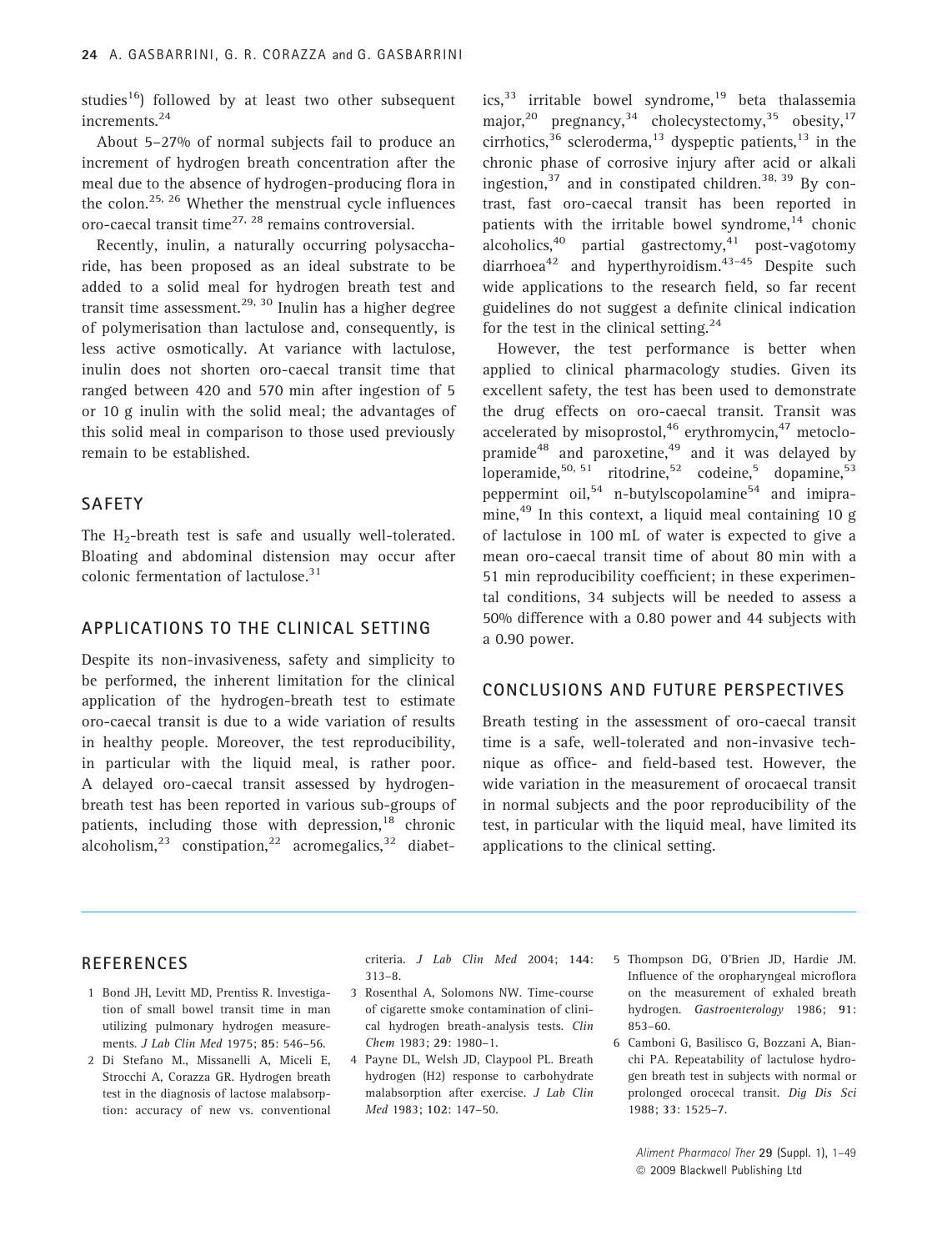- 7 Read NW, Miles CA, Fisher D, et al. Transit of a meal through the stomach, small intestine, and colon in normal subjects and its role in the pathogenesis of diarrhea. Gastroenterology 1980; 79: 1276– 82
- 8 La Brooy SJ, Male PJ, Beavis AK, Misiewicz JJ. Assessment of the reproducibility of the lactulose H2 breath test as a measure of mouth to caecum transit time. Gut 1983; 24: 893–6.
- 9 Caride VJ, Prokop EK, Troncale FJ, Buddoura W, Wienchenbach K, McCallum RW. Scintigraphic determination of small intestinal transit time: comparison with the hydrogen breath technique. Gastroenterology 1984; 86: 714–720.
- 10 Di Lorenzo C., Dooley CP, Valenzuela JE. Role of fasting gastrointestinal motility in the variability of gastrointestinal transit time assessed by hydrogen breath test. Gut 1991; 32: 1127–30.
- 11 Miller MA, Parkman HP, Urbain JL, et al. breath hydrogen test for assessment of orocecal transit: lactulose accelerates small bowel transit. Dig Dis Sci 1997; 42: 10–8.
- 12 Pimentel M, Chow EJ, Lin HC. Normalization of lactulose breath testing correlates with symptom improvement in irritable bowel syndrome. a double-blind, randomized, placebo-controlled study. Am J Gastroenterol 2003; 98: 412–9.
- 13 Di Ciaula A, Covelli M, Berardino M, et al. Gastrointestinal symptoms and motility disorders in patients with systemic scleroderma. BMC Gastroenterol 2008; 8: 7.
- 14 Corbett CL, Thomas S, Read NW, Hobson N, Bergman I, Holdsworth CD. Electrochemical detector for breath hydrogen determination: measurement of small bowel transit time in normal subjects and patients with the irritable bowel syndrome. Gut 1981; 22: 836–40.
- 15 Kerlin P, Phillips S. Differential transit of liquids and solid residue through the human ileum. Am J Physiol 1983; 245: G38–G43.
- 16 Hirakawa M, Iida M, Kohrogi N, Fujishima M. Hydrogen breath test assessment of orocecal transit time: comparison with barium meal study. Am J Gastroenterol 1988; 83: 1361–3.
- 17 Basilisco G, Camboni G, Bozzani A, Vita P, Doldi S, Bianchi PA. Orocecal transit delay in obese patients. Dig Dis Sci 1989;  $34.509 - 12$
- 18 Gorard DA, Gomborone JE, Libby JW, Farthing MJ. Intestinal transit in anxiety and depression. Gut 1996; 39: 551–5.

Aliment Pharmacol Ther 29 (Suppl. 1), 1–49  $@$  2009 Blackwell Publishing Ltd

- 19 Portincasa P, Moschetta A, Baldassarre G, Altomare DF, Palasciano G. Pan-enteric dysmotility, impaired quality of life and alexithymia in a large group of patients meeting the Rome II criteria for irritable bowel. World J Gastroenterology 2003; 9: 2293–9.
- 20 Portincasa P, Moschetta A, Berardino M, et al. Impaired gallbladder motility and delayed orocecal transit contribute to pigment gallstone and biliary sludge formation in beta-thalassemia major adults. World J Gastroenterol 2004; 10: 2383–90.
- 21 Rhodes JM, Middleton P, Jewell DP. The lactulose hydrogen breath test as a diagnostic test for small-bowel bacterial overgrowth. Scand J Gastroenterol 1979; 14: 333–6.
- 22 Altomare DF, Portincasa P, Rinaldi M, et al. Slow-transit constipation: a solitary symptom of a systemic gastrointestinal disease. Dis Colon Rectum 1999; 42: 231– 40.
- Comparison of scintigraphy and lactulose 23 Addolorato G, Montalto M, Capristo E, et al. Influence of alcohol on gastrointestinal motility: lactulose breath hydrogen testing in orocecal transit time in chronic alcoholics, social drinkers and teetotaler subjects. Hepatogastroenterology 1997; 44: 1076–81.
	- 24 Ams Task Force Committee on Gastrointestinal Transit, Prather C, Fisher RS, et al. Measurement of gastrointestinal transit. Dig Dis Sci 2005; 50: 989–1004.
	- 25 Vogelsang H, Ferenci P, Frotz S, Meryn S, Gangl A. Acidic colonic microclimate– possible reason for false negative hydrogen breath tests. Gut 1988; 29: 21–6.
	- 26 Romagnuolo J, Schiller D, Bailey RJ. Using breath tests wisely in a gastroenterology practice: an evidence-based review of indications and pitfalls in interpretation. Am J Gastroenterol 2002; 97: 1113–26.
	- 27 Wald A, Van Thiel DH, Hoechstetter L, et al. Gastrointestinal transit: the effect of the menstrual cycle. Gastroenterology 1981; 80: 1497–500.
	- 28 Turnbull GK, Thompson DG, Day S, Martin J, Walker E, Lennard-Jones JE. Relationships between symptoms, menstrual cycle and orocaecal transit in normal and constipated women. Gut 1989; 30: 30–4.
	- 29 Geboes KP, Luypaerts A, Rutgeerts P, Verbeke K. Inulin is an ideal substrate for a hydrogen breath test to measure the orocaecal transit time. Aliment Pharmacol Ther 2003; 18: 721–9.
	- 30 Schneider AR, Jepp K, Murczynski L, Biniek U, Stein J. The inulin hydrogen breath test accurately reflects orocaecal

transit time. Eur J Clin Invest 2007; 37:  $802 - 7$ 

- 31 Basilisco G, Marino B, Passerini L, Ogliari C. Abdominal distension after colonic lactulose fermentation recorded by a new extensometer. Neurogastroenterol Motil 2003; 15: 427–33.
- 32 Resmini E, Parodi A, Savarino V, et al. Evidence of prolonged orocecal transit time and small intestinal bacterial overgrowth in acromegalic patients. J Clin Endocrinol Metab 2007; 92: 2119–24.
- 33 Scarpello JH, Greaves M, Sladen GE. Small intestinal transit in diabetics. Br Med J 1976; 2: 1225–6.
- 34 Lawson M, Kern F Jr, Everson GT. Gastrointestinal transit time in human pregnancy: prolongation in the second and third trimesters followed by postpartum normalization. Gastroenterology 1985; 89: 996–9.
- 35 Fort JM, Azpiroz F, Casellas F, Andreu J, Malagelada JR. Bowel habit after cholecystectomy: physiological changes and clinical implications. Gastroenterology 1996; 111: 617–22.
- 36 Maheshwari A, Thuluvath PJ. Autonomic neuropathy may be associated with delayed orocaecal transit time in patients with cirrhosis. Auton Neurosci 2005; 118: 135–9.
- 37 Rana SV, Kochhar R, Pal R, Nagi B, Singh K. Orocecal transit time in patients in the chronic phase of corrosive injury. Dig Dis Sci 2008; 53: 1797–800.
- 38 Vajro P, Silano G, Longo D, Staiano A, Fontanella A. Orocoecal transit time in healthy and constipated children. Acta Paediatr Scand 1988; 77: 583–6.
- 39 Soares AC, Lederman HM, Fagundes-Neto U, de Morais MB. Breath hydrogen test after a bean meal demonstrates delayed oro-cecal transit time in children with chronic constipation. J Pediatr Gastroenterol Nutr 2005; 41: 221–4.
- 40 Keshavarzian A, Iber FL, Dangleis MD, Cornish R. Intestinal-transit and lactose intolerance in chronic alcoholics. Am J Clin Nutr 1986; 44: 70–6.
- 41 Bond JH, Levitt MD. Use of breath hydrogen (H2) to quantitate small bowel transit time following partial gastrectomy. J Lab Clin Med 1977; 90: 30–6.
- 42 O'Brien JD, Thompson DG, McIntyre A, Burnham WR, Walker E. Effect of codeine and loperamide on upper intestinal transit and absorption in normal subjects and patients with postvagotomy diarrhoea. Gut 1988; 29: 312–8.
- 43 Shafer RB, Prentiss RA, Bond JH. Gastrointestinal transit in thyroid disease. Gastroenterology 1984; 86: 852–5.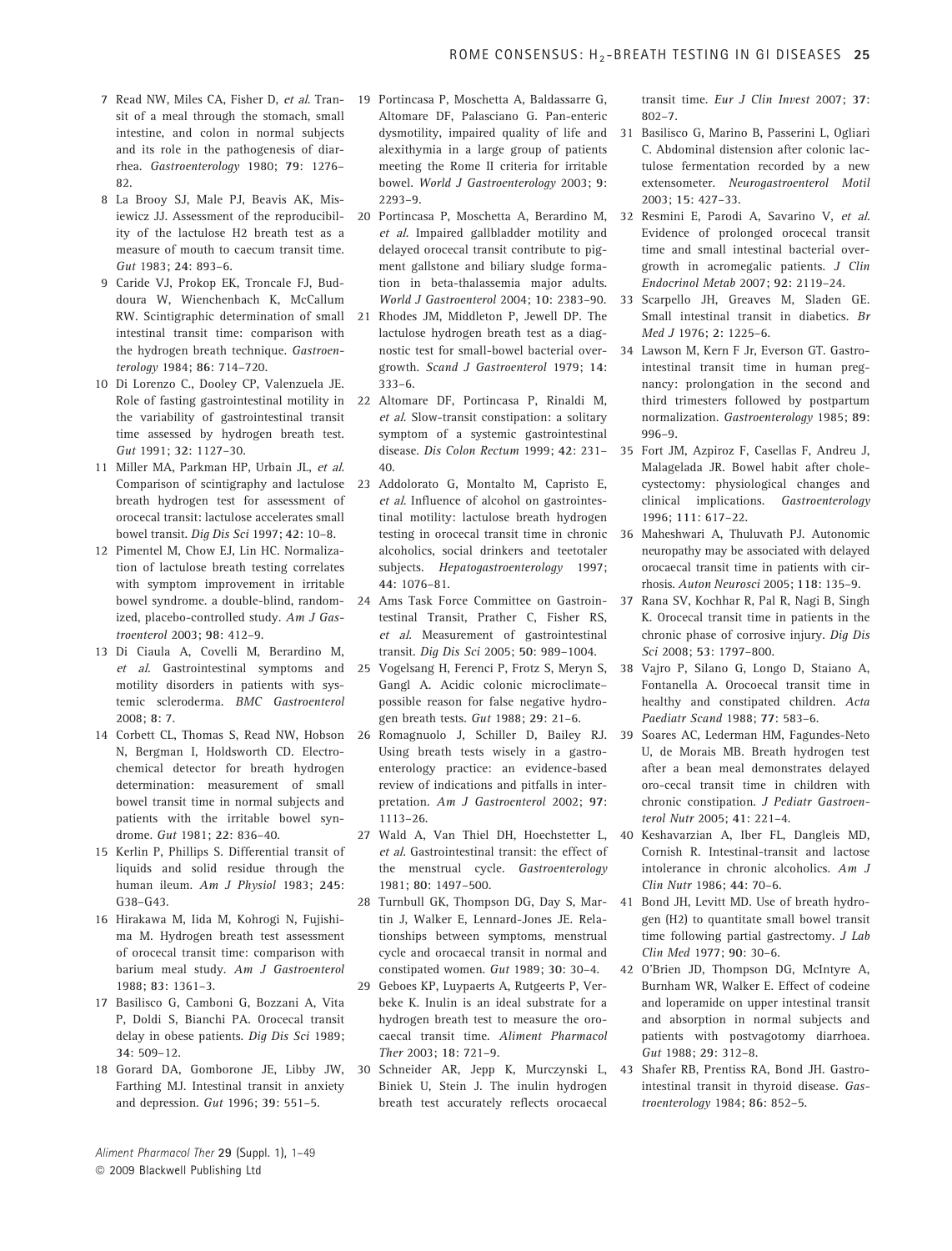- 44 Bozzani A, Camboni MG, Tidone L, et al. Gastrointestinal transit in hyperthyroid patients before and after propranolol treatment. Am J Gastroenterol 1985; 80: 550–2.
- 45 Tobin MV, Fisken RA, Diggory RT, Morris AI, Gilmore IT. Orocaecal transit time in health and in thyroid disease. Gut 1989; 30: 26–9.
- 46 Rutgeerts P, Vantrappen G, Hiele M, Ghoos Y, Onkelinx C. Effects on bowel motility of misoprostol administered before and after meals. Aliment Pharmacol Ther 1991; 5: 533–42.
- 47 Minocha A, Katragadda R, Rahal PS, 51 Basilisco G, Camboni G, Bozzani A, Para-Ries A. Erythromycin shortens orocaecal transit time in diabetic male subjects: a double-blind placebo-controlled study. Aliment Pharmacol Ther 1995; 9: 529–33.
- 48 Staniforth DH. Effect of drugs on oro-caecal transit time assessed by the lactulose ⁄ breath hydrogen method. Eur J Clin Pharmacol 1987; 33: 55–8.
- 49 Gorard DA, Libby GW, Farthing MJ. Influence of antidepressants on whole gut and orocaecal transit times in health and irritable bowel syndrome. Aliment Pharmacol Ther 1994; 8: 159–66.
- 50 Basilisco G, Bozzani A, Camboni G, et al. Effect of loperamide and naloxone on mouth-to-caecum transit time evaluated by lactulose hydrogen breath test. Gut 1985; 26: 700–3.
- vicini M, Bianchi PA. Oral naloxone antagonizes loperamide-induced delay of orocecal transit. Dig Dis Sci 1987; 32: 829–32.
- 52 Basilisco G, Camboni MG, Bozzani A, Molgora M, Bianchi PA. Single doses of ritodrine delay orocaecal transit in patients with irritable bowel syndrome. Br J Clin Pharmacol 1990; 29: 355– 8.
- 53 Levein NG, Thorn SE, Wattwil M. Dopamine delays gastric emptying and prolongs orocaecal transit time in volunteers. Eur J Anaesthesiol 1999; 16: 246–50.
- 54 Goerg KJ, Spilker T. Effect of peppermint oil and caraway oil on gastrointestinal motility in healthy volunteers: a pharmacodynamic study using simultaneous determination of gastric and gall-bladder emptying and orocaecal transit time. Aliment Pharmacol Ther 2003; 17: 445–51.

## $H<sub>2</sub>$ -breath testing for other gas-related syndromes

P. VERNIA\*, G. BARBARA†, L. BENINI‡, A. COLECCHIA†, M. DI STEFANO§, D. FESTI† & G. NARDONE–

\*Gastroenterology A, Department of Clinical Sciences, Sapienza University of Rome, Rome; -Department of Internal Medicine and Gastroenterology, University of Bologna, Bologna; Gastroenterology Unit, Department of Biomedical and Surgical Sciences, University of Verona, Verona; §First Department of Medicine, IRCCS S. Matteo Hospital, University of Pavia, Pavia; ¶Gastroenterology Unit, Department of Clinical and Experimental Medicine, Federico II University, Naples, Italy

Correspondence to:

Dr P. Vernia, Department of Clinical Sciences, Gastroenterology A, Sapienza University of Rome, Rome, Italy. E-mail: vernia@uniroma.it

#### INTRODUCTION

The 'gas-related syndrome' is defined as the presence of nonspecific abdominal symptoms (bloating, flatulence, abdominal distension and discomfort) attributed to an excess of abdominal gas by the patient.<sup>1</sup> Abdominal bloating is the most common among these symptoms and its prevalence ranges between 16% and 30% in the general population and up to 90% in patients with irritable bowel syndrome  $[IBS]$ .<sup>1, 2</sup> Twothirds of patients sent to tertiary care centres rate bloating as the most bothersome symptom $3$  and IBS patients refer that bloating is present roughly 30% of the times.<sup>4</sup> Bloating is more frequently associated with female gender and constipation-predominant IBS (IBS-C) as compared with diarrhoea-predominant IBS  $(IBS-D)<sup>5</sup>$  It often gets worst in the evening and is exacerbated by meals.<sup>6</sup> Although visible abdominal distension is linked to bloating in roughly 50% of instances, they are not invariably associated, supporting the view that they are sustained by different, although likely overlapping, pathophysiological mechanisms. The association between abdominal bloating and distension is more commonly observed in IBS-C (72%) than in IBS-D (30%) patients.<sup>5</sup>

The mechanisms underlying bloating and distension are not fully understood; however, the current view suggests that multiple factors, such as increased gas production or decreased intraluminal gas consumption, abnormal gastrointestinal (GI) motility and gas excretion, visceral hypersensitivity abnormal abdominal wall muscular activity and psychological factors, in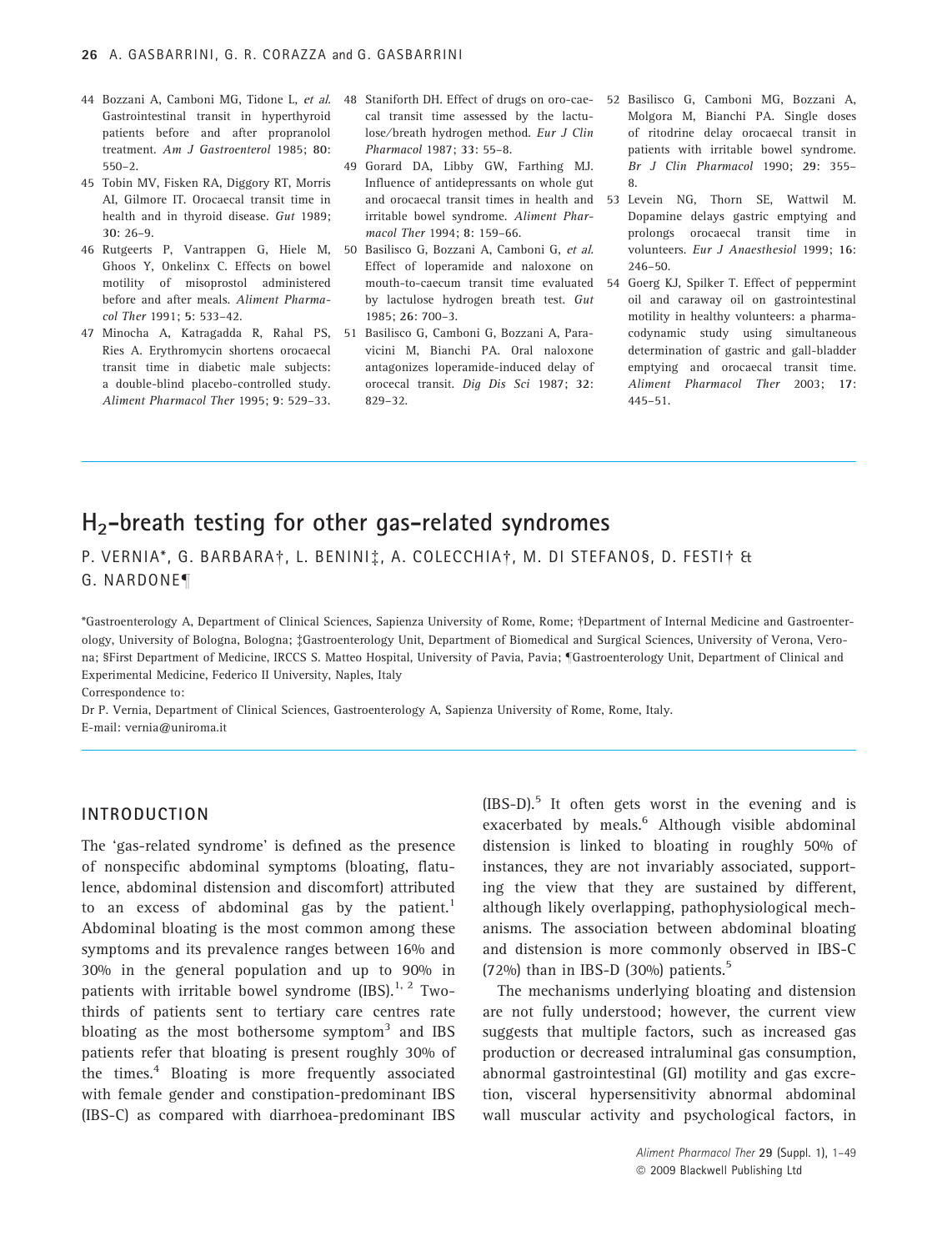different combinations, are involved in the origin of these symptoms.

## Visceral hypersensitivity

Visceral hypersensitivity is characterized by a reduced threshold of perception of intestinal stimuli.<sup>7</sup> This phenomenon has been described to occur in 40–60% of patients with functional GI disorders and is currently considered one of the main mechanisms underlying the perception of pain and discomfort.<sup>7</sup> Agrawal et al. have recently explored the role of visceral hypersensitivity in the pathophysiology of abdominal bloating and distention. Abdominal girth was measured using abdominal inductance plethysmography and intestinal sensitivity was assessed with the aid of a barostat. These authors demonstrated that patients with visceral hyposensitivity were more likely to show abdominal distension, while those with hypersensitivity more frequently experienced abdominal bloating.<sup>8</sup> Although visceral hypersensitivity is generally evoked by mechanical stimuli applied to the bowel wall, a recent interesting study by Di Stefano et  $al<sup>9</sup>$  suggests that a subgroup of IBS patients with bloating shows a selective chemical hypersensitivity to fermentable colonic products, which could underlie symptom generation in at least a subset of patients.

## Stress, anxiety and psychological factor

Psychological factors are associated in roughly half of patients with IBS and other functional bowel disorders.<sup>10</sup> However, the role played by stress, anxiety, depression and somatization in the pathogenesis of abdominal bloating and distension has been poorly investigated. In general, the available studies suggest that psychological factors represent a secondary factor. Accordingly, patients do not correlate their symptoms with stress and CT scan studies show that patients do not increase dorsal lordosis neither lower diaphragm muscle on purpose to accentuate abdominal distension.<sup>6</sup>

## Abnormal abdominal wall muscular activity

Recent studies have also been directed to the identification of abnormal abdominal anterior wall muscular activity, particularly in those patients who show measurable abdominal distension. Electromyography of abdominal skeletal muscles has demonstrated that

patients with abdominal distention show a paradoxical relaxation of anterior wall muscles, which probably contributes to abdominal distention in patients with bloating. Although interesting, these observations need further confirmation.<sup>11</sup>

## Intestinal gas production, fermentation and gas consumption

The amount of gas present within the GI lumen results from a number of different processes, ranging from the amount of swallowed gas, intraluminal production and/or consumption of volatile compounds (as a consequence of chemical reaction and the metabolic activities of host and flora) and bidirectional fluxes of gas through the intestinal wall.

Swallowed air (mainly  $O_2$  and  $N_2$ ) and gas originating from the reaction between gastric acid and intraduodenal bicarbonate (mainly  $CO<sub>2</sub>$ ) account for most of the gas present in the upper GI tract.<sup>12, 13</sup>

Diet represents the primary source of fermentable substrate, primarily in relation to its fibre content. The term 'dietary fibre', however, applies to a variety of different complex carbohydrates, sharing the characteristic of escaping digestion by human gut enzymes. Some related compounds, like sugar-alcohols (i.e. sorbitol) and lignine, are also comprised within the general term of 'dietary fibre'. However, fibre fermentability varies in relation to its chemical structure. Soluble fibre (found in large amounts in oat bran, beans, peas and most fruits) is readily fermented, and favours the intraluminal production of volatile compounds. In contrast, insoluble fibre contained in wheat bran and some vegetables is less readily fermented.

Similarly, the proportion of carbohydrate escaping absorption varies significantly in relation to the chemical structure of ingested oligosaccharides. Fructose is more efficiently absorbed as compared with lactose, whereas over half sorbitol escapes absorption in normal subjects when ingested at the dose of 20 g.<sup>14, 15</sup> In most geographical areas, lactose, found in milk and dairy products, represents one of the most common sources of indigested carbohydrates.

The relationship between diet and gas production is complex and not completely understood, but some general suggestions may help in identifying the dietary products responsible for increased gas production, and possibly symptoms, in at least a subgroup of patients complaining of gas-related symptoms. Onions, artichokes, pears, wheat and some soft drinks contain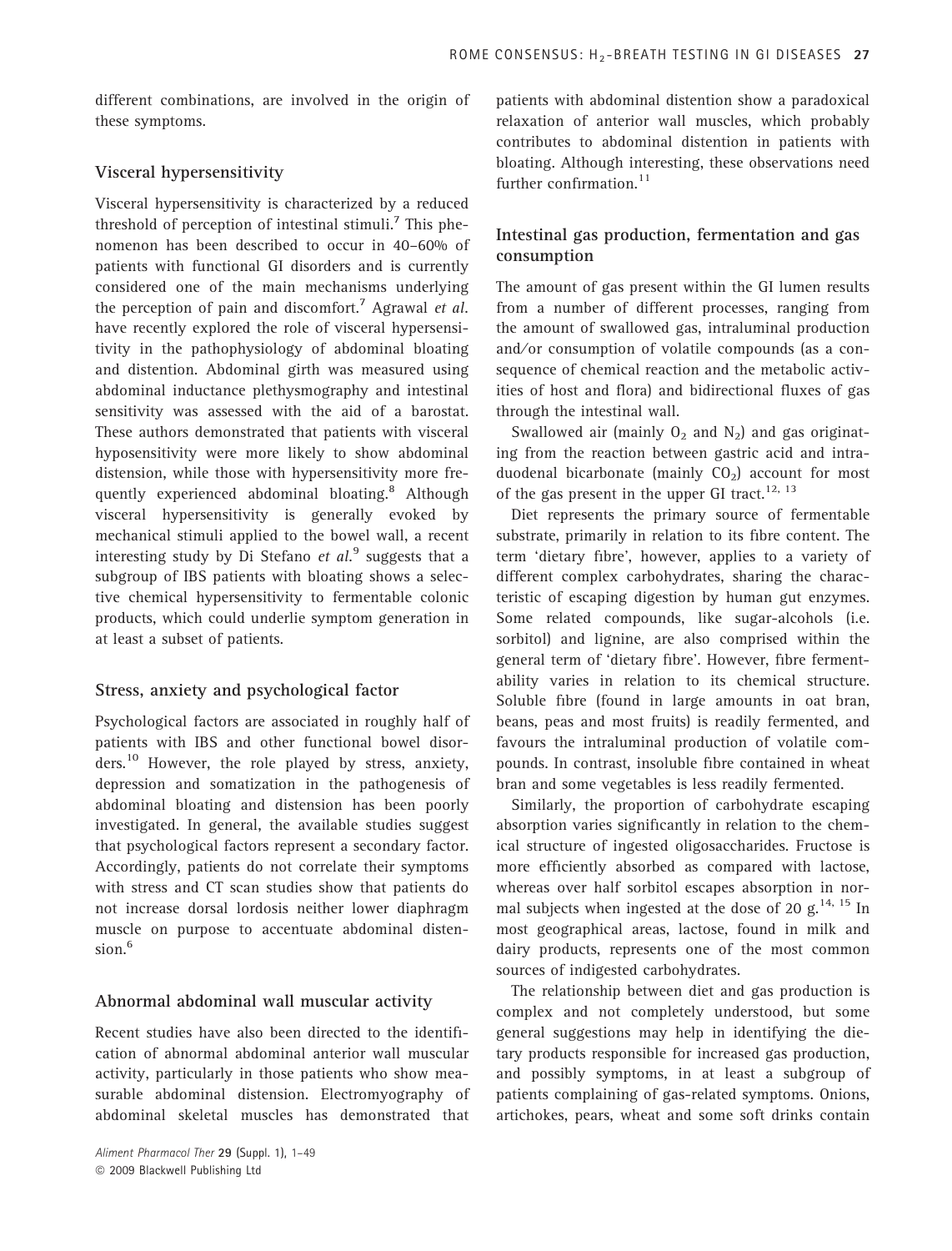fructose; apples, pears, peaches, prunes contain the sugar-alcohol sorbitol; beans, cabbage, brussels sprouts, broccoli, asparagus and whole grains contain raffinose. Some sugar-free foods, chewing gums and candies contain artificial sweeteners such as sorbitol and mannitol. In some patients, a reduced consumption of these foods may prove effective in limiting gas-related symptoms.

The amount of gas generated from fermentation processes is surprisingly high: 1 g of fermented carbohydrate results in about 700 mL gas 'in vitro'. 'In vivo', the figure is reduced to a mean value of 100–110 mL, in healthy volunteers, in relation to the utilization of gas by the metabolic activities of intraluminal bacteria and lumen-to-wall fluxes. The main role of bacterial metabolism in producing and/or reducing the volume of intraluminal gas is demonstrated by classical studies in normal and germ-free rats.<sup>16, 17</sup> Bacterial metabolism may lead to consumption of intraluminal gas, mainly  $H_2$ , by the activities of methanogenic flora (present in about 30 of people in western countries), acetogenic and sulphate-reducing bacteria.<sup>18-21</sup>

## Intraluminal gas content and gas-related symptoms

The use of argon washout techniques and indirect measurements has demonstrated that, irrespective of gas composition, about 200 mL of gas are present within the GI tract of normal subjects. This content is the result of a dynamic phenomenon resulting from about 700 mL (470–1500) of gas excretion every day in 10–20 bowel actions.21–23 However, available data indicate a large variability within the normal population and at different times in the same individual, mainly in relation to diet.

The relationship between gas intestinal content and symptom generation is controversial. Only in a subset of patients, clear and measurable increased gas content is responsible for symptom generation. This applies particularly to those patients complaining of flatulence.<sup>24</sup> Whether excessive intestinal gas production (and/or content) is responsible for abdominal bloating in patients with functional bowel disorders remains a matter of debate. This uncertainty is linked to the limited number of available studies, their small size, heterogeneity of patient populations as well as methodological limitations. The wash-out technique showed that, on average, IBS patients have gas volumes similar to those of healthy controls.<sup>22, 25, 26</sup> In contrast, some studies based on intestinal gas quantification with plain radiography have evidenced increased gas content in IBS compared to controls,  $27, 28$ although this has not been invariably confirmed.<sup>6</sup> Also, the study by King et  $al.^{29}$  showed, with calorimetry, highly increased  $H_2$ - and CH<sub>4</sub>-breath excretion in IBS patients compared to that in controls. Unfortunately, the study was carried out in six IBS patients only and, consequently, it requires confirmation.

Using gas infusion techniques, the Barcelona group demonstrated that patients complaining of abdominal bloating are characterized by altered transit and retention of gas within the intestinal lumen.<sup>25, 26, 30</sup> Salvioli et al. showed that the small bowel is the main intestinal segment responsible for gas retention.<sup>31</sup> Furthermore, gas retention in patients with IBS can be exacerbated by intestinal lipid infusion, which correlates well with the recognized exacerbation of meal induced bloating. $32$  However, the correlation between the volume of retained gas and the severity of abdominal bloating was poor, suggesting that other factors, such as visceral hypersensitivity, abnormal abdominal wall muscular activity and psychological factors, most likely contribute to symptom generation.

## Carbohydrate malabsorption, gas production and gas-related symptoms in GI tract disease

Carbohydrate intolerance (e.g. lactose, fructose and sorbitol) is rather common in patients with functional bowel disorders but usually no more common than in the general population<sup>33</sup> (Table 1). In 1972, Bond and Levitt<sup>34</sup> suggested that measurement of the area under the  $H_2$  excretion curve (AUC), minus the extrapolated baseline  $H_2$  excretion, could adequately represent the cumulative amount of  $H<sub>2</sub>$  excreted with breath after oral lactulose administration. In Table 2 and 3, data on AUC in different diseases are reported, showing that in the majority of the available papers, AUC calculated in patients was significantly higher than in healthy volunteers.<sup>16, 35–50</sup> Although previous studies showed that the correlation between carbohydrate malabsorption and symptoms is poor,  $51-54$  in the only three papers<sup>16, 49, 50</sup> in which the relationship between increased breath hydrogen excretion and symptoms was evaluated, the correlation was present. In these studies, the administration of the potentially absorbable substrates sorbitol,  $16, 39, 40$  glucose<sup>46–50</sup> and xylose, $4^{1-43}$  raises some questions on the interpretation of data, as the amount of substrate load actually reaching the colon remains unknown. Thus, the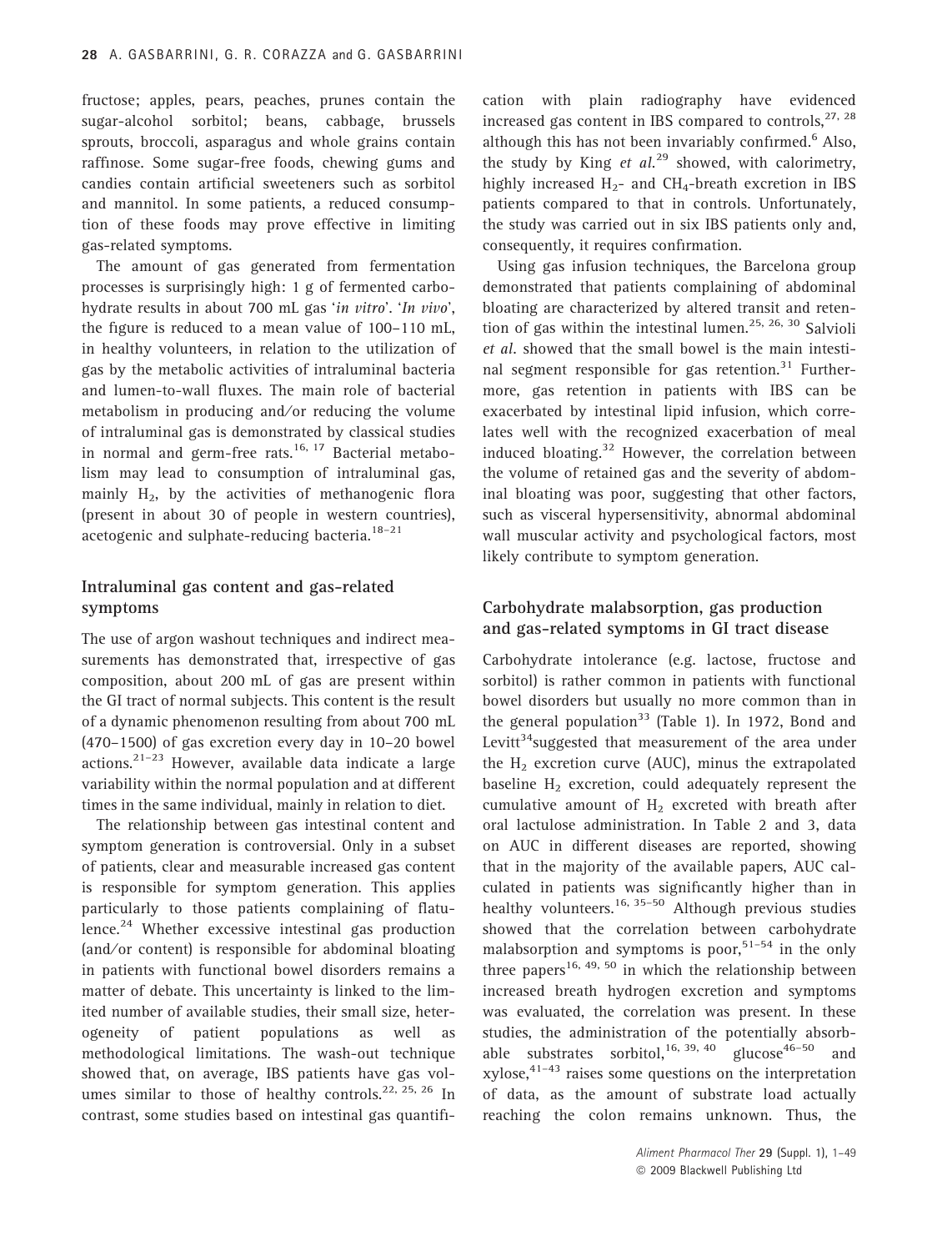| <b>Table 1.</b> Gas production in irritable bowel syndrome |             |        |              |                          |           |                            |        |                            |
|------------------------------------------------------------|-------------|--------|--------------|--------------------------|-----------|----------------------------|--------|----------------------------|
|                                                            |             |        | Positive HBT |                          |           |                            |        |                            |
| Author                                                     | Country     | Nr pts | <b>IBS</b>   | Controls P               |           | Symptoms after challenge P |        | Improvement after diet (%) |
| Bozzani 1986 <sup>34</sup> Italy                           |             | 40     | 88%          | 62                       | $<0.02 -$ |                            |        | 53                         |
| Tolliver 1994 <sup>35</sup>                                | <b>USA</b>  | 196    | 26%          | $\qquad \qquad -$        |           |                            |        |                            |
| Bohmer 1996 <sup>36</sup>                                  | Netherlands | 70     | 24%          | 6                        | < 0.01    |                            |        |                            |
| Tolliver 1996 <sup>37</sup>                                | <b>USA</b>  | 161    | 29%          | $\overline{\phantom{0}}$ |           |                            |        | 83                         |
| Vernia2001 <sup>38</sup>                                   | Italy       | 337    | $67\%$       | $71\%$ **                | n.s.      |                            |        |                            |
| Vernia $2004^{39}$                                         | Italy       | 475    | 76%***       | 69%****                  | n.s.      | 43/41                      | n.s.   | 30/65                      |
| Hamm 1999 <sup>40</sup>                                    | <b>USA</b>  | 1452   | 23           |                          |           |                            |        |                            |
| Farup $2004^{41}$                                          | Norway      | 82     | 4            | 4                        | n.s.      | 38 / 20                    | < 0.01 |                            |
| Gupta 2007 <sup>42</sup>                                   | India       | 124    | 72           | 60                       | n.s.      | 55 / 34                    | < 0.04 |                            |

HBT, H2-breath test; IBS, irritable bowel syndrome.

\*IBS, \*\*Self-reported milk intolerance, \*\*\* milk intolerants, \*\*\*\*milk consumers

Nr pts: number of patents included in the study

| Table 2. Intestinal gas production and celiac disease |              |            |              |       |          |
|-------------------------------------------------------|--------------|------------|--------------|-------|----------|
|                                                       | Duration (h) | Dose $(g)$ | Parameter    | T Gas | Symptoms |
| Fasting                                               |              |            |              |       |          |
| Nunes et al. <sup>35</sup>                            |              |            | <b>Basal</b> | Y     | NA       |
| Corazza et al. <sup>36</sup>                          |              |            | <b>Basal</b> | N     | NA       |
| Di Stefano et al. <sup>37</sup>                       | 9            |            | <b>AUC</b>   | Y     | NA       |
| Lactulose                                             |              |            |              |       |          |
| Di Stefano et al. <sup>38</sup>                       | 4            | 10         | <b>AUC</b>   | N     | NA       |
| Di Stefano et al. <sup>37</sup>                       | 9            | 10         | <b>AUC</b>   | N     | NA       |
| Sorbitol                                              |              |            |              |       |          |
| Corazza et al. <sup>16</sup>                          | 4            | 5          | Peak         | Y     | Pos      |
| Tursi et al. <sup>39</sup>                            | 4            | 5          | Peak         | Y     | NA       |
| Tursi et al. <sup>40</sup>                            | 4            | 5          | Peak/AUC     | Y     | NA       |
| Xylose                                                |              |            |              |       |          |
| Casellas et al. <sup>41</sup>                         | 5            | 25         | <b>AUC</b>   | Y     | NA       |
| Casellas et al. <sup>42</sup>                         | 5            | 25         | <b>AUC</b>   | N     | NA       |
| Casellas et al. <sup>43</sup>                         | 5            | 25         | <b>AUC</b>   | Y     | NA       |

N, not increased gas content; Y, increased gas content; Pos, positive correlation between gas and symptoms.

measured differences in breath  $H_2$  excretion could result from differing amounts of the fermented substrate. Similarly, data from papers adopting protocols based on lactulose administration,  $37, 38$  in which the amount of fermented substrate is known, do not provide information on the relationship between gas excretion/production and symptoms.

Finally, the primary aim of all the papers reported in Tables 2 and 3 was not to quantify cumulative breath  $H_2$  excretion after carbohydrate load, nor to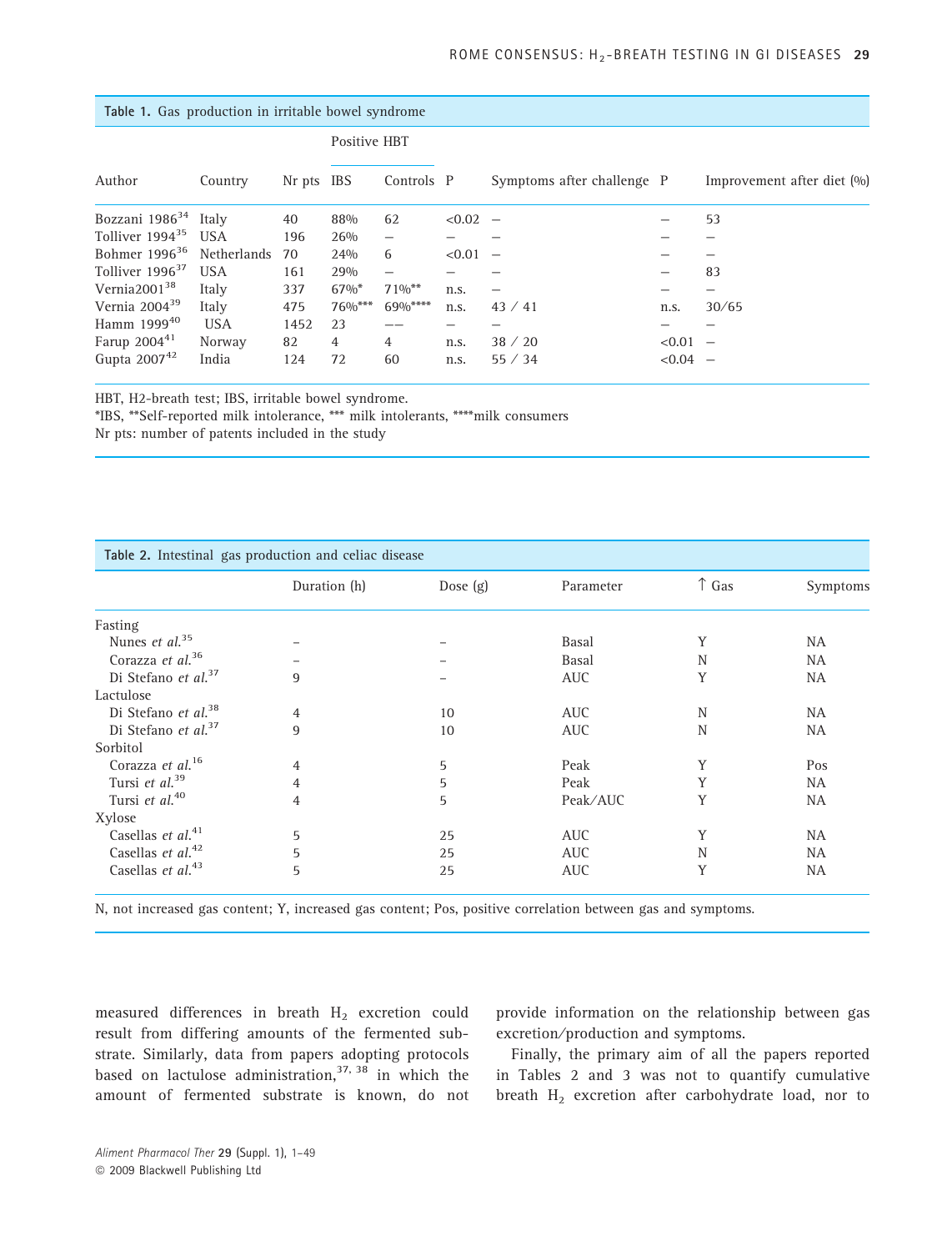| <b>Table 3.</b> Intestinal gas production and small bowel bacterial overgrowth |                |            |              |             |           |
|--------------------------------------------------------------------------------|----------------|------------|--------------|-------------|-----------|
|                                                                                | Duration (h)   | Dose $(g)$ | Parameter    | ↑ Gas       | Symptoms  |
| Fasting                                                                        |                |            |              |             |           |
| Corazza et $al^{44}$                                                           |                |            | Basal        | Y           | NA        |
| Riordan et al. <sup>45</sup>                                                   |                |            | Basal        | N           | <b>NA</b> |
| Lactulose                                                                      |                |            |              |             |           |
| No available study                                                             |                |            |              |             |           |
| Glucose                                                                        |                |            |              |             |           |
| Yang et al. <sup>46</sup>                                                      | 2              | 50         | Fasting/peak | Y           | NA        |
| Attar et al. <sup>47</sup>                                                     | 2              | 50         | <b>AUC</b>   | Y           | NA        |
| Stotzer et al. <sup>48</sup>                                                   | 2              | 50         | Peak         | Y           | NA.       |
| Di Stefano et al. <sup>49</sup>                                                | $\overline{2}$ | 50         | <b>AUC</b>   | Y           | Pos       |
| Di Stefano et al. <sup>50</sup>                                                | $\overline{2}$ | 50         | <b>AUC</b>   | $\mathbf v$ | Pos       |

N, not increased gas content; Y, increased gas content; Pos, positive correlation between gas and symptoms.

investigate the relationship between gas production/excretion and abdominal symptoms. Thus, any attempt to derive reliable information on the accuracy of breath test in gas-related symptoms in GI tract diseases is at best debatable.

In conclusion, the role of intraluminal gas in the pathophysiology of functional symptoms is still a matter of debate. The precise measurement of intraluminal gas, both with direct and indirect techniques, represents a difficult task. Accordingly, more data are needed to draw definitive conclusions. As far as hydrogen breath tests are concerned, at present no test, and no substrate, proved effective for measuring intraluminal gas content. Future research should be aimed at providing more information on this topic.

## **REFERENCES**

- 1 Chang L, Lee OY, Naliboff B, Schmulson M, Mayer EA. Sensation of bloating and visible abdominal distension in patients with irritable bowel syndrome. Am J Gastroenterol 2001; 96: 3341–7.
- 2 Sandler RS, Stewart WF, Liberman JN, Ricci JA, Zorich NL. Abdominal pain, bloating, and diarrhea in the United States: prevalence and impact. Dig Dis Sci  $2000 \cdot 45 \cdot 1166 - 71$
- 3 Lembo T, Naliboff B, Munakata J, et al. Symptoms and visceral perception in patients with pain-predominant irritable bowel syndrome. Am J Gastroenterol 1999; 94: 1320–6.
- 4 Hahn B, Watson M, Yan S, Gunput D, Heuijerjans J. Irritable bowel syndrome symptom patterns: frequency, duration, and severity. Dig Dis Sci 1998; 43: 2715–8.
- 5 Houghton LA, Lea R, Agrawal A, Reilly B, Whorwell PJ. Relationship of abdominal bloating to distention in irritable bowel

syndrome and effect of bowel habit. Gastroenterology 2006; 131: 1003–10.

- 6 Maxton DG, Martin DF, Whorwell PJ, Godfrey M. Abdominal distension in female patients with irritable bowel syndrome: exploration of possible mechanisms. Gut 1991; 32: 662–4.
- 7 Azpiroz F, Bouin M, Camilleri M, et al. Mechanisms of hypersensitivity in IBS and functional disorders. Neurogastroenterol Motil 2007; 19(1 Suppl): 62–88.
- 8 Agrawal A, Lea R, Whorwell PJ, Houghton LA. Is visceral hyposensitivity associated with abdominal distension in Irritable Bowel Syndrome. Gut 2007; 56(Suppl. 2): A62.
- 9 Di Stefano M, Miceli E, Missanelli A, Mazzocchi S, Tana P, Corazza GR. Role of colonic fermentation in the perception of colonic distention in irritable bowel syntroenterol Hepatol 2006; 4: 1242–7.
- 10 Whitehead WE, Palsson O, Jones KR. Systematic review of the comorbidity of irritable bowel syndrome with other

disorders: what are the causes and implications? Gastroenterology 2002; 122: 1140–56.

- 11 Tremolaterra F, Villoria A, Azpiroz F, Serra J, Aguadé S, Malagelada JR. Impaired viscerosomatic reflexes and abdominal-wall dystony associated with bloating. Gastroenterology 2006; 130: 1062–8.
- 12 Steggerda FR, Dimmick JF. Effects of bean diets on concentration of carbon dioxide in flatus. Am J Clin Nutr 1966;  $19: 120 - 4$
- 13 Down PF, Agostini L, Murison J, Wrong OM. Interrelations of faecal ammonia, pH and bicarbonate: evidence of colonic absorption of ammonia by non-ionic diffusion. Clin Sci 1972; 43: 101–14.
- 14 Tomlin J, Lowis C, Read NW. Investigation of normal flatus production in healthy volunteers. Gut 1991; 32: 665-9.
- drome and functional bloating. Clin Gas- 15 Ladas SD, Grammenos I, Tassios PS, Raptis SA. Coincidental malabsorption of lactose, fructose, and sorbitol ingested at low doses is not common in normal adults. Dig Dis Sci 2000; 45: 2357–62.

Aliment Pharmacol Ther 29 (Suppl. 1), 1–49  $@$  2009 Blackwell Publishing Ltd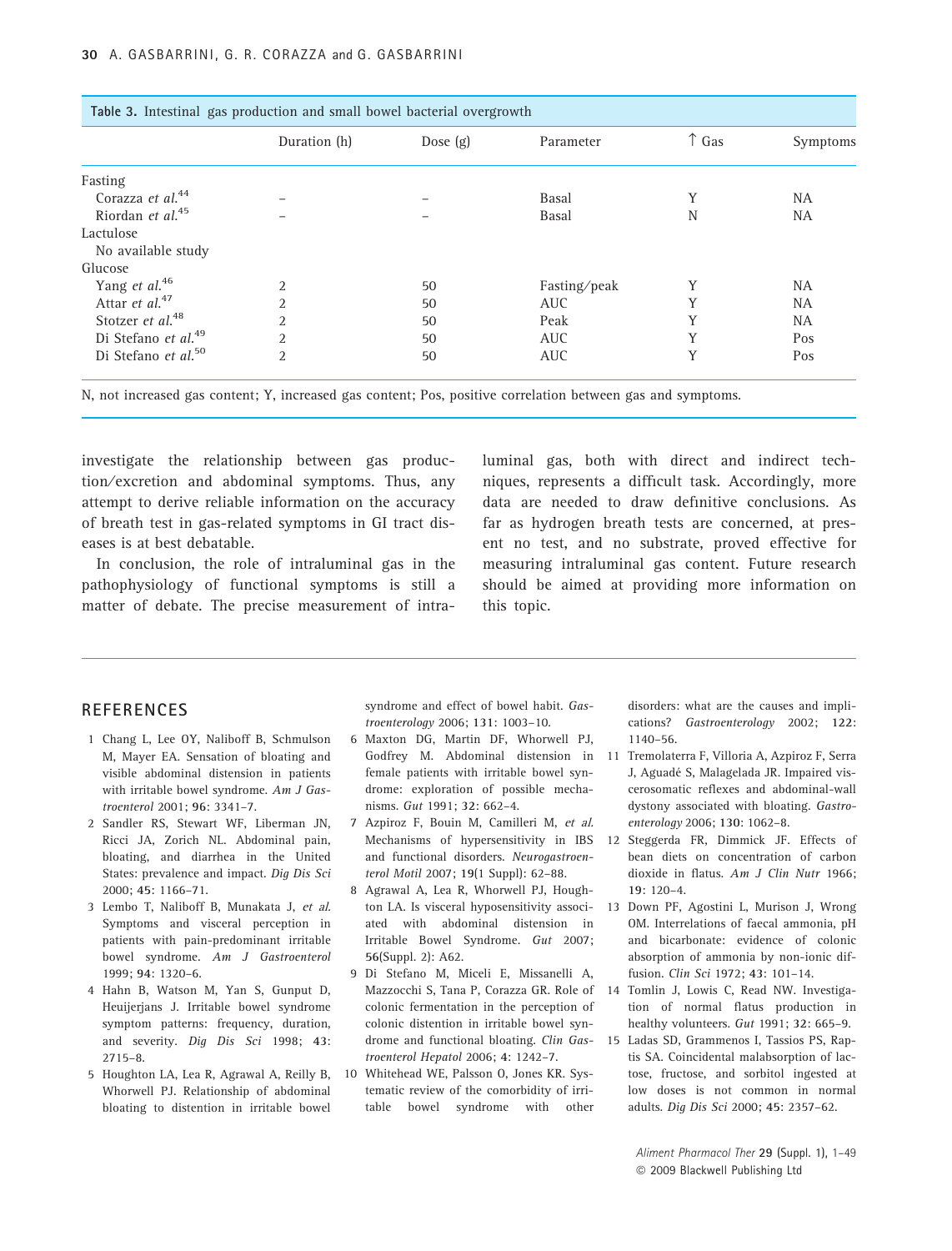- 16 Corazza GR, Strocchi A, Rossi R, Sirola D, Gasbarrini G. Sorbitol malabsorption in normal volunteers and in patients with coeliac disease. Gut 1988; 29: 44–8.
- 17 Levitt MD, Berggren T, Hastings J, Bond JH. Hydrogen  $(H<sub>2</sub>)$  catabolism in the colon of the rat. J Lab Clin Med 1974; 84: 163–7.
- 18 Stadtman TC. Methane fermentation. Am Rev Microbiol 1967; 21: 121–42.
- 19 Bond JH, Engel RR, Levitt MD. Factors influencing pulmonary excretion in man. J Exp Med 1971; 133: 572–8.
- 20 Gibson GR, Cummings JH, Macfarlane GT, et al. Alternative pathways for hydrogen disposal during fermentation in the human colon. Gut 1990; 31: 679–83.
- 21 Levitt MD, Engel RR. Intestinal gas. Adv Intern Med 1975; 20: 151–65.
- 22 Lasser RB, Bond JH, Levitt MD. The role of intestinal gas in functional abdominal pain. N Engl J Med 1975; 293: 524–6.
- 23 Calloway DH, Calasito DJ, Mathew RD. Gases produced by human intestinal flora. Nature 1966; 212: 1238–9.
- 24 Levitt MD. Follow-up of a flatulent patient. Dig Dis Sci 1979; 24: 652–4.
- 25 Serra J, Azpiroz F, Malagelada JR. Impaired transit and tolerance of intestinal gas in the irritable bowel syndrome. Gut 2001; 48: 14–9.
- 26 Caldarella MP, Serra J, Azpiroz F, Malagelada JR. Prokinetic effects in patients with intestinal gas retention. Gastroenterology 2002; 122: 1748–55.
- 27 Koide A, Yamaguchi T, Odaka T, et al. Quantitative analysis of bowel gas using plain abdominal radiograph in patients with irritable bowel syndrome. Am J Gastroenterol 2000; 95: 1735–41.
- 28 Chami TN, Schuster MM, Bohlman ME, Pulliam TJ, Kamal N, Whitehead WE. A simple radiologic method to estimate the quantity of bowel gas. Am J Gastroenterol 1991; 86: 599–602.
- 29 King TS, Elia M, Hunter JO. Abnormal colonic fermentation in irritable bowel syndrome. Lancet 1998; 352: 1187–9.
- 30 Serra J, Salvioli B, Azpiroz F, Malagelada JR. Lipid-induced intestinal gas retention in irritable bowel syndrome. Gastroenterology 2002; 123: 700–6.
- 31 Salvioli B, Serra J, Azpiroz F, et al. Origin of gas retention and symptoms in patients with bloating. Gastroenterology 2005;  $128.574-9$
- 32 Salvioli B, Serra J, Azpiroz F, Malagelada JR. Impaired small bowel gas propulsion in patients with bloating during intestinal lipid infusion. Am J Gastroenterol 2006; 101: 1853–7.
- 33 Simrén M, Stotzer PO. Use and abuse of 46 Yang CY, Chang CS, Chen GH. Small hydrogen breath tests. Gut 2006; 55: 297–303.
- 34 Bond JH, Levitt MD. Use of pulmonary hydrogen measurements to quantitate carbohydrate absorption. J Clin Invest 1971; 51: 1219–25.
- 35 Nunes DP, Kelly CP, Nolan NPM, O'Connor MP, Weir DG. Fasting breath hydrogen, small intestinal bacterial overgrowth and intestinal transit in coeliac disease. Eur J Gastroenterol Hepatol 1991; 3: 313–9.
- 36 Corazza GR, Strocchi A, Gasbarrini G. Fasting breath hydrogen in celiac disease. Gastroenterology 1987; 93: 53–8.
- 37 Di Stefano M, Miceli E, Missanelli A, Malservisi S, Strocchi A, Corazza GR. Fermentation of endogenous substrates is responsible for raised fasting breath hydrogen levels in coeliac disease. J Lab Clin Med 2004; 143: 163–8.
- 38 Di Stefano M, Miceli E, Malservisi S, Missanelli A, Strocchi A, Corazza GR. Mixing of the intestinal content and variations of fermentation capacity do not affect the results of hydrogen breath test. Am J Gastroenterol 2003; 98: 1584–7.
- 39 Tursi A, Brandimarte G, Giorgetti G. Sorbitol H<sub>2</sub> breath test vs. antiendomysium antibodies for the diagnosis of subclinical/silent coeliac disease. Scand J Gastroenterol 2001; 36: 1170–2.
- 40 Tursi A, Brandimarte G, Giorgetti G. Sorbitol H<sub>2</sub> breath test vs. antiendomysium antibodies to assess histological recovery after gluten-free diet in coeliac disease. Digest Liver Dis 2002; 34: 846–50.
- 41 Casellas F, De Torres I, Malagelada JR. Follow up of celiac disease with D-xylose breath test. Dig Dis Sci 1996; 41: 2106–11.
- 42 Casellas F, De Torres I, Malagelada JR. Improved screening for intestinal villous atrophy by the D-xylose breath test. Dig Dis Sci 2000; 45: 18–22.
- 43 Casellas F, Sardi J, De Torres I, Malagelada JR. Hydrogen breath test with Dxylose for celiac disease screening is as useful in the elderly as in other age groups. Dig Dis Sci 2001; 46: 2201–5.
- 44 Corazza GR, Menozzi MG, Strocchi A, et al. The diagnosis of small bowel bacterial overgrowth. Reliability of jejunal culture and inadequacy of breath hydrogen testing. Gastroenterology 1990; 98: 302–9.
- 45 Riordan SM, McIver CJ, Duncombe VM, Bolin TD, Thomas MC. Factors influencing the 1-g 14C-D-xylose breath test for bacterial overgrowth. Am J Gastroenterol 1995; 90: 1455–60.
- intestine bacterial overgrowth in patients with liver cirrhosis diagnosed with glucose H2 or CH4 breath test. Scand J Gastroenterol 1998; 33: 867–71.
- 47 Attar A, Flourie B, Rambaud JC, Franchisseur C, Ruszniewski P, Bouhnik Y. Antibiotic efficacy in small intestinal bacterial overgrowth-related chronic diarrhea. A crossover, randomized trial. Gastroenterology 1999; 117: 794–7.
- 48 Stotzer PO, Kilander AF. Comparison of the 1-gram  $^{14}$ C-D-xylose breath test and the 50-gram hydrogen glucose breath test for the diagnosis of small intestinal bacterial overgrowth. Digestion 2000; 61: 165– 71.
- 49 Di Stefano M, Malservisi S, Veneto G, Ferrieri A, Corazza GR. Rifaximin vs. chlortetracycline in the short-term treatment of small intestine bacterial overgrowth. Aliment Pharmacol Ther 2000; 14: 551–6.
- 50 Di Stefano M, Miceli E, Missanelli A, Mazzocchi S, Corazza GR. Absorbable vs. non-absorbable antibiotics in the treatment of small intestine bacterial overgrowth in patients with blind-loop syndrome. Aliment Pharmacol Ther 2005; 21: 985–92.
- 51 Vernia P, Di Camillo M, Marinaro V. Lactose malabsorption, irritable bowel syndrome and self-reported milk intolerance. Dig Liv Dis 2001; 33: 234–9.
- 52 Vernia P, Marinaro V, Argnani F, Di Camillo M, Caprilli R. Self-reported milk intolerance in irritable bowel syndrome: what should we believe? Clin Nutr 2004: 23: 996–1000.
- 53 Suarez FL, Savaiano DA, Levitt MD. A comparison of symptoms after the consumption of milk or lactose-hydrolyzed milk by people with self-reported severe lactose intolerance. N Engl J Med 1995; 333: 1–4.
- 54 Nelis GF, Vermeeren MA, Jansen W. Role of fructose-sorbitol malabsorption in the irritable bowel syndrome. Gastroenterology 1990; 99: 1016–20.
- 55 Bozzani A, Penagini R, Velio P, et al. Lactose malabsorption and intolerance in Italians. Clinical implications. Dig Dis Sci 1986; 31: 1313–6.
- 56 Tolliver BA, Herrera JL, DiPalma JA. Evaluation of patients who meet clinical criteria for irritable bowel syndrome. Am J Gastroenterol 1994; 89: 176–8.
- 57 Böhmer CJ, Tuynman HA. The clinical relevance of lactose malabsorption in irritable bowel syndrome. Eur J Gastroenterol Hepatol 1996; 8: 1013–6.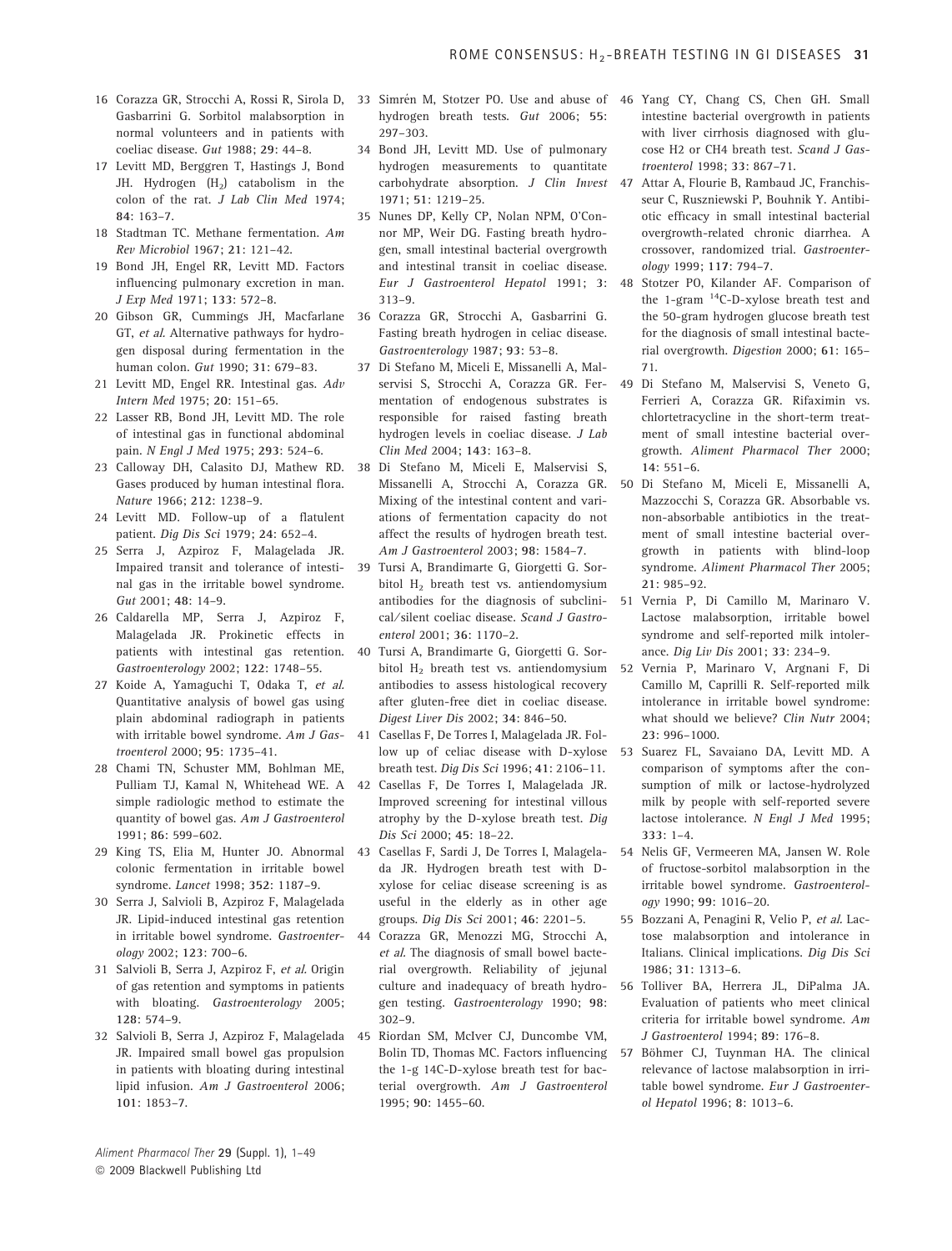- 58 Tolliver BA, Jackson MS, Jackson KL, Barnett ED, Chastang JF, DiPalma JA. role in the irritable bowel? J Clin Gastroenterol 1996; 23: 15–7.
- 59 Hamm LR, Sorrells SC, Harding JP, et al. Additional investigations fail to alter the diagnosis of irritable bowel syndrome in

Gastroenterol 1999; 94: 1279–82.

- Does lactose maldigestion really play a 60 Farup PG, Monsbakken KW, Vandvik PO. Lactose malabsorption in a population with irritable bowel syndrome: prevalence and symptoms. A case-control study. Scand J Gastroenterol 2004; 39: 645–9.
- subjects fulfilling the Rome criteria.  $Am\,J\;$  61 Gupta D, Ghoshal UC, Misra A, Misra A, Choudhuri G, Singh K. Lactose intolerance in patients with irritable bowel syndrome from northern India: a casecontrol study. J Gastroenterol Hepatol 2007; 22: 2261–5.

# Methodology and indications of  $H_2$ -breath testing in gastrointestinal diseases: final statements from the Ist Rome Consensus Conference

A.  $\mathsf{GASBARINI^*}$ ,  $\mathsf{G.~R.~CORAZZA\dagger}$ , M. MONTALTO\*,  $\mathsf{G.~GSBARRINI^*}$  & THE ROME <code>H $_2$ -BREATH</code> TESTING CONSENSUS CONFERENCE WORKING GROUP<sup>1</sup>

\*Department of Internal Medicine, Gemelli Hospital, Catholic University, Rome; -Department of Medicine, IRCCS 'S.Matteo' Hospital Foundation, University of Pavia, Pavia, Italy

Correspondence to:

Dr A. Gasbarrini, Department of Internal Medicine, Gemelli Hospital, Catholic University, Rome, Italy. E-mail: agasbarrini@rm.unicatt.it Dr G. R. Corazza, Department of Medicine, IRCCS 'S.Matteo' Hospital Foundation, University of Pavia, Pavia, Italy. E-mail: gr.corazza@smatteo.pv.it

## I.  $H_2$ -breath testing: methodology in adults and children

Improving the accuracy of the hydrogen breath test must be based on a correct test protocol. The following text reports the available evidence in terms of methodological aspects.

### Instruments for hydrogen measurement in breath

Breath hydrogen measurement is performed with stationary or portable analysers. For stationary analysers, which represent the gold standard, validation data together with the analysis of linearity and reproducibility of results are available. $1-3$  As far as portable instruments are concerned, $4-6$  although acceptable linearity has been demonstrated<sup>6, 7</sup> no data are available on reproducibility or long-term stability of the electrochemical cell, which is characterized by a relatively short life.

## STATEMENT

| All stationary analysers are characterized by good accuracy |  |
|-------------------------------------------------------------|--|
|                                                             |  |
| Level of evidence                                           |  |
| Strength of recommendation                                  |  |

#### Comment

The lack of data on stability of electrochemical cells suggests the need for periodic evaluation of measurement accuracy by the owners.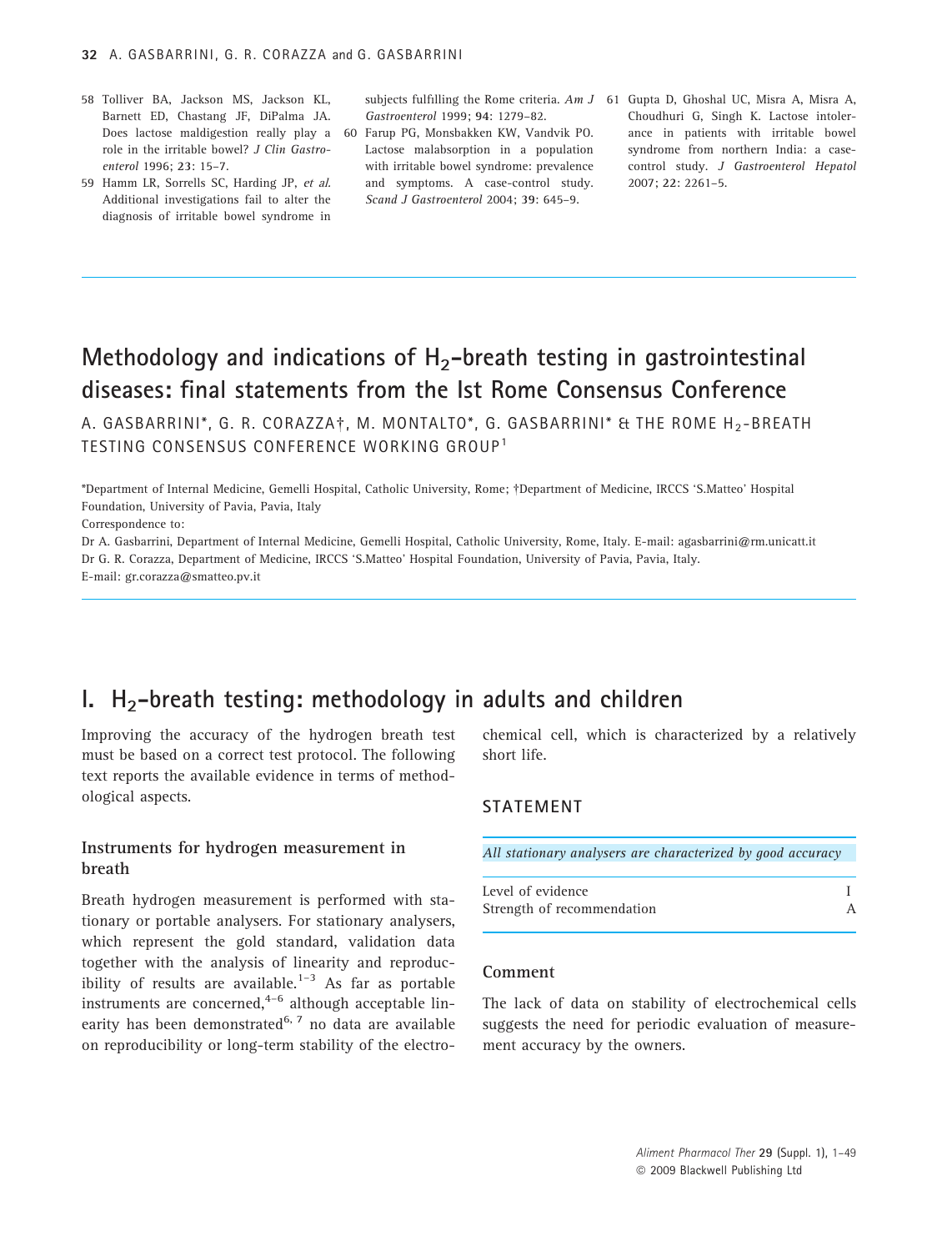### REFERENCES

- 1 Solomons NW, Viteri FE, Hamilton LH. Application of a simple gas chromatographic technique for measuring breath hydrogen. J Lab Clin Med 1977; 90: 856–62.
- 2 Christman NT, Hamilton LH. A new chromatographic instrument for measuring trace concentrations of breath-hydrogen. J Chromatograph 1982; 229: 259–65.
- 3 Solomons NW, Hamilton LH, Christman NT, Rothman D. Evaluation of a rapid breath hydrogen analyser for clinical studies of

28: 397–404.

- 4 Bergman I, Coleman JE, Evans D. A simple gas chromatograph with an electrochemical detector for measurement of hydrogen and carbon monoxide in the parts per million range, applied to exhaled air. Chromatographia 1975; 8: 581–3.
- 5 Bartlett K, Dobson JV, Easthman E. A new method for the detection of hydrogen in breath and its application to acquired and inborn sugar malabsorption. Clin Chim Acta 1980; 108: 189–94.
- carbohydrate absorption. *Dig Dis Sci* 1983; 6 Corbett CL, Thomas S, Read NW, Hobson N, Bergman I, Holdsworth CD. Electrochemical detector for breath hydrogen determination: measurement of small bowel transit time in normal subjects and patients with the irritable bowel syndrome. Gut 1981; 22: 836–40.
	- 7 Peuhkuri K, Poussa T, Korpela R. Comparison of a portable breath hydrogen analyser (Micro  $H_2$ ) with Quintron MicroLyzer in measuring lactose maldigestion, and the evaluation of a Micro  $H_2$  for diagnosing hypolactasia. Scand J Lab Clin Invest 1998; 58: 217–24.

## Devices for breath sampling

The aim of breath sampling is the collection of alveolar air. Hence, an efficient device must be able to exclude expired air from dead space. The Haldane-Priestley tube, the Y-piece device, and the two-bag system allow correct sampling and comparison of the efficacy of these three systems did not show any significant difference.<sup>1-3</sup>

For paediatric patients, if they are able to cooperate, the same systems as adults can be used. On the contrary, in noncooperating subjects, breath samples may be collected invasively with the help of nasal probes. A non-invasive alternative is represented by a mask with a respiratory detector.

### STATEMENT

|                                                | Hydrogen measurements on two-bag system, Y-piece device |  |  |  |
|------------------------------------------------|---------------------------------------------------------|--|--|--|
|                                                | and modified Haldane-Priestley tube do not differ       |  |  |  |
|                                                |                                                         |  |  |  |
| $I \text{ and } af \text{ or id} \text{ are }$ |                                                         |  |  |  |

| Level of evidence          |  |
|----------------------------|--|
| Strength of recommendation |  |

#### **REFERENCES**

- 1 Metz G, Gassul MA, Leeds AR, Blendis LM, Jenkins DJA. A simple method of measuring breath hydrogen in carbohydrate malabsorption by end-expiratory sampling. Clin Sci Mol Med 1976; 50: 237–40.
- 2 Brummer RJM, Armbrecht U, Bosaeus I, Dotevall G, Stockbrugger RW. The hydrogen (H2) breath test. Sampling methods and the influence of dietary fibers on fasting level. Scand J Gastroenterol 1985; 20: 1007–13.
- 3 Corazza GR, Sorge M, Maurino E, Strocchi A, Lattanzi MC, Gasbarrini G. Methodology

of the breath test. I. Collection and storage for gas measurement. Ital J Gastroenterol 1990; 22: 200–4.

#### STATEMENT

The most accurate system for breath sampling in noncooperating paediatric patients is represented by a facial mask with an automatic detector of end-expiratory phase

| Level of evidence          |  |
|----------------------------|--|
| Strength of recommendation |  |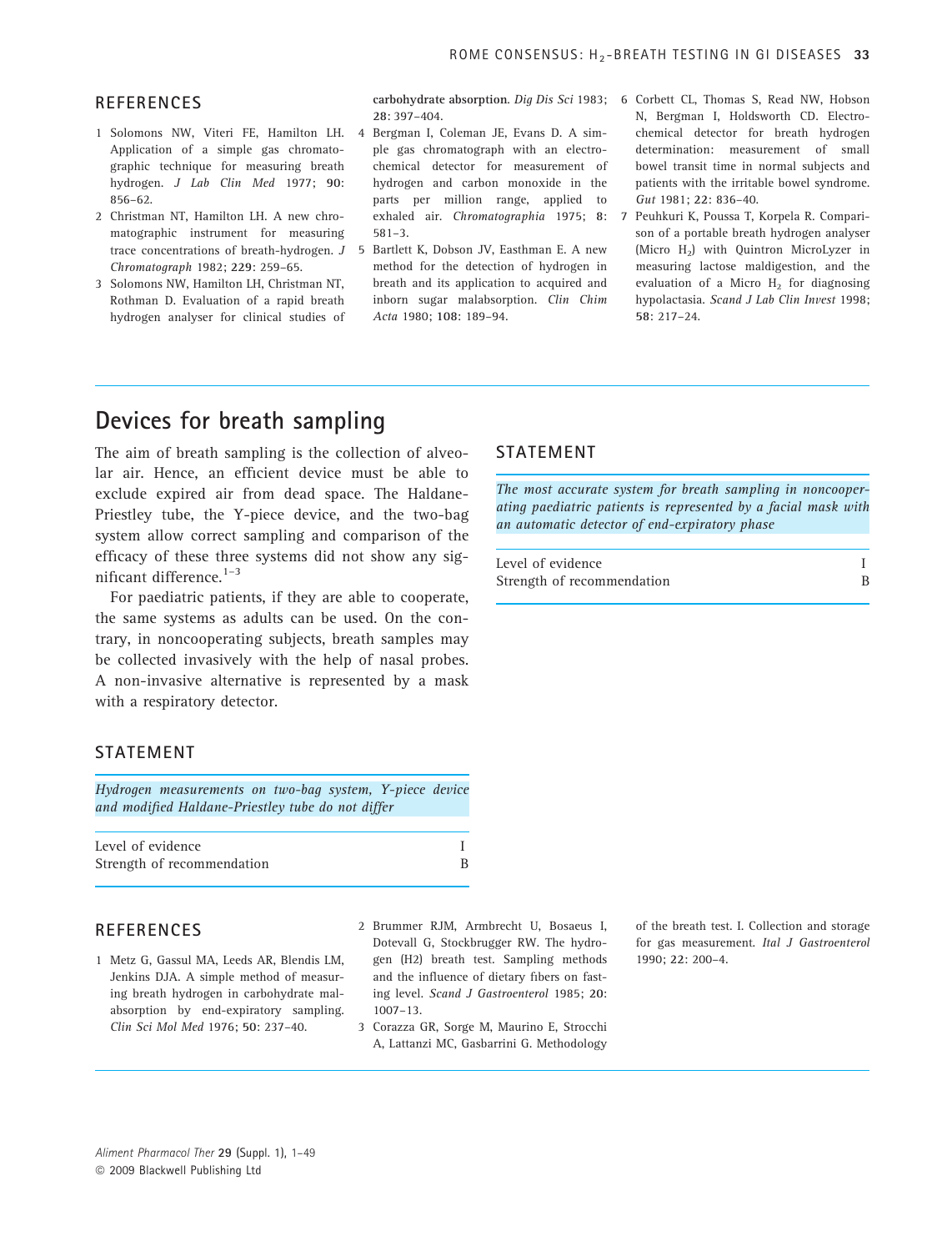## Breath sampling: the role of patients

In alveolar air,  $CO<sub>2</sub>$  levels are very constant around 5%; this parameter may therefore be considered as a marker of correct sampling.<sup>1</sup> Comparison of CO<sub>2</sub>, H<sub>2</sub> and CH4 levels in breath samples obtained through four different ways of breathing showed that a maximal inspiration followed by a 15-s period of apnoea and a prolonged expiration is characterized by good reproducibility. $2, 3$ 

## **REFERENCES**

- 1 Niu HC, Schoeller DA, Klein PD. Improved gas chromatographic quantitation of breath hydrogen by normalization to respiratory carbon dioxide. J Lab Clin Med 1979; 94: 755–763.
- 2 Strocchi A, Ellis C, Levitt MD. Reproducibility of measurements of trace gas concentrations in expired air. Gastroenterology 1991; 101: 175–179.
- 3 Levitt MD, Ellis C, Furne J. Influence of method of alveolar air collection on

#### STATEMENT

The best method for correct breath sampling in a cooperating patient is represented by a maximal inspiration followed by a 15-s period of apnoea and a prolonged expiration

| Level of evidence          |  |
|----------------------------|--|
| Strength of recommendation |  |

results of breath tests. Dig Dis Sci 1998; 43: 1938–1945.

## Storage of breath samples

The storage of samples from collection to measurement may represent another cause of incorrect sampling management. Previously suggested systems may be too expensive or even inaccurate<sup> $1-3$ </sup> and the adoption of 60-mL plastic syringes seems adequate. However, the long-term stability of the sample is a crucial point and only the storage at  $-20$  °C does guarantee that the initial concentrations of hydrogen and methane persist beyond 6  $h^{4, 5}$ .

#### STATEMENT

Breath sample is stable for 6 h at room temperature; hence, gas measurement must be performed within 6 h from collection. If measurement is delayed, storage at  $-20$  °C is needed

| Level of evidence          |  |
|----------------------------|--|
| Strength of recommendation |  |

#### REFERENCES

- 1 Calloway DH, Murphy EL, Bauer D. Determination of lactose intolerance by breath analysis. Am J Dig Dis 1969; 14: 811–5.
- 2 Solomons NW, Viteri FE, Hamilton LH. Application of a simple gas chromatographic technique for measuring breath

hydrogen. J Lab Clin Med 1977; 90: 856– 62.

- 3 Jensen WE, O'Donnel RT, Rosemberg IH. Gaseous contaminants in sterilized evacuated blood-collection tubes. Clin Chem 1982; 28: 1406.
- 4 Corazza GR, Sorge M, Maurino E, Strocchi A, Lattanzi MC, Gasbarrini G. Methodology

of the breath test. I. Collection and storage for gas measurement. It J Gastroenterol 1990; 22: 200–4.

5 Ellis C, Kneip JM, Levitt MD. Storage of breath samples for  $H<sub>2</sub>$  analysis. Gastroenterology 1988; 94: 822–4.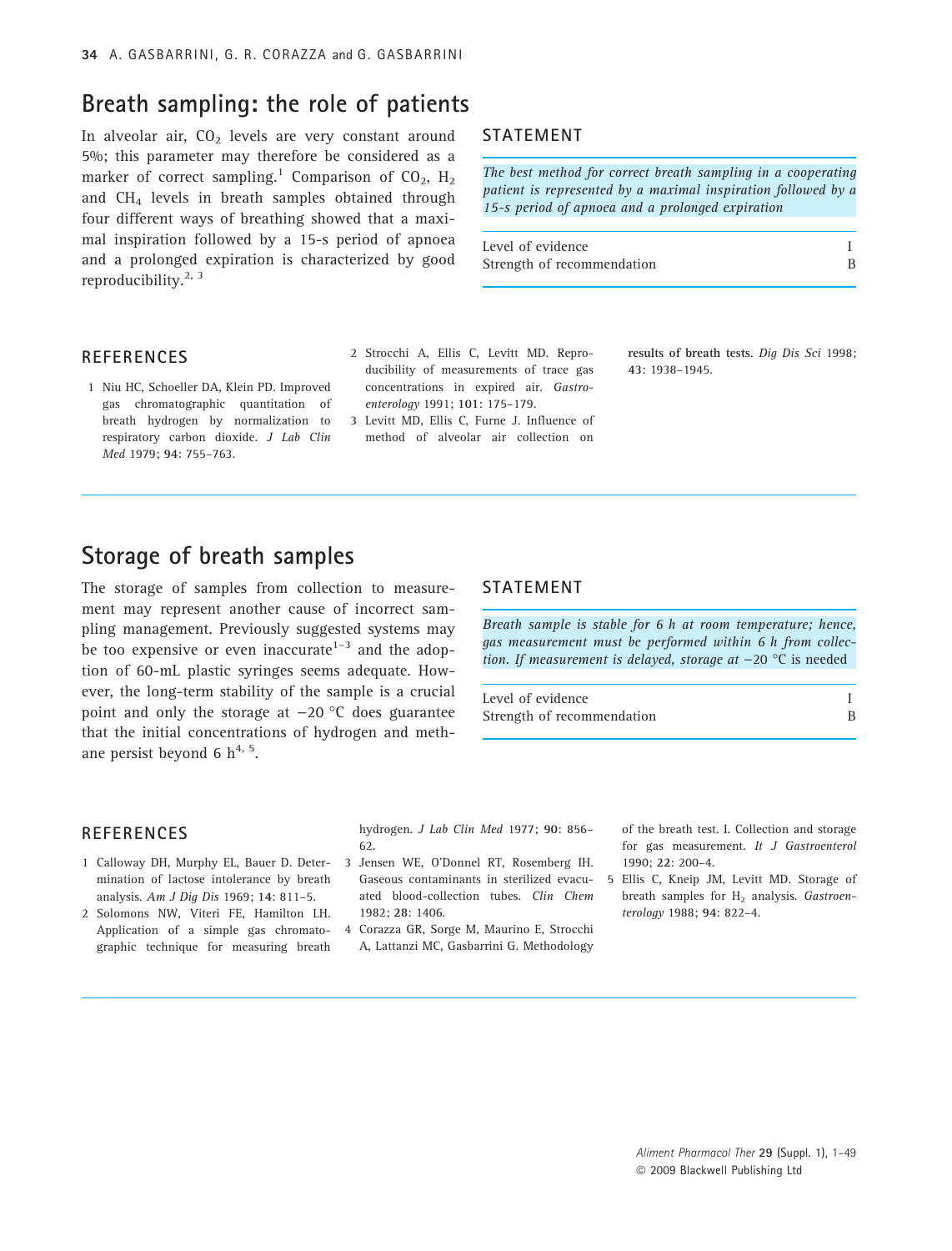## Antibiotics

The physiology of hydrogen breath test implies that colon harbours a normal flora. Previous antibiotic administration may alter colon flora and induce false results, being able to both reduce<sup>1</sup> and increase<sup>2</sup> breath hydrogen excretion. Hence a test delay is recommended.

### STATEMENT

|                   | Antibiotics modify breath hydrogen excretion |  |
|-------------------|----------------------------------------------|--|
| Level of evidence | Strength of recommendation                   |  |

#### Comment

No information is available as yet on the time needed for recovery of bacterial flora. It is conceivable to wait for a 4-week period. Similarly, but without any scientific proof, it is advisable to adopt the same approach for prokinetics and probiotics.

### **REFERENCES**

1 Gilat T, BenHur H, Gelman Malachi E, 2 Strocchi A, Corazza GR, Ellis C, Gasbarrini Terdiman R, Peled Y. Alterations of the colonic flora and their effect on the

hydrogen breath test. Gut 1978; 19: 602– 605.

G, Levitt MD. Detection of malabsorption of low doses of carbohydrate: accuracy of various breath H2 criteria. Gastroenterology 1993; 105: 1404–1410.

## Laxatives and colonic clearing

Laxatives and solutions for colonic clearing may interfere with the stability of colonic flora. In fact, it was shown that colonic clearing before colonoscopy modifies breath hydrogen excretion.<sup>1</sup> A delay is therefore useful after colonic clearing procedures.

#### Comment

No information is available as yet on the time needed for bacterial flora recovery. It is conceivable to wait for a 4-week period.

#### STATEMENT

| Colonic clearing before endoscopic and radiological tests or<br>surgery modifies breath hydrogen excretion |  |
|------------------------------------------------------------------------------------------------------------|--|
| Level of evidence                                                                                          |  |
| Strength of recommendation                                                                                 |  |

#### **REFERENCE**

1 Gilat T, BenHur H, Gelman Malachi E, Terdiman R, Peled Y. Alterations of the colonic flora and their effect on the hydrogen breath test. Gut 1978; 19: 602–605.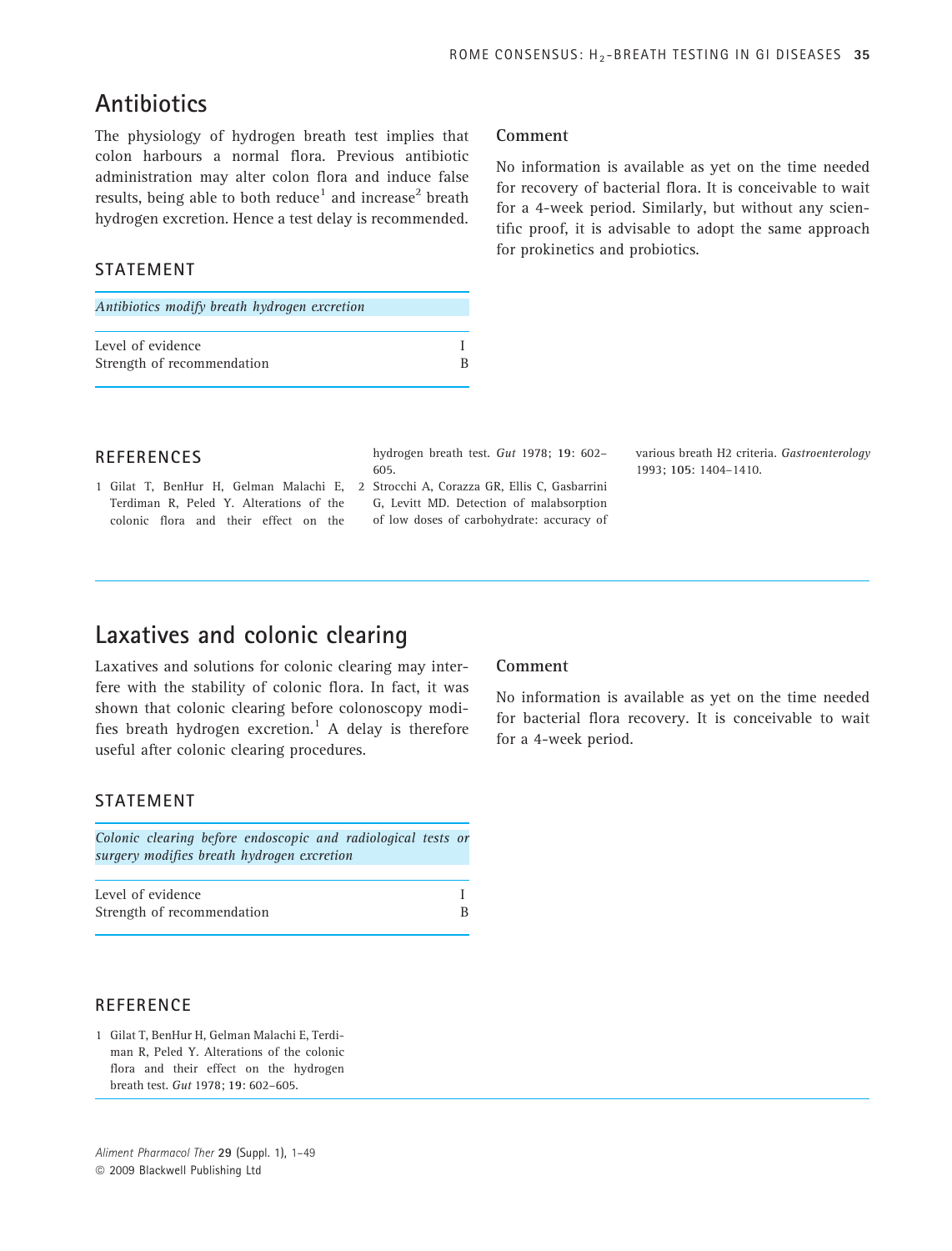## Diet

Non-absorbed carbohydrates are fermented in the colon. The persistence at the colonic level of nonabsorbed carbohydrates, previously ingested with the diet, represents a confusing factor. Hence, a restricted diet, containing only rice and meat is suggested.<sup>1, 2</sup> Such a diet has proved to be effective in maintaining low levels of fasting breath hydrogen excretion.<sup>3</sup>

### STATEMENT

| A restricted diet, free of non-absorbable carbohydrates, the   |  |
|----------------------------------------------------------------|--|
| evening before the test maintains low levels of fasting breath |  |
| hydrogen excretion                                             |  |
|                                                                |  |
| Level of evidence                                              |  |
| Strength of recommendation                                     |  |
|                                                                |  |

#### REFERENCES

- 1 Anderson IH, Levine AS, Levitt MD. Incomplete absorption of the carbohydrate 304: 891–892.
- 2 Levitt MD, Hirsh P, Fetzer CA, Sheahan M, Levine AS.  $H_2$  excretion after ingestion of complex carbohydrates. Gastroenterology 1987; 92: 383–389.
- in all-purpose wheat flour. NEJM 1981; 3 Di Stefano M, Miceli E, Missanelli A, Malservisi S, Strocchi A, Corazza GR.

## Comment

On the basis of results of the same papers, prescription of an overnight fast seems appropriate. It is conceivable that coffee, tea, milk and jam modify colonic intraluminal microenvironment or motility. However, as yet we have no data on the effect of breakfast on breath hydrogen excretion.

> Fermentation of endogenous substrates is responsible for increased fasting breath hydrogen levels in celiac disease. J Lab Clin Med 2004; 143: 163–168.

## Cigarette smoking

Cigarette smoking interferes with breath hydrogen excretion.<sup>1-3</sup> Breath hydrogen shows a rapid increase during smoking and a similar rapid decline after the end of the cigarette, but a recovery of basal values is not evident, breath concentration still being 100% higher than basal values after 15 min. No data on the time needed for complete normalization of breath excretion after cigarette smoking are available.

#### STATEMENT

| Cigarette smoking modifies breath hydrogen excretion and |  |   |
|----------------------------------------------------------|--|---|
| must be avoided before and during the test               |  |   |
|                                                          |  |   |
| Level of evidence                                        |  |   |
| Strength of recommendation                               |  | R |

### REFERENCES

- 1 Tadesse K, Eastwood M. Breath hydrogen test and smoking. Lancet 1977; ii: 91.
- 2 Thompson DG, Binfield P, DeBelder A, 3 Rosenthal A, Solomons NW. Time-course O'Brien J, Warren S, Wilson M. Extraintes-

tinal influences on exhaled breath hydrogen measurements during the investigation of gastrointestinal disease. Gut 1985; 26: 1349–1352.

of cigarette smoke contamination of clini-

cal hydrogen breath-analysis tests. Clin Chem 1983; 29: 1980–1981.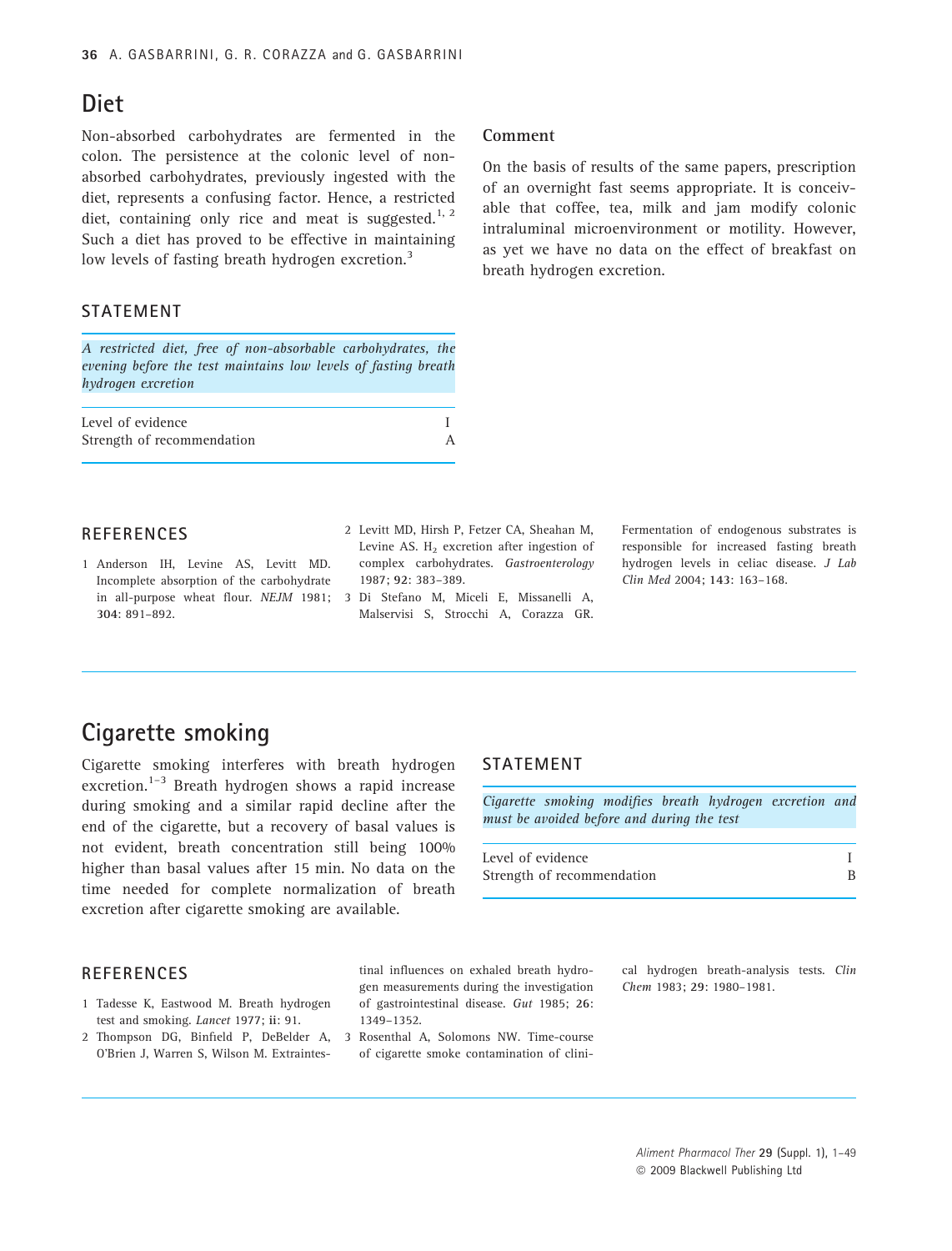## Mouthwashing

Bacterial flora of the oral cavity may ferment orally administered carbohydrate, interfering with measurement of colonic hydrogen production.<sup>1, 2</sup> Mouthwashing with a sucrose solution increases breath hydrogen excretion within  $10 \text{ min}^1$  and mouthwashing with a chlorexidine solution prevents this increase<sup>2</sup>

#### STATEMENT

Mouthwashing with chlorexidine solution before test substrate administration prevents oral fermentation of the substrate by bacterial flora of the oral cavity

| Level of evidence          |  |
|----------------------------|--|
| Strength of recommendation |  |

#### **REFERENCES**

1 Thompson DG, Binfield P, DeBelder A, O'Brien J, Warren S, Wilson M. Extraintes-2 Mastropaolo G, Rees WD. Evaluation tinal influences on exhaled breath hydro-

gen measurements during the investigation of gastrointestinal disease. Gut 1985; 26: 1349–1352.

of the hydrogen breath test in man:

definition and elimination of the early hydrogen peak. Gut 1987; 28: 721–725.

## Hyperventilation and physical exercise

Breath hydrogen excretion is modified by respiratory frequency<sup>1</sup> and a reduction in breath hydrogen excretion during hyperventilation is evident. Accordingly, breath hydrogen excretion is reduced during physical exercise and increases during the recovery phase.<sup>2</sup>

#### STATEMENT

Hyperventilation interferes with breath hydrogen excretion. Accordingly, during the test, patients must be at rest

| Level of evidence          |  |
|----------------------------|--|
| Strength of recommendation |  |

## **REFERENCES**

1 Perman JA, Modler S, Engel RR, Heldt G. 2 Payne DL, Welsh JD, Claypool PL. Breath Effect of ventilation on breath hydrogen

measurements. J Lab Clin Med 1985; 105: 436–439.

hydrogen response to carbohydrate

malabsorption after exercise. J Lab Clin Med 1983; 102: 147–150.

## Breath methane excretion

Methane production represents the main intraluminal pathway for hydrogen consumption and it is detectable in patients affected by various conditions, both benign and malignant, and also in healthy volunteers.

Breath methane excretion might improve the diagnostic accuracy of breath test in hydrogen nonproducers, representing an alternative gaseous marker. Unfortunately, neither paediatric nor adult studies have produced conclusive suggestions.<sup>1-7</sup>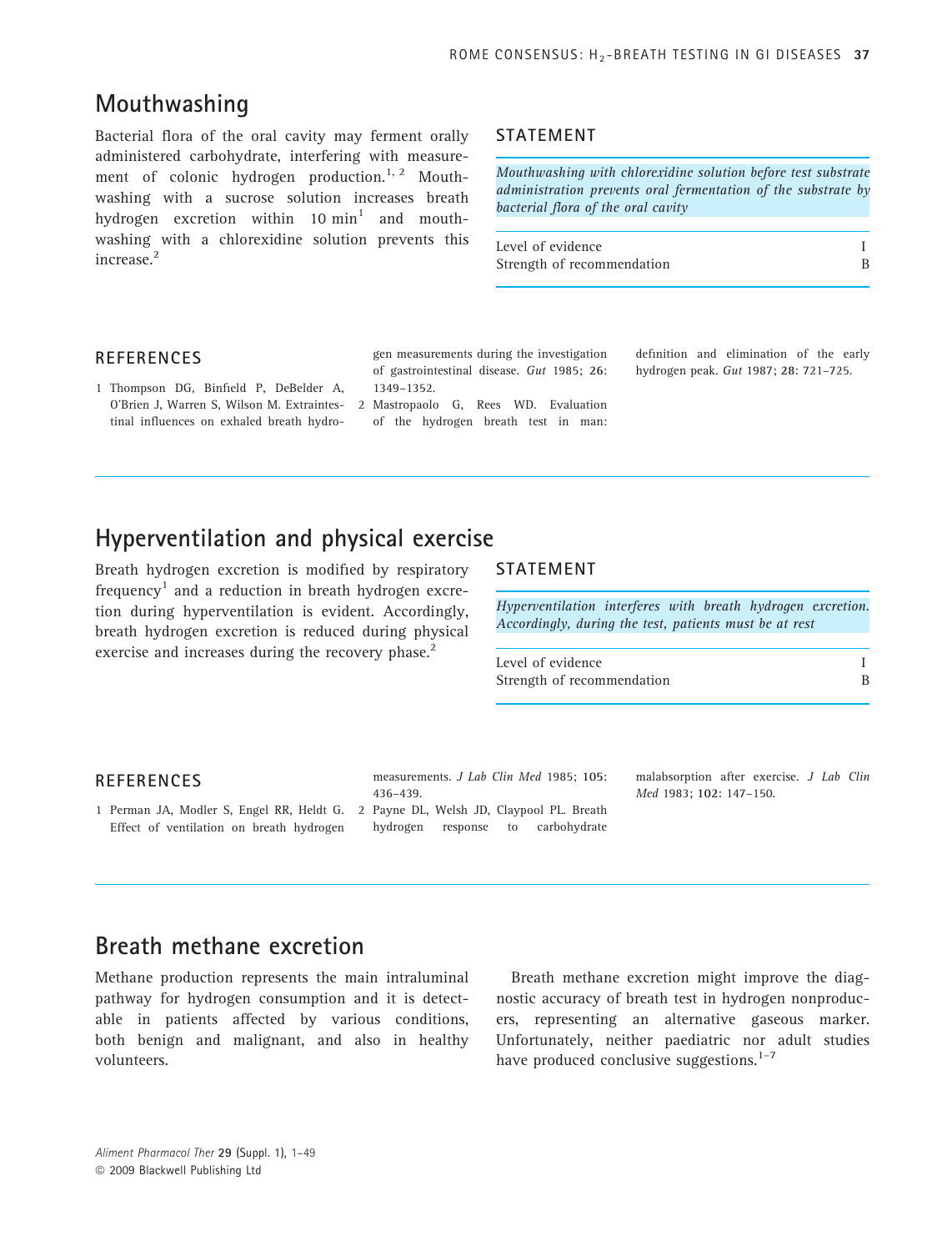### STATEMENT

Measurement of breath methane excretion is not currently recommended to improve the diagnostic accuracy of the hydrogen breath test

| Level of evidence          | Hа |
|----------------------------|----|
| Strength of recommendation |    |

### **REFERENCES**

- 1 Myo-Khin, Bolin TD, Khin-Mar-Oo, Tin-Oo, Kyaw-Hla S, Thein-Myint T. Ineffectiveness of breath methane excretion as a diagnostic Gastroenterol Nutr 1999; 28: 474–479.
- 2 Corazza GR, Benati G, Strocchi A, Malservisi S, Gasbarrini G. The possible role of breath methane measurement in detecting carbohydrate malabsorption. J Lab Clin Med 1994; 124: 695–700.
- 3 Vernia P, Camillo MD, Marinaro V, Caprilli R. Effect of predominant methanogenic flora on the outcome of lactose breath test in irritable bowel syndrome patients. Eur J Clin Nutr 2003; 57: 1116–1119.
- test for lactose malabsorption. J Pediatr 4 Bjørneklett A, Jenssen E. Relationships between hydrogen (H2) and methane (CH4) production in man. Scand J Gastroenterol 1982; 17: 985–992.
	- 5 Cloarec D, Bornet F, Gouilloud S, Barry JL, Salim B, Galmiche JP. Breath hydrogen response to lactulose in healthy subjects:

relationship to methane producing status. Gut 1990; 31: 300–304.

- 6 Kajs TM, Fitzgerald JA, Buckner RY, et al. Influence of a methanogenic flora on the breath  $H_2$  and symptom response to ingestion of sorbitol or oat fiber. Am J Gastroenterol 1997; 92: 89–94.
- 7 Rumessen JJ, Nordgaard-Andersen I, Gudmand-Høyer E. Carbohydrate malabsorption: quantification by methane and hydrogen breath tests. Scand J Gastroenterol 1994; 29: 826–32.

## II.  $H_2$ -breath testing for sugar malabsorption

#### (A)

### Lactose malabsorption: clinical indications of lactose hydrogen-breath test

The determination of lactase activity in jejunal biopsy is currently considered the gold standard for lactose malabsorption<sup>1, 2</sup>. However, its results can be influenced by the irregular dissemination of lactase activity throughout the small intestine mucosa<sup>1</sup>. On the basis of literature review, the lactose breath test is a reliable, non-invasive technique, which is provided with good sensitivity and optimal specificity $1-5$ .

#### **REFERENCES**

- 1 Newcomer AD, McGill DB, Thomas PJ, et al. Prospective comparison of indirect methods for detecting lactase deficiency. N Engl J Med 1975; 293: 1232–1235, 1975.
- 2 Hiele M, Ghoos Y, Rutgeerts P, et al. 13CO2 breath test using naturally 13Cenriched lactose for detection of lactase deficiency in patients with gastrointestinal

tion is not available, breath testing is recommended to evaluate this clinical condition in both adult and pediatric subjects

STATEMENT

| Level of evidence          |  |
|----------------------------|--|
| Strength of recommendation |  |

Although an unequivocal reference test for lactose malabsorp-

symptoms. J Lab Clin Med 1988; 112: 193–200.

- 3 Strocchi A, Corazza GR, Anania C. Quality control study of H2 breath testing for the diagnosis of carbohydrate malabsorption in Italy. Ital J Gastroenterol Hepatol 1997;  $29: 122-127$
- 4 Solomons NW, Barillas C, et al. The cut-off criterion for a positive hydrogen breath

test in children: a reappraisal. J Pediatr Gastroenterol Nutr 1986; 5: 920–5.

5 Koetse HA, Stellaard F, Bijleveld CM, et al. Non-invasive detection of low-intestinal lactase activity in children by use of a combined 13CO2/H2 breath test. Scand J Gastroenterol 1999; 34: 35–40.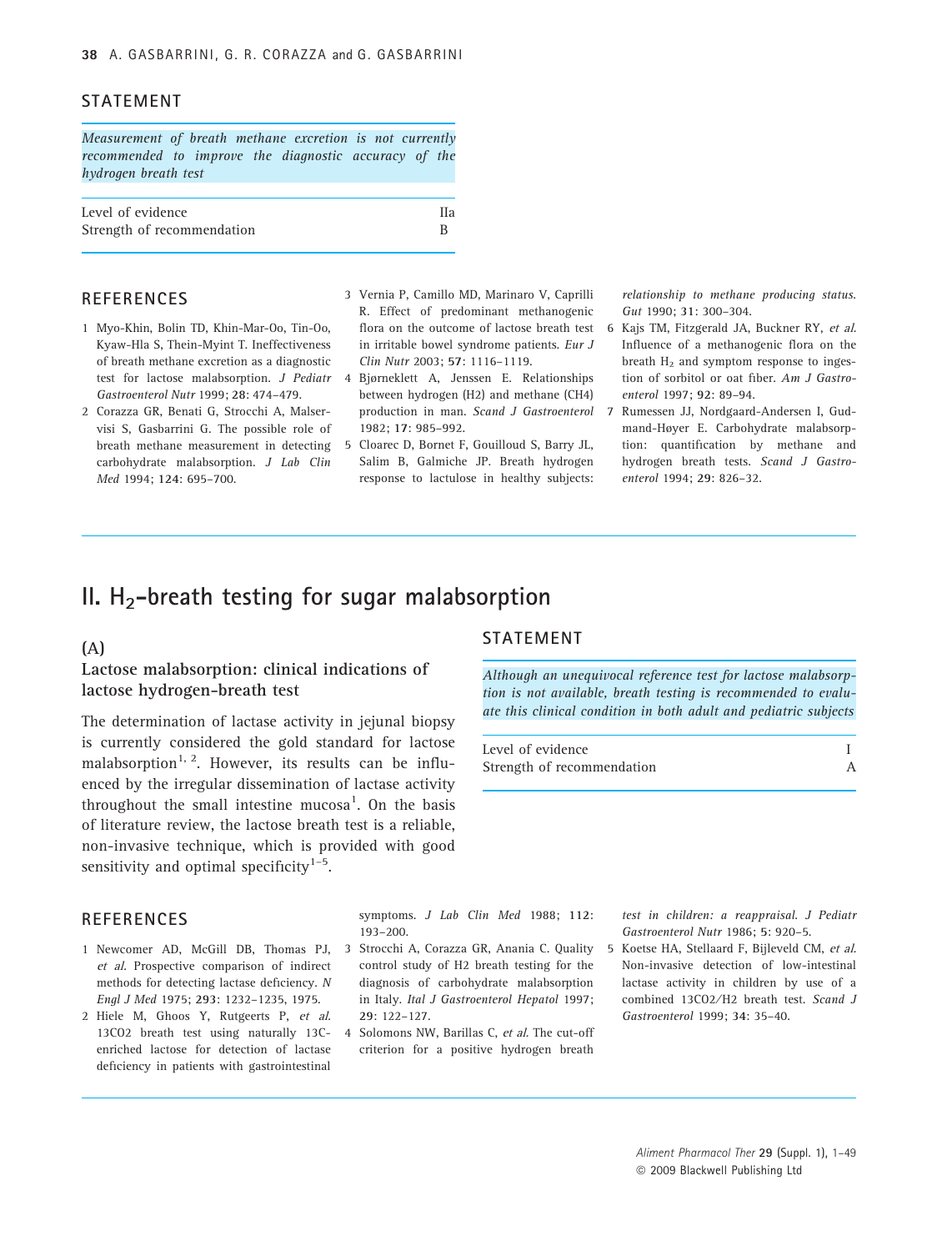## Methodological aspects in adult subjects

Most of the published reports on breath test (BT) validation have utilized the dosage of 50-g lactose<sup>1-3</sup>. Nevertheless, this dose has been criticized because it represents an amount far more elevated than that usually ingested at once. Twenty and twenty-five grams of lactose represent the most widely utilized dosages as they are closer to physiological habits. Comparative studies between 20 and 25 g were never performed. Based on a methodological assessment of quality of available studies and more recent reviews on BT, 25 g represent the most used dosage and now recommended  $d$ osage $4-8$ .

#### STATEMENTS

|  |  | Fifty grams of lactose is the most standardized substrate |
|--|--|-----------------------------------------------------------|
|--|--|-----------------------------------------------------------|

| Level of evidence<br>Strength of recommendation                                                                  |  |
|------------------------------------------------------------------------------------------------------------------|--|
| The most physiological dosage of 25 q of lactose in a 10%<br>water solution, is recommended in clinical practice |  |

| Level of evidence          | Пa |
|----------------------------|----|
| Strength of recommendation |    |

#### **REFERENCES**

- 1 Metz G, Jenkins DT, Peters TJ, et al. Breath hydrogen as a diagnostic method for hypolactasia. Lancet 1975; 24: 1155–7.
- 2 Bodlaj G, Stöcher M, Hufnagl P, et al. Genotyping of the lactase-phlorizin hydrolase – 13910 polymorphism by LightCycler PCR and implications for the diagnosis of lactose intolerance. Clin Chem 2006; 52: 148–151.
- 3 Szilagyi A, Malolepszy P, Hamard E, et al. Comparison of a real-time polymerase chain reaction assay for lactase genetic

polymorphism with standard indirect tests for lactose maldigestion. Clin Gastroenterol Hepatol 2007; 5: 192–6.

- 4 Romagnuolo J, Shiller D, Bayley RJ. Using breath tests wisely in a gastroenterology practice: an evidence-based review of indications and pitfalls in interpretation. Am J Gastroenterol 2002; 97: 1113– 1126.
- 5 Simren M, Stotzer PO. Use and abuse of hydrogen breath tests. Gut 2006; 55: 297– 303.
- 6 Saad RJ, Chevy WD. Breath tests for gastrointestinal disease: the real deal or just a

lot of hot air? Gastroenterol 2007; 133: 1763–1766.

- 7 Carroccio A, Montalto G, Cavera G, et al. Lactose intolerance and self-reported milk intolerance: relationship with lactose maldigestion and nutrient intake. Lactase Deficiency Study Group. J Am Coll Nutr 1998; 17: 631–6.
- 8 Buchowski MS, Semenya J, Johnson AO. Dietary calcium intake in lactose maldigesting intolerant and tolerant African-American women. J Am Coll Nutr 2002; 21: 45–54.

As for the substrate, validation studies have generally preferred lactose solutions. Milk represents a more physiological substrate than lactose<sup>1</sup>; nevertheless, until, it has not been sufficiently standardized<sup>2, 3</sup>.

### STATEMENT

| than lactose               |  |  |  | No evidence shows that milk represents a better substrate |  |  |     |
|----------------------------|--|--|--|-----------------------------------------------------------|--|--|-----|
|                            |  |  |  |                                                           |  |  |     |
| Level of evidence          |  |  |  |                                                           |  |  | IIb |
| Strength of recommendation |  |  |  |                                                           |  |  |     |

#### REFERENCES

1 Arrigoni E, Rainnie DG, McCarley RW, et al. Tolerance and absorption of lactose from milk and yogurt during short-bowel syndrome in humans. Am J Clin Nutr 1994; 60: 926–9.

2 Rao SS, Ozturk R, Laine R, et al. Prevalence of lactose maldigestion. Influence and interaction of age, race, and sex. Dig Dis Sci 1994; 39: 1519–24.

3 Paige DM, Witter FR, Bronner YL, et al. Lactose digestion in pregnant AfricanAmericans. Public Health Nutr 2003; 6: 801–7.

Aliment Pharmacol Ther 29 (Suppl. 1), 1–49  $@$  2009 Blackwell Publishing Ltd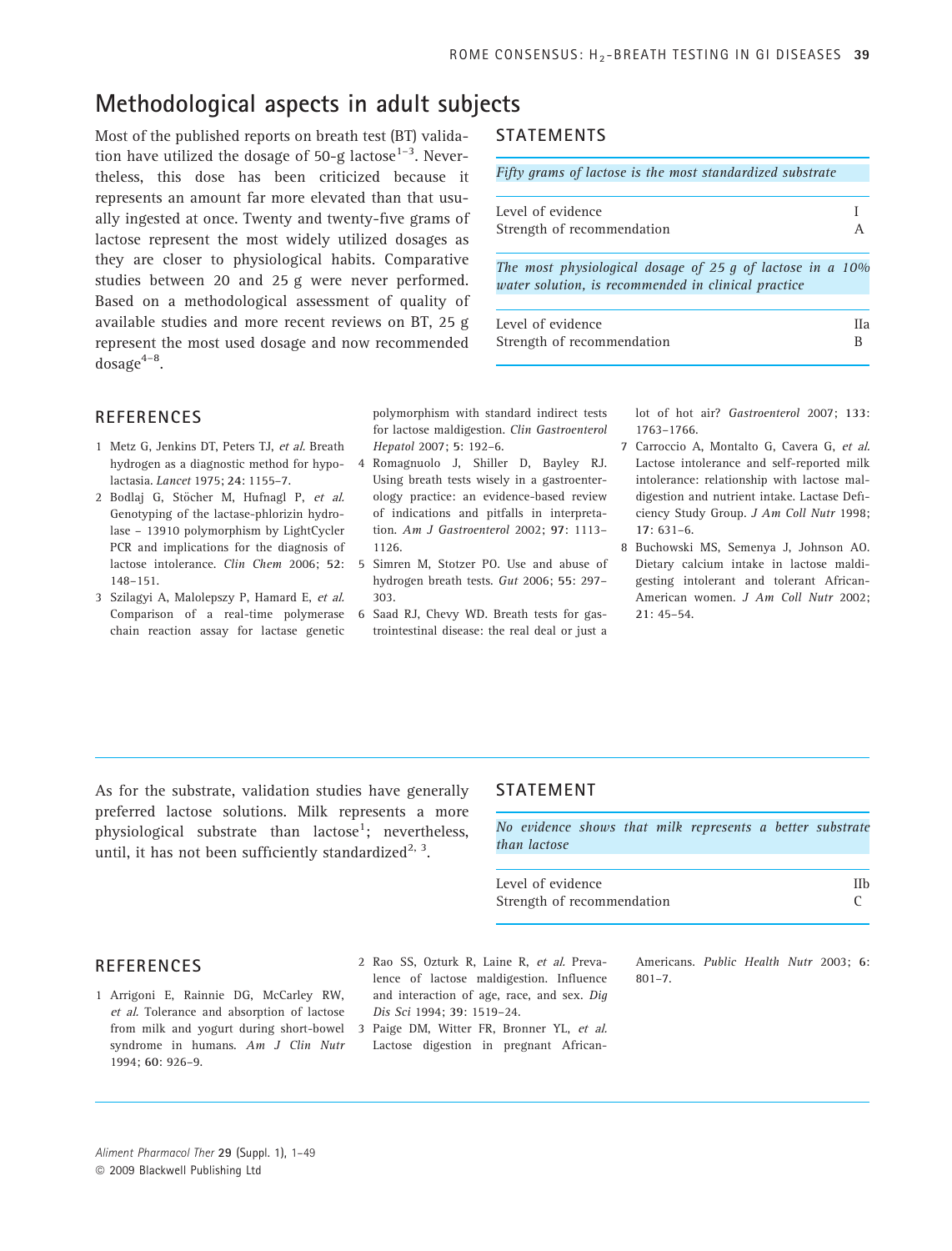To perform breath test (BT), the best evidence suggests a duration of 4 h, sampling every 30 min and a cut-off of 20  $ppm^{1-3}$ . A cut-off of 10 ppm probably increases the sensitivity, while the specificity can worsen<sup>4</sup>. A lower duration reduces BT sensitivity<sup>5, 6</sup>.

### STATEMENT

A cut-off of 20 ppm over the baseline, sampling every 30 min over a 4-h period are recommended for diagnosing lactose malabsorption

| Level of evidence          |  |
|----------------------------|--|
| Strength of recommendation |  |

#### **REFERENCES**

- 1 Brummer RJ, et al. Lactose malabsorption. Optimalization of investigational methods. Scand J Gastroenterol Suppl 1993; 200: 65–9.
- 2 Meloni GF, Colombo C, La Vecchia C, et al. High prevalence of lactose absorbers in Northern Sardinia patients with type 1 and type 2 diabetes mellitus. Am J Clin Nutr 2001; 73: 582–5.
- 3 Vernia P, Di Camillo M, Marinaro V. Lactose malabsorption, irritable bowel syn-Dig Liv Dis 2001; 330: 234–9.
- 4 Strocchi A, et al. Quality control study of H2 breath testing for the diagnosis of carbohydrate malabsorption in Italy. Ital J Gastroenterol Hepatol 1997; 29: 122– 127.
- 5 Casellas F, et al. Applicability of short hydrogen breath test for screening of

lactose malabsorption. Dig Dis Sci 2003;  $48.1333 - 8$ 

drome and self-reported milk intolerance. 6 Di Camillo M, Witter FR, Bronner Y, et al. Hydrogen breath test for diagnosis of lactose malabsorption: the importance of timing and the number of breath samples Can J Gastroenterol 2006; 20: 265–8.

About 15 years ago, an alternative simplified method was proposed<sup>1-4</sup>. Although this procedure seems to show a better sensitivity, few data are available regarding the adoption of these new criteria in clinical practice.

#### STATEMENT

The determination of an absolute value of hydrogen excretion greater than 6 ppm at hour 6 is a diagnostic alternative with less scientific evidence

| Level of evidence          | IIb |
|----------------------------|-----|
| Strength of recommendation |     |

#### REFERENCES

- 1 Strocchi A, Corazza G, Ellis CJ, et al. Detection of malabsorption of low doses of carbohydrate: accuracy of various breath 1404–10.
- 2 Strocchi A, Corazza GR, Anania C, et al. Quality control study of H2 breath testing for the diagnosis of carbohydrate malabsorption in Italy. Ital J Gastroenterol Hepatol 1997; 29: 122–127.
- H2 criteria. Gastroenterology 1993; 105: 3 Di Stefano M, Missanelli A, Miceli E, et al. Hydrogen breath test in the diagnosis of lactose malabsorption: accuracy of new

versus conventional criteria. J Lab Clin Med 2004; 144: 313–8.

4 Di Stefano M, Veneto G, Malserviti S, et al. Lactose malabsorption and intolerance in the elderly. Scan J Gastroent 2001; 36: 1274–1278.

## Methodological aspects in paediatric subjects

With a lesser number of articles available, the dose of  $1 g/kg$  is the mostly utilized in paediatric studies and

it is confirmed to be closer to the physiological  $amount^{1-3}$ .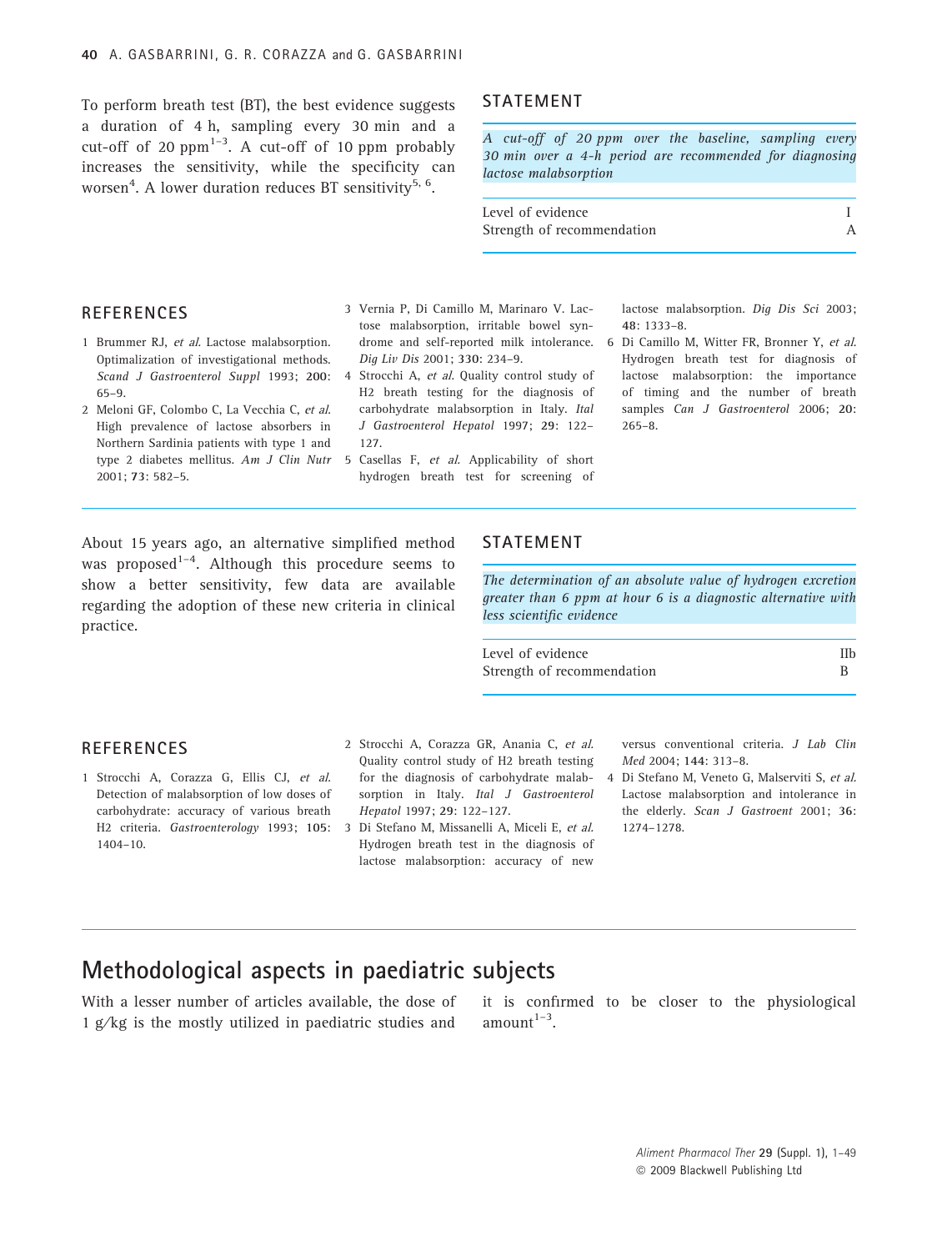#### STATEMENT

| The lactose dosage of 1 $q/kg$ up to maximum 25 q in a 10% |     |
|------------------------------------------------------------|-----|
| water solution is recommended in clinical practice         |     |
|                                                            |     |
| Level of evidence                                          | Ha. |
| Strength of recommendation                                 |     |

#### REFERENCES

- 1 Solomons NW, Barillas C. The cut-off criin children: a reappraisal. J Pediatr Gastroenterol Nutr 1986; 5: 920–5.
- 2 Tadesse K, Leung DT, Yven RC. The status of lactose absorption in Hong Kong Chinese children. Acta Paediatr 1992; 81: 598.
- terion for a positive hydrogen breath test 3 Webster RB, DiPalma JA, Gremse DA. Lactose maldigestion and recurrent abdominal

pain in children. Dig Dis Sci 1995; 40: 1506.

Regarding the substrate, like in adults, milk has not been sufficiently standardized<sup>1, 2</sup>; milk represents a more physiological substrate; nevertheless, it has been reported that about 2–3% of children suffer from allergy to milk proteins<sup>2</sup>.

#### STATEMENT

| The use of milk as a substrate is not recommended |      |
|---------------------------------------------------|------|
|                                                   |      |
| Level of evidence                                 | IIb. |
| Strength of recommendation                        |      |

#### REFERENCES

1 Høst A. Frequency of cow's milk allergy in childhood. Ann Allergy Asthma Immunol 2002; 89: 33–7.

2 Heine RG, Elsayed S, Hosking CS. Cow's milk allergy in infancy. Curr Opin Allergy Clin Immunol 2002; 2: 217–25.

The definition of a positive test in children is similar to that in adults. The duration is shorter in consideration of a different paediatric gut transit time<sup>1-3</sup>.

#### STATEMENT

A cut-off of 20 ppm over the baseline, a sample every 30 min over a 3-h period are recommended for diagnosing lactose malabsorption

| Level of evidence          |  |
|----------------------------|--|
| Strength of recommendation |  |

#### REFERENCES

1 Rosado JL, Solomons NW. Sensitivity and specificity of the hydrogen breathanalysis test for detecting malabsorption of physiological doses of

8.

2 Solomons NW, Barillas S. The cut-off criterion for a positive hydrogen breath test in children: a reappraisal. J Pediatr Gastroenterol Nutr 1986; 5: 920–5.

lactose. *Clin Chem* 1983; 29: 545- 3 Tadesse K, Leung DT, Yuen RC. The status of lactose absorption in Hong Kong Chinese children. Acta Paediatr 1992; 81: 598–600.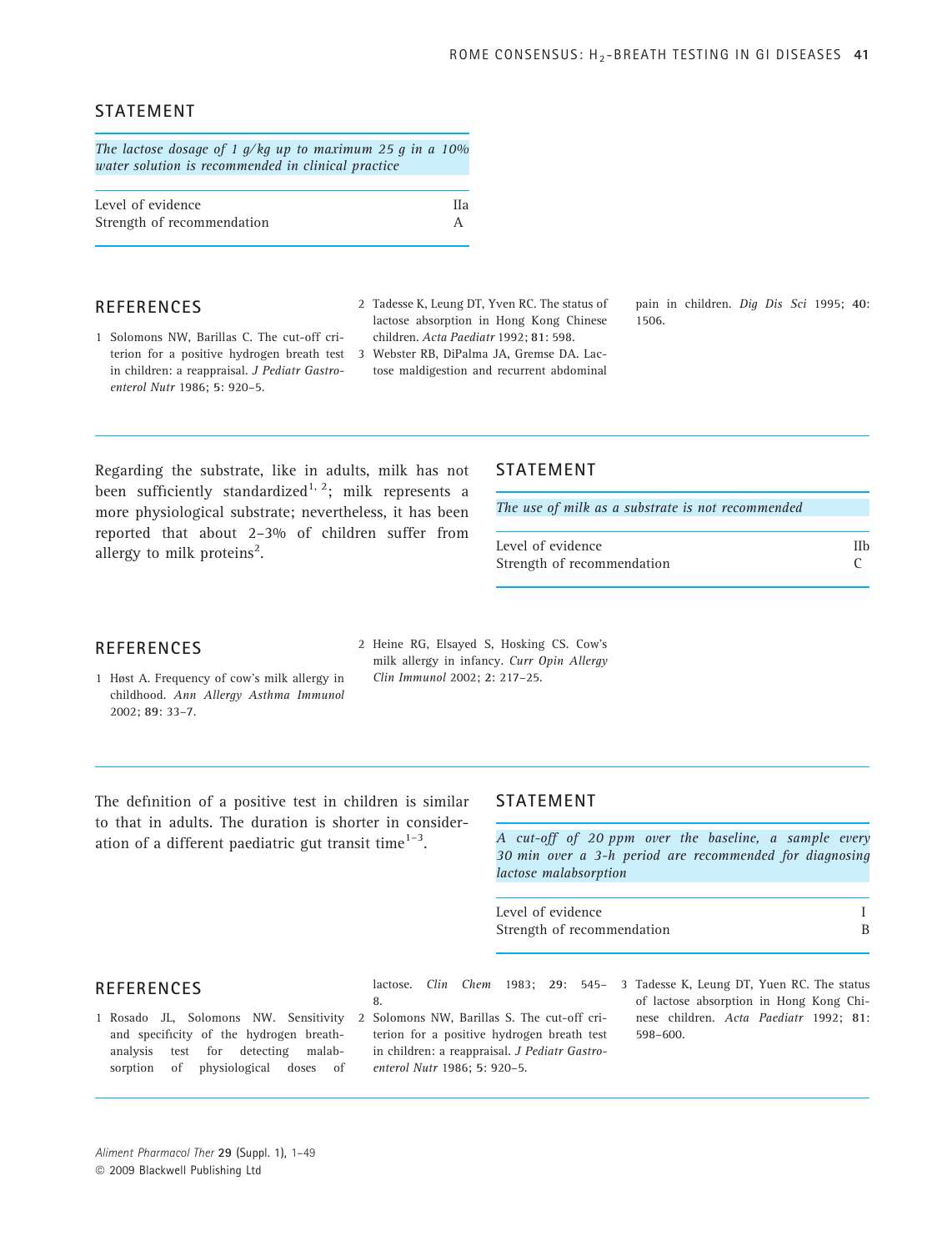## Symptom indications

Different methodologies have been applied for symptoms evaluation in lactose intolerance; however, an univocal one is not available yet<sup> $1-3$ </sup>. We propose a new method based on symptom evaluation symptoms in the 12 h after substrate ingestion, by a visuo-analogue scale.

### STATEMENT

It is useful to evaluate the onset and severity of symptoms (abdominal pain, meteorism, flatulence and diarrhoea) during the test and 8 h after, to determine lactose intolerance both in adults and in children

| Level of evidence          | Пb |
|----------------------------|----|
| Strength of recommendation |    |

## **REFERENCES**

- 1 Suarez FL, Savaiano D, Arbisi P, et al.. Tol- 2 Vernia P, Di Camillo M, Marinaro V, et al. erance to the daily ingestion of two cups of milk by individuals claiming lactose
- 1502–6.
	- Lactose malabsorption, irritable bowel syndrome and self-reported milk intolerance. Dig Liver Dis 2001; 33: 234–9.
- intolerance. Am J Clin Nutr 1997; 65: 3 Di Stefano M, Veneto G, Malservisi S, et al. Lactose malabsorption and intolerance in the elderly. Scand J Gastroenterol 2001; 36: 1274–8.

## (B)  $H_2$ -breath testing for other sugars malabsorption

No gold standard is available for diagnosis of fructose and sorbitol malabsorption. The diagnostic procedure of BTs is not standardized and the clinical impact remained unclear $1-4$ .

## STATEMENT

Fructose and sorbitol breath tests are not recommended in clinical practice

| Level of evidence          |  |
|----------------------------|--|
| Strength of recommendation |  |

#### REFERENCES

- 1 Corazza GR. Sorbitol malabsorption in normal volunteers and in patients with coeliac disease. Gut 1998; 29: 44–8.
- 2 Tursi A. Sorbitol H2-breath test versus anti-endomysium antibodies to assess

histological recovery after gluten-free diet 4 Rao SS. Ability of the normal human small in coeliac disease. Dig Liv Dis 2002; 34: 846–50.

- 3 Choi YK. Fructose intolerance: an underrecognized problem. Am J Gastroenterol 2003; 98: 1348–53.
- intestine to absorb fructose: evaluation by breath testing. Clin Gastr Hepatol 2007; 5: 959–63.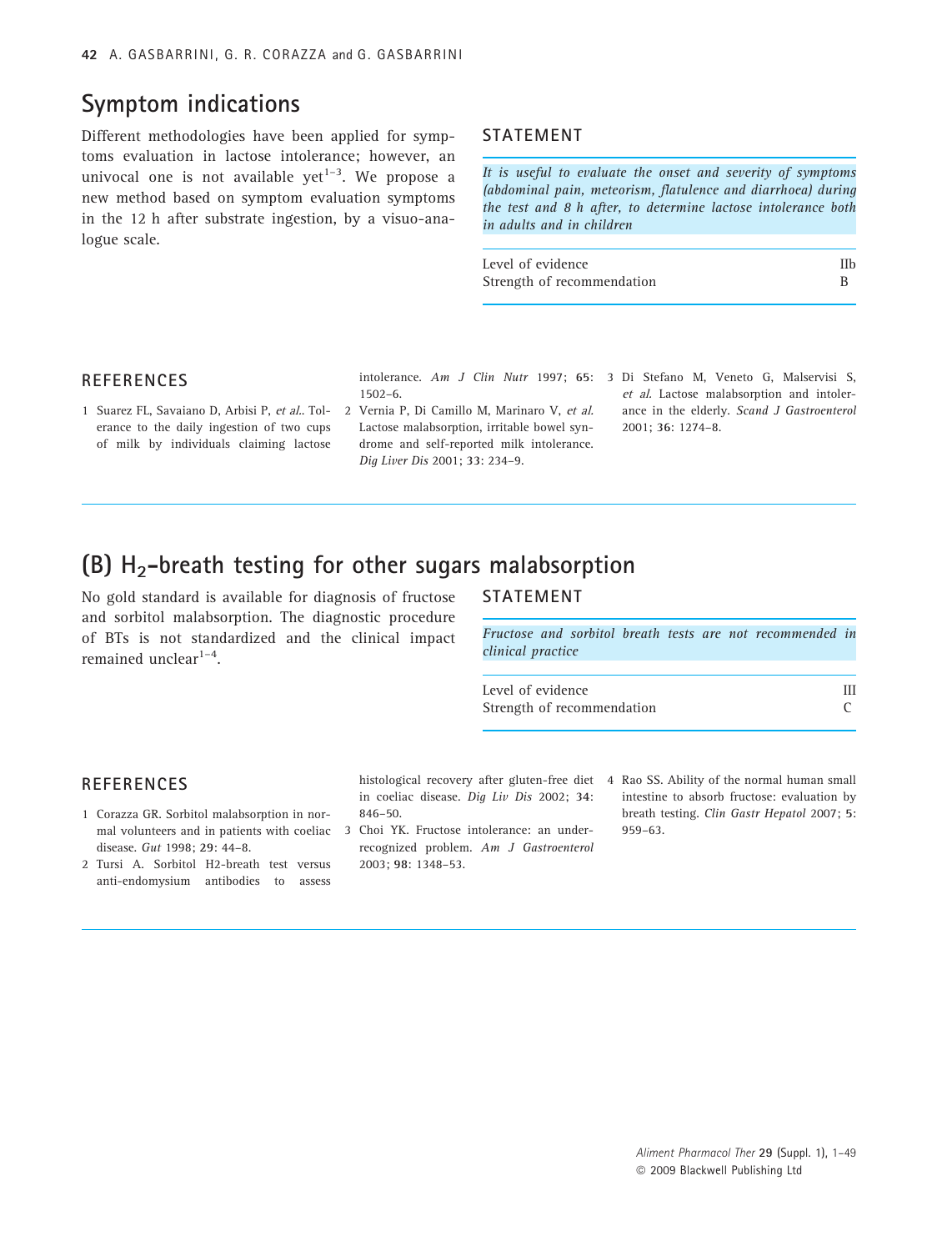## III.  $H_2$ -Breath testing for small intestine bacterial overgrowth

Small intestine bacterial overgrowth (SIBO) is traditionally defined as the microbiological presence of at least  $10^5$  colony-forming units (CFU) per millilitre of jejunal aspirate. Consequently, patient intubation, aspiration and culture of enteric juice from the small intestine are required for SIBO diagnosis $1-3$ . However, non-invasive tests measuring the concentrations of bacterial metabolism products in plasma, urine or expired air (breath tests) are now available<sup>4, 5</sup>.

#### Diagnostic tests for SIBO

### STATEMENT

The jejunal aspirate culture is traditionally considered the gold standard diagnostic test for SIBO, despite some serious methodological limitations and lack of accessibility to clinical practice.

| Level of evidence          | <b>IIA</b> |
|----------------------------|------------|
| Strength of recommendation |            |

Glucose Breath Test is the most accurate hydrogen breath test

Level of evidence IIA Strength of recommendation B

#### **REFERENCES**

- 1 Bouhnik Y, Alain S, Attar A, et al. Bacterial populations contaminating the upper gut in patients with small intestinal bacterial overgrowth syndrome. Am J Gastroenterol 1999; 94: 1327–31.
- 2 Bardhan PK, Gyr K, Beglinger C, et al. Diagnosis of bacterial overgrowth after

culturing proximal small-bowel aspirate obtained during routine upper gastrointestinal endoscopy. Scand J Gastroenterol 1992; 27: 253–6.

- 3 Husebye E. The pathogenesis of gastrointestinal bacterial overgrowth. Chemotherapy 2005; 51(Suppl 1): 1–22.
- 4 Kerlin P, Wong L. Breath hydrogen testing in bacterial overgrowth of the small

intestine. Gastroenterology 1988; 95: 982–8.

5 Corazza GR, Menozzi MG, Strocchi A, et al. The diagnosis of small bowel bacterial overgrowth. Reliability of jejunal culture and inadequacy of breath hydrogen testing. Gastroenterology 1990; 98: 302–9.

# Role of glucose and lactulose breath tests for small intestine bacterial overgrowth

Glucose and lactulose are the most frequently used substrates in investigating  $SIBO<sup>1-5</sup>$ . Both sugars are fermented by intestinal bacteria contaminating small bowel, resulting in hydrogen production. Several studies have been assessed to establish the diagnostic accuracy for both breath tests vs. the culture of jejunal aspirate<sup>2, 3</sup>. It has been shown that H2 glucose breath test (GBT) has a greater diagnostic accuracy than H2 lactulose breath test  $(LBT)^{2-5}$ .

### REFERENCES

- 1 King CE, Toskes PP. Comparison of the 1- 3 Corazza GR, Menozzi MG, Strocchi A, et gram [14C]xylose, 10-gram lactulose-H2, and 80-gram glucose-H2 breath tests in patients with small intestine bacterial overgrowth. Gastroenterolog 1986; 91: 1447–51.
- 2 Kerlin P, Wong L. Breath hydrogen testing in bacterial overgrowth of the small

intestine. Gastroenterology 1988; 95:

STATEMENT

for non-invasive diagnosis of SIBO.

al. The diagnosis of small bowel bacterial overgrowth. Reliability of jejunal culture and inadequacy of breath hydrogen testing. Gastroenterology 1990; 98: 302–9.

982–8.

4 Riordan SM, McIver CJ, Walker BM, et al. The lactulose breath hydrogen test and small intestinal bacterial overgrowth. Am J Gastroenterol 1996; 91: 1795–803.

5 Stotzer PO, Kilander AF. Comparison of the 1-gram (14)C-D-xylose breath test and the 50-gram hydrogen glucose breath test for diagnosis of small intestinal bacterial overgrowth. Digestion 2000; 61: 165–71.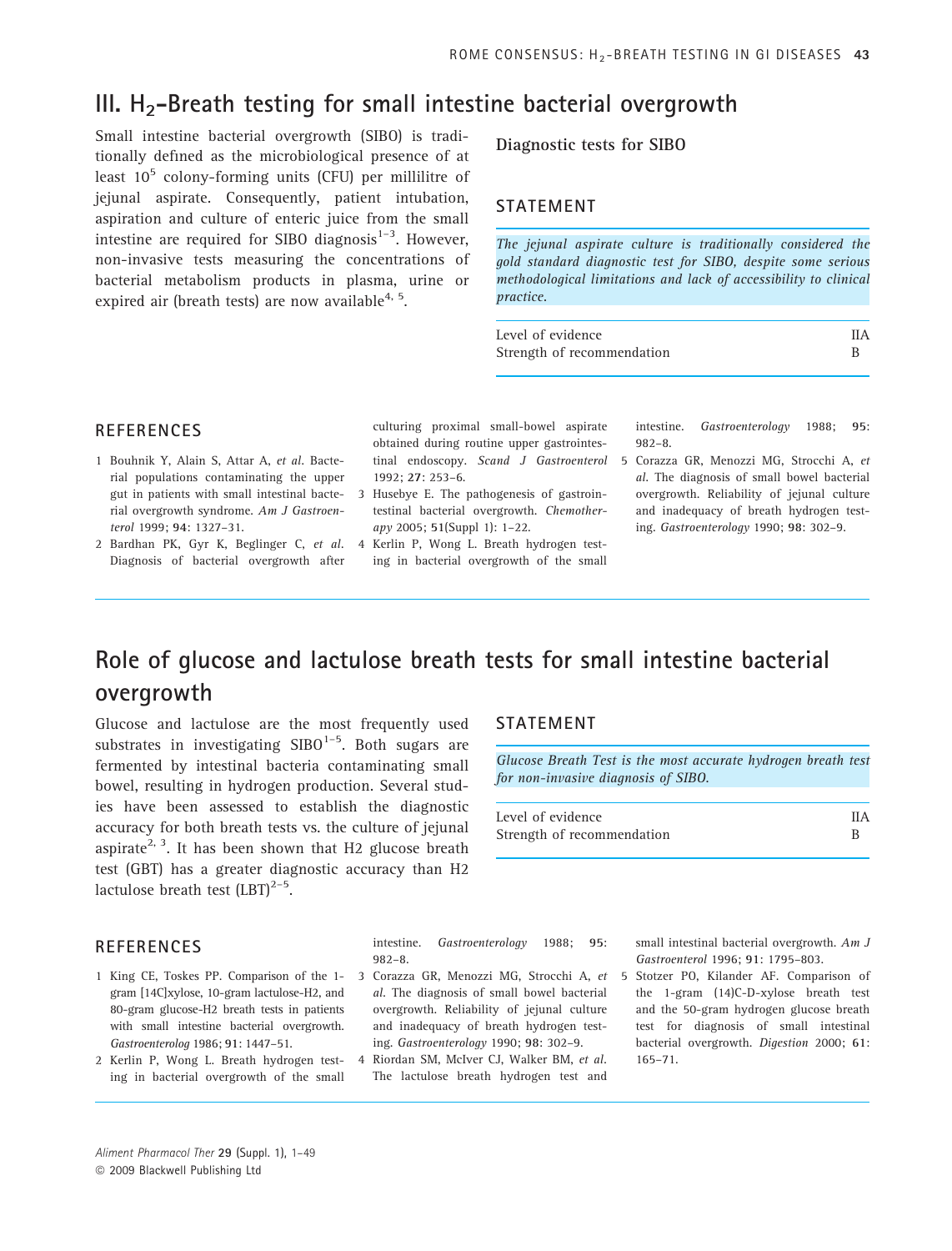## Methodological aspects

The diagnostic accuracy of GBT is influenced by several factors including the dose and concentration of substrate, the length of the test, sampling intervals and positivity criteria<sup>1-5</sup>. As these parameters are heterogeneously set in most studies, there is a need to standardize the protocol for GBT performance.

#### STATEMENT

| GBT protocol ensuring the best diagnostic accuracy in adults |                             |
|--------------------------------------------------------------|-----------------------------|
| is:                                                          |                             |
| Dose:                                                        | $50q/250$ mL                |
| Duration:                                                    | 120 minutes                 |
| Sampling intervals:                                          | $15 \text{ min}$            |
| $Cut-off:$                                                   | 12 ppm compared to baseline |
| Level of evidence                                            | HА                          |
| Strength of recommendation                                   | B                           |

## **REFERENCES**

- 1 King CE, Toskes PP. Comparison of the 1-gram [14C]xylose, 10-gram lactulose-H2, and 80-gram glucose-H2 breath tests in patients with small intestine bacterial overgrowth. Gastroenterolog 1986; 91: 1447– 51.
- 2 Kerlin P, Wong L. Breath hydrogen testing in bacterial overgrowth of the small

intestine. Gastroenterology 1988; 95: 982–8.

- 3 Corazza GR, Menozzi MG, Strocchi A, et al. The diagnosis of small bowel bacterial overgrowth. Reliability of jejunal culture and inadequacy of breath hydrogen testing. Gastroenterology 1990; 98: 302–9.
- 4 Stotzer PO, Kilander AF. Comparison of the 1-gram (14)C-D-xylose breath test and the 50-gram hydrogen glucose breath

test for diagnosis of small intestinal bacterial overgrowth. Digestion 2000; 61: 165–71.

5 Bauer TM, Schwacha H, Steinbruckner B, et al. Diagnosis of small intestinal bacterial overgrowth in patients with cirrhosis of the liver: poor performance of the glucose breath hydrogen test. J Hepatol 2000; 33: 382–6.

## Clinical indications of  $H_2$ -breath test for SIBO diagnosis

Homeostasis between the intestinal flora and the host is continuously ensured by several factors including intestinal motility, gastric acid secretion and immune system modulation<sup>1, 2</sup>. Several gastrointestinal and systemic disorders altering these mechanisms can predispose patients to bacterial contamination of the small intestine $3-5$ .

## STATEMENT

GBT is indicated in symptomatic patients with predisposing conditions to SIBO.

| Level of evidence          | <b>IIA</b> |
|----------------------------|------------|
| Strength of recommendation |            |

### **REFERENCES**

- 1 Husebye E. The pathogenesis of gastrointestinal bacterial overgrowth. Chemotherapy 2005; 51(Suppl 1): 1–22.
- 2 Laine L, Ahnen D, McClain C, et al. Review article: potential gastrointestinal effects of long-term acid suppression with proton

pump inhibitors. Aliment Pharmacol Ther 2000; 14: 651–68.

- 3 Lock G, Holstege A, Lang B, Schölmerich J. Gastrointestinal manifestations of progressive systemic sclerosis. Am J Gastroenterol 1997; 92: 763–71.
- 4 Cuoco L, Montalto M, Jorizzo RA, et al. Eradication of small intestinal bacterial

overgrowth and oro-cecal transit in diabetics. Hepatogastroenterology 2002; 49: 1582–6.

5 Pignata C, Budillon G, Monaco G, et al. Jejunal bacterial overgrowth and intestinal permeability in children with immunodeficiency syndromes. Gut 1990; 31: 879–82.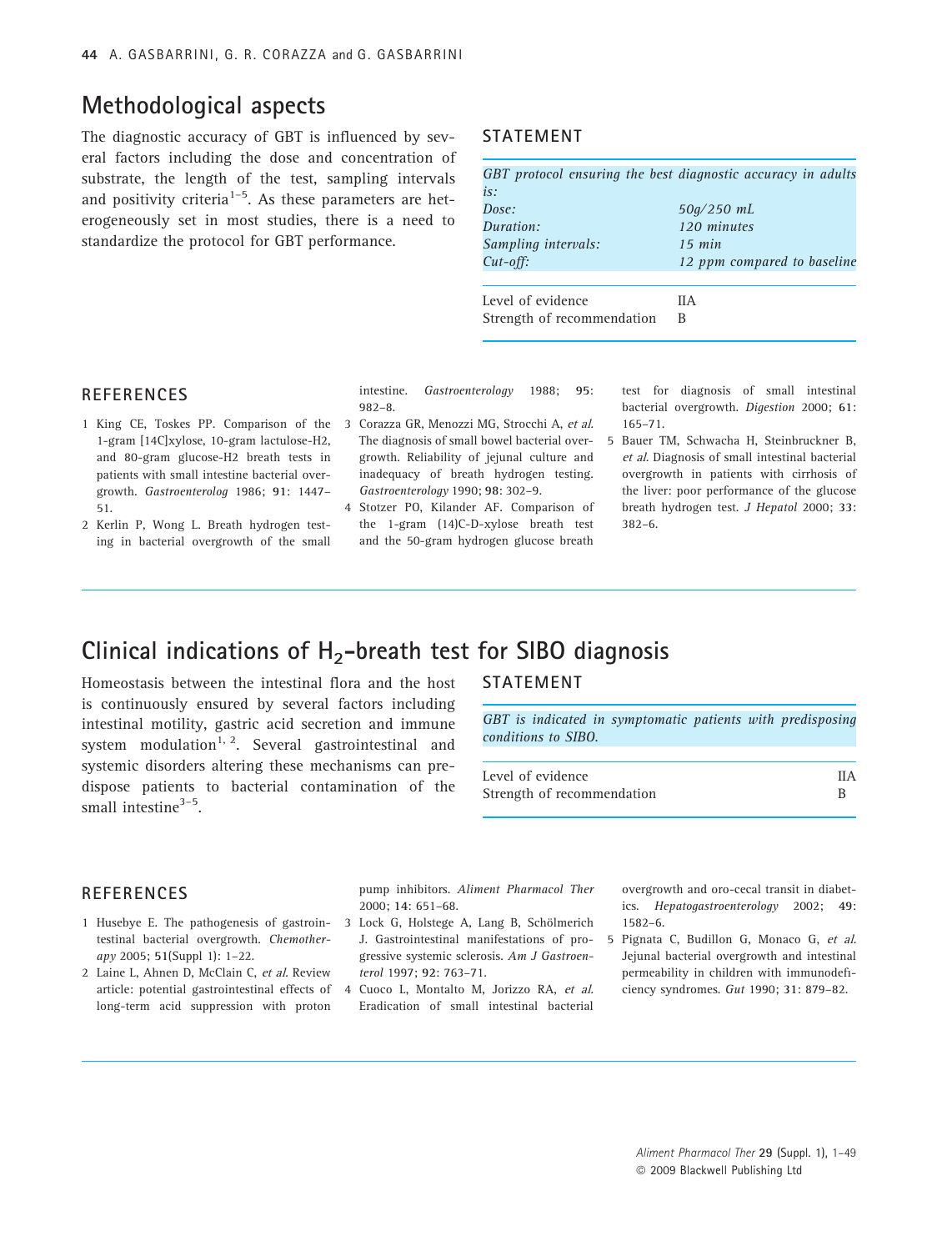## Utility of  $H_2$ -Breath tests in IBS patients

The role played by intestinal bacterial flora and especially by SIBO in the pathogenesis of irritable bowel syndrome (IBS) is still controversial. Although it is likely that the intestinal bacterial flora can be involved $1-3$ , the lack of uniformity of available data makes it impossible to identify clearly a correlation between IBS and  $SIBO<sup>4, 5</sup>$ .

#### STATEMENT

There is no conclusive evidence for the utility of breath tests for SIBO in IBS patients.

| Level of evidence          | HА |
|----------------------------|----|
| Strength of recommendation |    |

### REFERENCES

- 1 Pimentel M, Chow E, Lin HC. Eradication of small intestinal bacterial overgrowth reduces symptoms in irritable bowel syndrome. Am J Gastroenterol 2000; 95: 3503–3506.
- 2 Pimentel M, Chow EJ, Lin HC. Normalization of lactulose breath testing correlates with symptom improvement in irritable

ized controlled study. Am J Gastroenterol 2003; 98: 412–419.

- 3 Lupascu A, Gabrielli M, Lauritano EC, et al. Hydrogen glucose breath test to detect small intestinal bacterial overgrowth: a prevalence case-control study in irritable bowel syndrome. Aliment Pharmacol Ther 2005; 22: 1157–60.
- bowel syndrome: a double blind, random-4 Walters B, Vanner SJ. Detection of bacterial overgrowth in IBS using the lactulose H2 breath test: comparison with 14C-D-xylose and healthy controls. Am J Gastroenterol 2005; 100: 1566–70.
	- 5 Posserud I, Stotzer PO, Björnsson ES, et al. Small intestinal bacterial overgrowth in patients with irritable bowel syndrome. Gut 2007; 56: 802–8.

## IV.  $H<sub>2</sub>$ -Breath testing for oro-caecal transit time

After the ingestion of a meal or drink containing a non-absorbable carbohydrate, a rise in breath hydrogen concentration signals that the meal or drink enters the caecum. This gives a measure of mouth to caecum transit time<sup>1</sup>. The test relies on the preferential localization of gut bacteria into the colon. Small intestine overgrowth by anaerobic colonic bacteria will result in an early and considerable increase in breath hydrogen concentration occurring well before the meal reaches the colon, thus hindering the assessment of oro-caecal transit time.

#### Applications in the clinical setting

Despite its non-invasiveness, safety and simplicity, the inherent limitation for clinical application of the hydrogen breath test to estimate oro-caecal transit is due to a wide variation of results in healthy people<sup>2–11</sup>. Moreover, the test reproducibility, in particular with the liquid meal, is rather poor. About 5–27% of normal subjects fail to produce an increment of hydrogen breath concentration after the meal due to the absence of a hydrogen producing flora in the colon<sup>12, 13</sup>. Accordingly, recent guidelines do not suggest a clear clinical indication for the test in the clinical setting<sup>14</sup>.

#### STATEMENT

|                   |                            |  |                               | $H2$ breath test to assess oro-caecal transit time has no |  |  |  |
|-------------------|----------------------------|--|-------------------------------|-----------------------------------------------------------|--|--|--|
|                   |                            |  | definite clinical indications |                                                           |  |  |  |
|                   |                            |  |                               |                                                           |  |  |  |
| Level of evidence |                            |  |                               |                                                           |  |  |  |
|                   | Strength of recommendation |  |                               |                                                           |  |  |  |

#### REFERENCES

1 Bond JH, Levitt MD, Prentiss R. Investigation of small bowel transit time in man utilizing pulmonary hydrogen

Aliment Pharmacol Ther 29 (Suppl. 1), 1–49  $@$  2009 Blackwell Publishing Ltd

measurements. J Lab Clin Med 1975; 85: 546–56.

2 Read NW, Miles CA, Fisher D, et al. Transit of a meal through the stomach, small intestine, and colon in normal subjects and its role in the pathogenesis of diarrhea. Gastroenterology 1980; 79: 1276–82.

3 La Brooy SJ, Male PJ, Beavis AK, Misiewicz JJ. Assessment of the reproducibility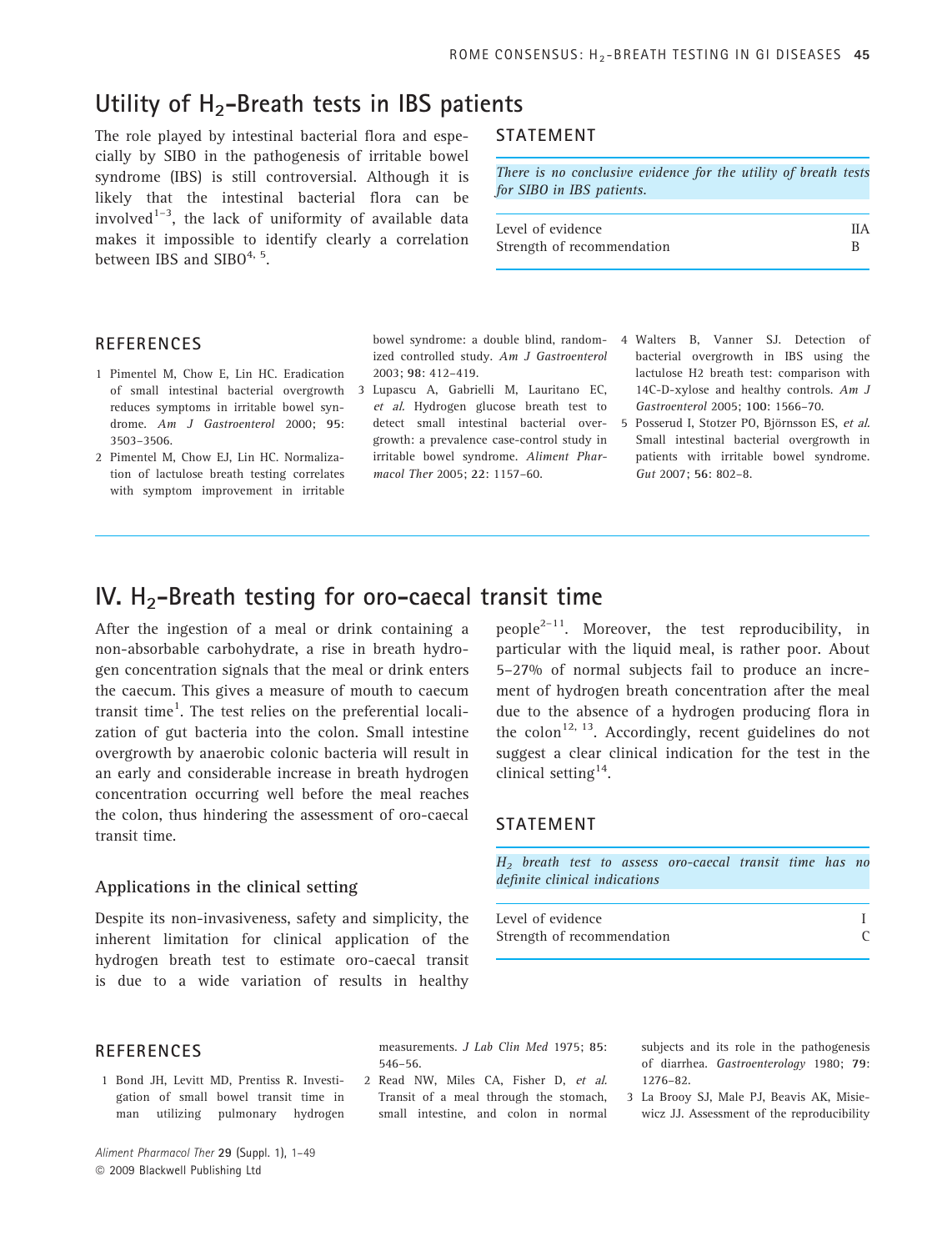of the lactulose H2 breath test as a measure of mouth to caecum transit time. Gut 1983; 24: 893–6.

- 4 Hirakawa M, Iida M, Kohrogi N, Fujishima M. Hydrogen breath test assessment of orocecal transit time: comparison with barium meal study. Am J Gastroenterol 1988; 83: 1361–3.
- 5 Basilisco G, Camboni G, Bozzani A, Vita P, Doldi S, Bianchi PA. Orocecal transit delay in obese patients. Dig Dis Sci 1989; 34: 509–12.
- 6 Gorard DA, Gomborone JE, Libby JW, Farthing MJ. Intestinal transit in anxiety and depression. Gut 1996; 39: 551–5.
- 7 Portincasa P, Moschetta A, Baldassarre G, Altomare DF, Palasciano G. Pan-enteric dysmotility, impaired quality of life and alexithymia in a large group of patients meeting the Rome II criteria for irritable

bowel. World J Gastroenterology 2003: 9: 2293–9.

- 8 Portincasa P, Moschetta A, Berardino M, et al. Impaired gallbladder motility and delayed orocecal transit contribute to pigment gallstone and biliary sludge formation in beta-thalassemia major adults. World J Gastroenterol 2004; 10: 2383–90.
- 9 Rhodes JM, Middleton P, Jewell DP. The lactulose hydrogen breath test as a diagnostic test for small-bowel bacterial overgrowth. Scand J Gastroenterol 1979; 14: 333–6.
- 10 Altomare DF, Portincasa P, Rinaldi M, et al. Slow-transit constipation: a solitary symptom of a systemic gastrointestinal disease. Dis Colon Rectum 1999; 42: 231–40.
- 11 Addolorato G, Montalto M, Capristo E, et al. Influence of alcohol on gastrointes-

tinal motility: lactulose breath hydrogen testing in orocecal transit time in chronic alcoholics, social drinkers and teetotaler subjects. Hepatogastroenterology 1997; 44: 1076–81.

- 12 Vogelsang H, Ferenci P, Frotz S, Meryn S, Gangl A. Acidic colonic microclimate– possible reason for false negative hydrogen breath tests. Gut 1988; 29: 21–6.
- 13 Romagnuolo J, Schiller D, Bailey RJ. Using breath tests wisely in a gastroenterology practice: an evidence-based review of indications and pitfalls in interpretation. Am J Gastroenterol 2002; 97: 1113–26.
- 14 Ams Task Force Committee on Gastrointestinal Transit, Prather C, Fisher RS, et al. Measurement of gastrointestinal transit. Dig Dis Sci 2005; 50: 989–1004.

## Applications in clinical pharmacology

Given its excellent safety, the test has been used to demonstrate the drug effects on oro-caecal transit. The transit was accelerated by misoprostol<sup>1</sup>, erythromycin<sup>2</sup>, metoclopramide<sup>3</sup>, and paroxetine<sup>4</sup>, and it was delayed by loperamide<sup>5, 6</sup>, ritodrine<sup>7</sup>, codeine, dopamine<sup>8, 9</sup>, peppermint  $\delta$ il<sup>10</sup>, n-butylscopolamine<sup>10</sup> and imipramine<sup>4</sup> . In this contest, a liquid meal containing 10 g of lactulose in 100 mL of water is expected to give a mean oro-caecal transit time of about 80 min with a 51 min coefficient of repeatability; in these experimental conditions, 34 subjects with a power of 0.80

will be needed to assess a 50% difference and 44 subjects with a power of 0.90.

#### STATEMENT

H2 breath test is useful to assess oro-caecal transit time in clinical pharmacology.

| Level of evidence          |  |
|----------------------------|--|
| Strength of recommendation |  |

#### REFERENCES

- 1 Rutgeerts P, Vantrappen G, Hiele M, Ghoos Y, Onkelinx C. Effects on bowel motility of misoprostol administered before and after meals. Aliment Pharmacol Ther 1991; 5: 533–42.
- 2 Minocha A, Katragadda R, Rahal PS, Ries A. Erythromycin shortens orocaecal transit time in diabetic male subjects: a double-blind placebo-controlled study. Aliment Pharmacol Ther 1995; 9: 529–33.
- 3 Staniforth DH. Effect of drugs on oro-caecal transit time assessed by the lactulose/breath hydrogen method. Eur J Clin Pharmacol 1987; 33: 55–8.
- 4 Gorard DA, Libby GW, Farthing MJ. Influence of antidepressants on whole gut

and orocaecal transit times in health and irritable bowel syndrome. Aliment Pharmacol Ther 1994; 8: 159–66.

- 5 Basilisco G, Bozzani A, Camboni G, et al. Effect of loperamide and naloxone on mouth-to-caecum transit time evaluated by lactulose hydrogen breath test. Gut 1985; 26: 700–3.
- 6 Basilisco G, Camboni G, Bozzani A, Paravicini M, Bianchi PA. Oral naloxone antagonizes loperamide-induced delay of orocecal transit. Dig Dis Sci 1987; 32: 829–32.
- 7 Basilisco G, Camboni MG, Bozzani A, Molgora M, Bianchi PA. Single doses of ritodrine delay orocaecal transit in patients with irritable bowel syndrome. Br J Clin Pharmacol 1990; 29: 355–8.
- 8 Levein NG, Thorn SE, Wattwil M. Dopamine delays gastric emptying and prolongs orocaecal transit time in volunteers. Eur J Anaesthesiol 1999; 16: 246–50.
- 9 O'Brien JD, Thompson DG, McIntyre A, Burnham WR, Walker C. Effect of codeine and loperamide on upper intestinal transit and absorption in normal subjects and patients with postvagotomy diarrhoea. Gut 1998; 29: 312–8.
- 10 Goerg KJ, Spilker T. Effect of peppermint oil and caraway oil on gastrointestinal motility in healthy volunteers: a pharmacodynamic study using simultaneous determination of gastric and gall-bladder emptying and orocaecal transit time. Aliment Pharmacol Ther 2003; 17: 445– 51.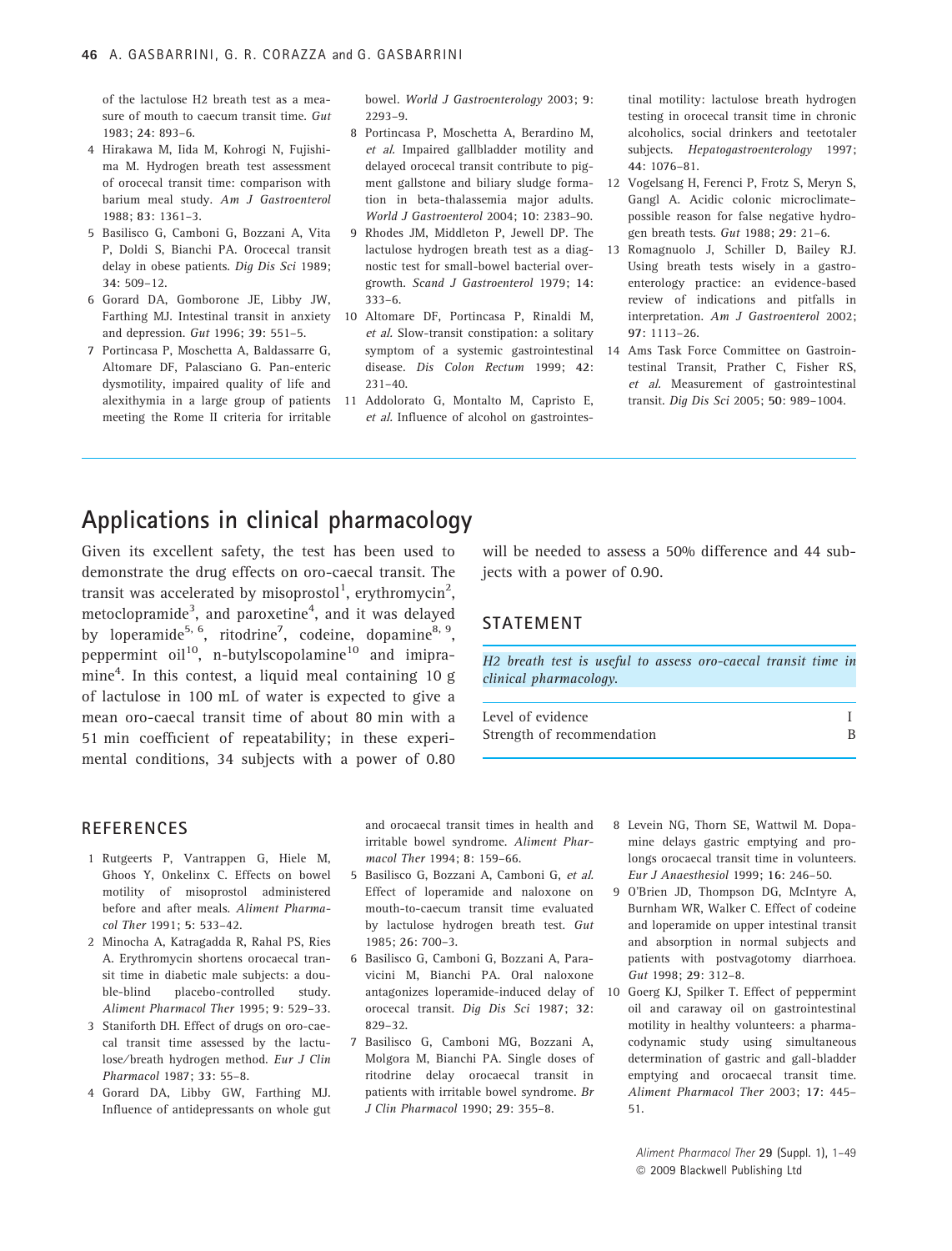## V.  $H_2$ -Breath testing for other 'gas-related' syndromes

The 'gas-related syndrome' is defined as the presence of nonspecific abdominal symptoms (bloating, borborygmi, flatulence, abdominal distension and discomfort) attributed to an excess of abdominal gas by the patient.<sup>1</sup> Several factors concur to the genesis of 'gas-related' symptoms, the most important being increased intra-abdominal gas content, abnormal intestinal motility, abdominal wall muscles relaxation, visceral hypersensitivity, composition of diet and, to a minor extent, stress anxiety and depression. $2-4$ 

## **REFERENCES**

- 1 Chang L, Lee OY, Naliboff B, Schmulson 3 Di Stefano M, Miceli E, Missanelli A, Maz-M, Mayer EA. Sensation of bloating and visible abdominal distension in patients with irritable bowel syndrome. Am J Gastroenterol 2001; 96: 3341–7.
- 2 Azpiroz F, Bouin M, Camilleri M, et al. Mechanisms of hypersensitivity in IBS and

Motil 2007; 19(1 Suppl): 62–88.

- zocchi S, Tana P, Corazza GR. Role of colonic fermentation in the perception of colonic distention in irritable bowel syndrome and functional bloating. Clin Gastroenterol Hepatol 2006; 4: 1242–7.
- functional disorders. Neurogastroenterol 4 Vernia P, Marinaro V, Argnani F, Di Camillo M, Caprilli R. Self-reported milk intolerance in irritable bowel syndrome: what should we believe? Clin Nutr 2004; 23: 996–1000.

## Abdominal gas content in patients complaining of gas-related symptoms

A higher than normal gas production has been documented in a proportion of patients presenting with gas-related symptoms. This is particularly true in those complaining of flatulence.<sup>5</sup> However, available data are not really consistent with this finding and mainly refer to IBS patients. In fact, different studies, with gas perfusion techniques, calorimetry or imaging, led to conflicting results, showing that intestinal gas content proved in turn similar, non-significantly higher or significantly higher than in normal controls.<sup>2,  $6-10$ </sup>

#### STATEMENT

Available data do not clearly prove that gas production and intestinal gas content in patients with 'gas-related symptoms' differ from controls.

| Level of evidence          | II A |
|----------------------------|------|
| Strength of recommendation |      |

#### REFERENCES

- 5 Levitt MD, Furne J, Olsson S. The relation of passage of gas an abdominal bloating to colonic gas production. Ann Intern Med 1996; 124: 422–4.
- 6 Levitt MD. Follow-up of a flatulent patient. Dig Dis Sci 1979; 24: 652– 4.
- 7 Caldarella MP, Serra J, Azpiroz F, Malagelada JR. Prokinetic effects in patients with intestinal gas retention. Gastroenterology 2002; 122: 1748–55.
- 8 Lasser RB, Bond JH, Levitt MD. The role of intestinal gas in functional abdominal pain. N Engl J Med 1975; 293: 524–6.
- 9 Koide A, Yamaguchi T, Odaka T, Koyama H, Tsuyuguchi T, Kitahara H, Ohto M,

Saisho H. Quantitative analysis of bowel gas using plain abdominal radiograph in patients with irritable bowel syndrome. Am J Gastroenterol 2000; 95: 1735– 41.

10 King TS, Elia M, Hunter JO. Abnormal colonic fermentation in irritable bowel syndrome. Lancet 1998; 352: 1187–9.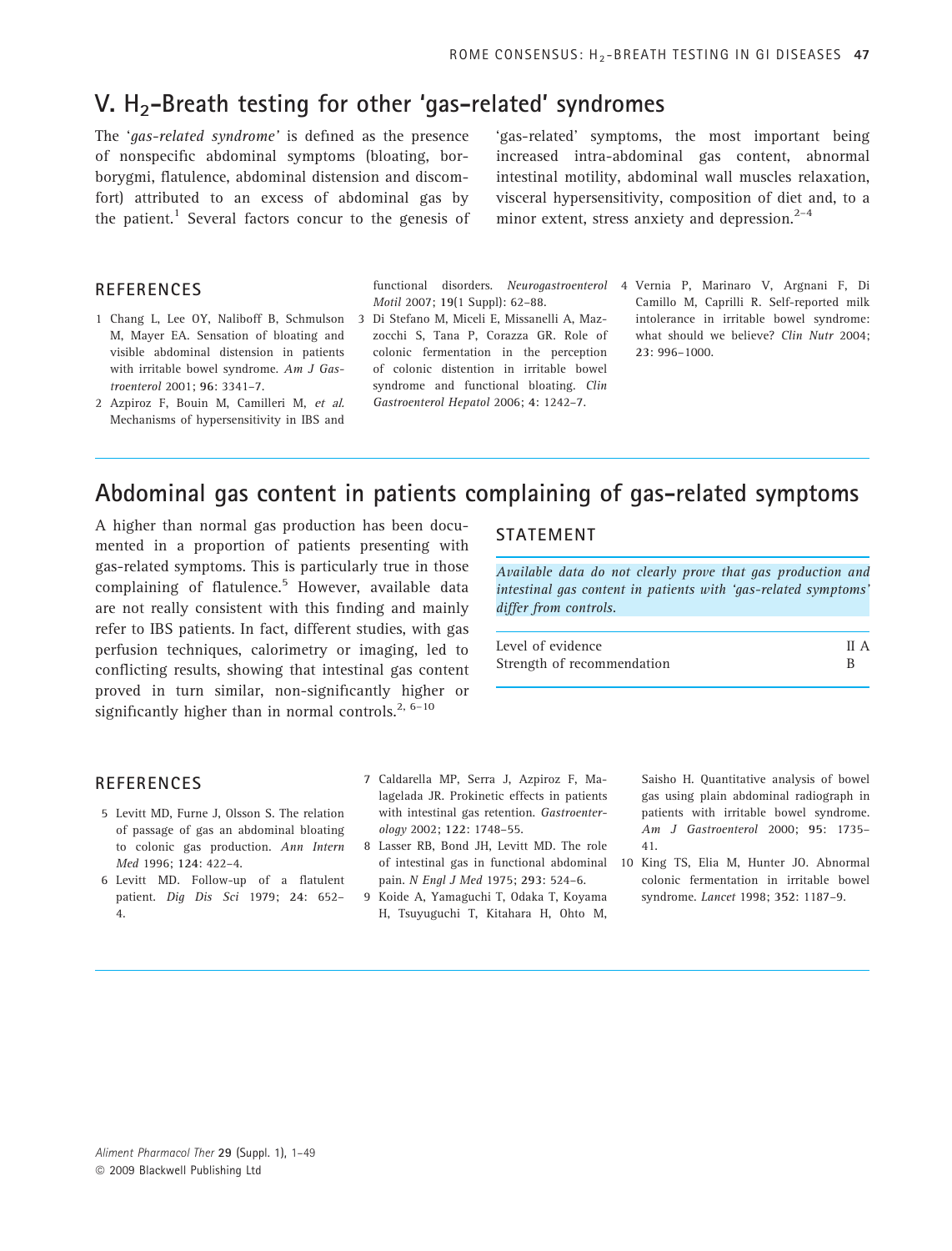# Role of hydrogen breath tests in patients complaining for gas-related symptoms

Our findings derived from studies not specifically aimed at investigating the relationship among abdominal symptoms, intestinal gas production and breath hydrogen excretion. Therefore, caution in the interpretation of data is mandatory. Moreover, in most instances, they were carried out in IBS patients.

Data from studies on small intestinal bacterial overgrowth and sugar malabsorpion were mainly analysed. Some authors suggest that bacterial overgrowth diagnosed by means of a lactulose breath test may play a role in inducing symptoms in IBS. However, these studies are not flawless and the prevalence of bacterial overgrowth was probably overestimated.<sup>11, 12</sup> Similarly, conflicting results have been reported in studies using the glucose breath test. $13-15$ 

The prevalence of sugar malabsorption is shown to be similar in the general population and in patients with functional bowel disorders and gas-related symptoms.<sup>5–7</sup> This proves true both for disaccharides hydrolysed by brush border enzymes and for sugars absorbed by diffusion (fructose, sorbitol). Evidence that restriction diets may ameliorate symptoms is scanty. It is thought that the genesis of symptoms results more likely from abnormal handling of intestinal gas content than from increased gas production.

#### STATEMENT

The prevalence of sugar malabsorption (lactose, fructose…) in IBS patients and gas-related symptoms is not higher than in the general population.

| Level of evidence         |  |
|---------------------------|--|
| Strength of recomendation |  |

#### REFERENCES

- 11 Pimentel M, Chow EJ, Lin HC. Eradication of small intestinal bacterial overgrowth reduces symptoms of irritable bowel syndrome. Am J Gastroenterol 2000; 95: 3503–3506.
- 12 Nucera G, Gabrielli M, Lupascu A, Lauritano C, Santoliquido A, Cremonini F, Cammarota G, Tondi P, Pola P, Gasbarrini G, Gasbarrini A. Abnormal breath tests to lactose, fructose and sorbitol in irritable bowel syndrome

may be explained by small intestinal bacterial overgrowth. Aliment Pharmacol Ther 2005; 21: 1391– 1395.

- 13 Posserud I, Stotzer PO, Bjornsson ES, Abrahamsson H, Simren M. Small intestinal bacterial overgrowth in patients with irritable bowel syndrome. Gut 2007; 56: 802–808.
- 14 Di Stefano M, Strocchi A, Malservisi S, Veneto G, Ferrieri A, Corazza GR. Nonabsorbable antibiotics for managing intestinal gas production and gas-related

The real relationship between intraluminal gas production, hydrogen excretion measured by hydrogen breath tests and so-called 'gas-related symptoms' is still illdefined, as available data are few and often conflicting. With the possible exception of lactose hydrogen breath test, data reported in the literature do not support the hypothesis that breath tests play a relevant role in the diagnostic workout of patients with gasrelated symptoms.17, 18

Thus, available data do not indicate what substrate should be preferred for diagnosing and quantifying excess gas production in patients with gas-related symptoms.

### STATEMENT

Hydrogen breath tests do not provide clear evidence that increased gas production/excretion is present in patients with gas-related symptoms.

| Level of evidence          | II B |
|----------------------------|------|
| Strength of reccomendation |      |

symptoms. Aliment Pharmacol Ther 2000; 14: 1001–8.

- 15 Lupascu A, Gabrielli M, Lauritano EC, Scarpellini E, Santoliquido A, Cammarota G, Flore R, Tondi P, Pola P, Gasbarrini G, Gasbarrini A. Hydrogen glucose breath test to detect small intestinal bacterial overgrowth: a prevalence case-control study in irritable bowel syndrome. Aliment Pharmacol Ther 2005; 22: 1157–60.
- 16 Bozzani A, Penagini R, Velio P, Camboni G, Corbellini A, Quatrini M, Conte D, Bianchi PA. Lactose malabsorption and

Aliment Pharmacol Ther 29 (Suppl. 1), 1–49  $@$  2009 Blackwell Publishing Ltd